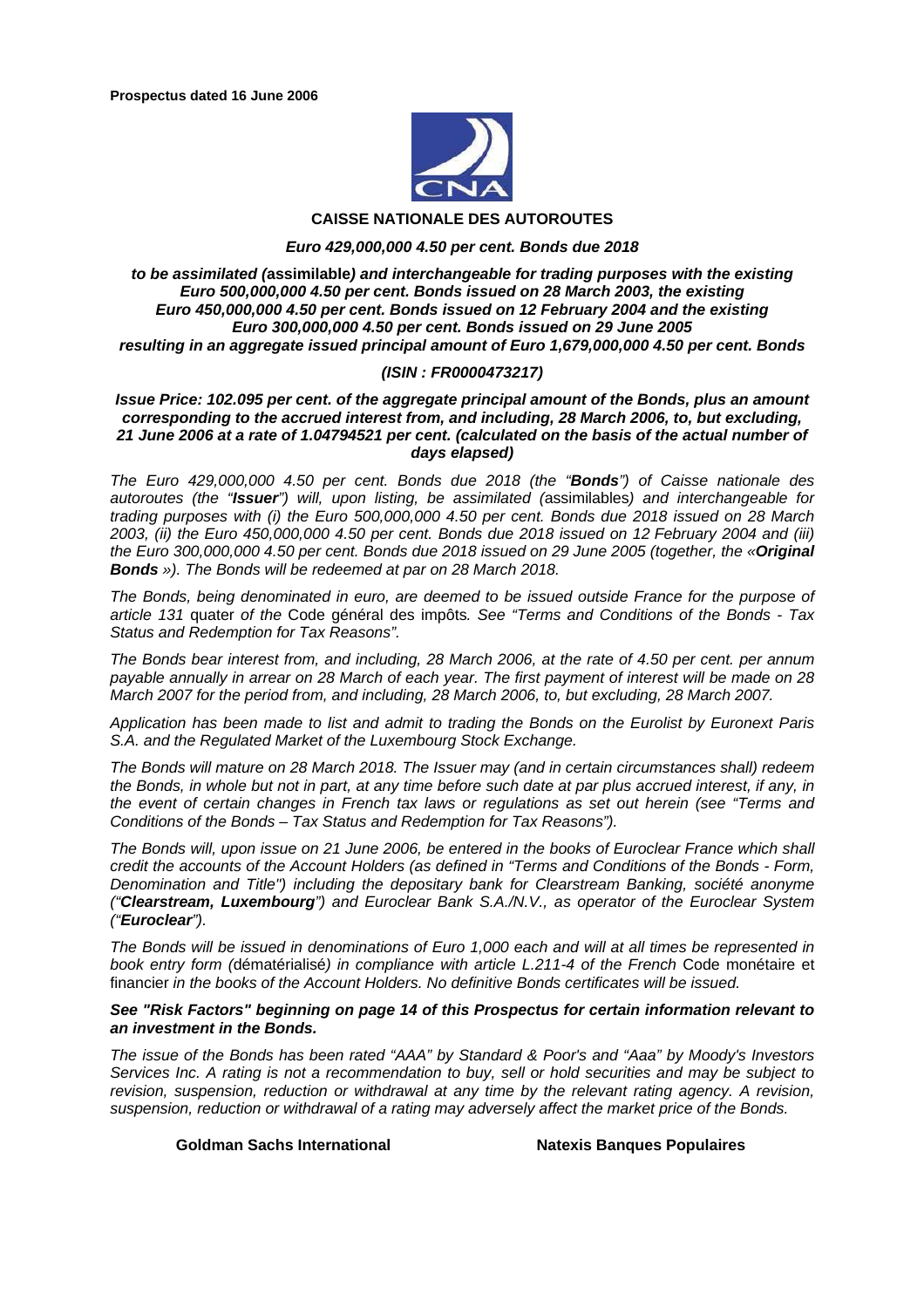*This prospectus constitutes a prospectus (the "Prospectus") for the purposes of Article 5.3 of Directive 2003/71/EC.* 

*The Issuer represents that this Prospectus contains all information with regard to the Issuer and the Bonds which is material in the context of the issue and offering of the Bonds, that all such information is in every material respect true and accurate and not misleading, that to the best of its knowledge and belief and after having made all inquiries as it has considered necessary there are no other facts the omission of which would in the context of the issue and sale of the Bonds make any statement in this Prospectus misleading in any material respect and that all reasonable enquiries have been made to ascertain such facts and to ensure the accuracy of all such statements. The Issuer accepts responsibility accordingly.* 

*In connection with the issue and offering of the Bonds, no person has been authorised to give any information or to make any representation other than those contained in this Prospectus and, if given or made, such information or representation must not be relied upon in any way as having been authorised by the Issuer or the Managers (as defined in "Subscription and Sale" below). Neither the delivery of this Prospectus, nor any sale made in connection therewith shall, under any circumstances, create any implication that there has been no change in the affairs of the Issuer subsequent to its date.* 

*The Managers have not separately verified the information contained in this Prospectus. The Managers make no representations or warranties, express or implied, and assume no responsibility for the accuracy or completeness of the information contained herein.* 

*The distribution of this Prospectus and the offering of the Bonds in certain jurisdictions may be restricted by law. Persons into whose possession this Prospectus comes are required by the Issuer and the Managers to inform themselves about and to observe any such restrictions.* 

*The Bonds have not been and will not be registered under the U.S. Securities Act of 1933, as amended (the "Securities Act"). Under the Securities Act, and subject to certain exceptions, the Bonds may not be offered or sold within the United States of America or to, or for the account or benefit of, U.S. persons (as defined in Regulation S under the Securities Act ("Regulation S")).* 

*For a further description of certain restrictions on offers and sales of Bonds and on distribution of this Prospectus, see "Subscription and Sale" below.* 

*This Prospectus does not constitute, and may not be used for the purposes of, an offer or an invitation, to subscribe for or purchase any Bonds for or on behalf of any person in any jurisdiction or in any circumstances in which such offer or invitation is not authorised or to any person to whom it is unlawful to make such offer or invitation and no action is being taken to permit an offering of the Bonds or the distribution of this Prospectus in any jurisdiction where such action is required.* 

*See "Risk Factors" beginning on page 14 of this Prospectus for certain information relevant to an investment in the Bonds.* 

*In this Prospectus, unless otherwise specified or the context otherwise requires, references to "€", "EURO", "EUR" or "euro" are to the single currency which was introduced in the participating member states of the European Union on 1st January 1999.* 

*Potential Bondholders are strongly advised to consult their own tax advisers concerning the consequences of acquisition, disposal, early repayment or redemption of the Bonds.* 

*In connection with this issue, Natexis Banques Populaires (the "Stabilisation Agent") or any person acting for the Stabilisation Agent may over-allot Bonds (provided that the aggregate principal amount of Bonds allotted does not exceed 105 per cent. of the aggregate nominal amount of the Bonds) or effect transactions with a view to supporting the market price of the Bonds at a level higher than that which might otherwise prevail. However, there is no assurance that the Stabilising Agent (or persons acting on behalf of the Stabilising Agent) will undertake stabilisation action. Any stabilisation action may begin on or after the date on which adequate public disclosure of the final terms of the offer of the Bonds is made and, if begun, may be ended at any time, but it must end no later than the earlier of 30 days after the issue date of the Bonds and 60 days after the date of the allotment of the Bonds. Any such transaction will be carried out in accordance with applicable laws and regulations.*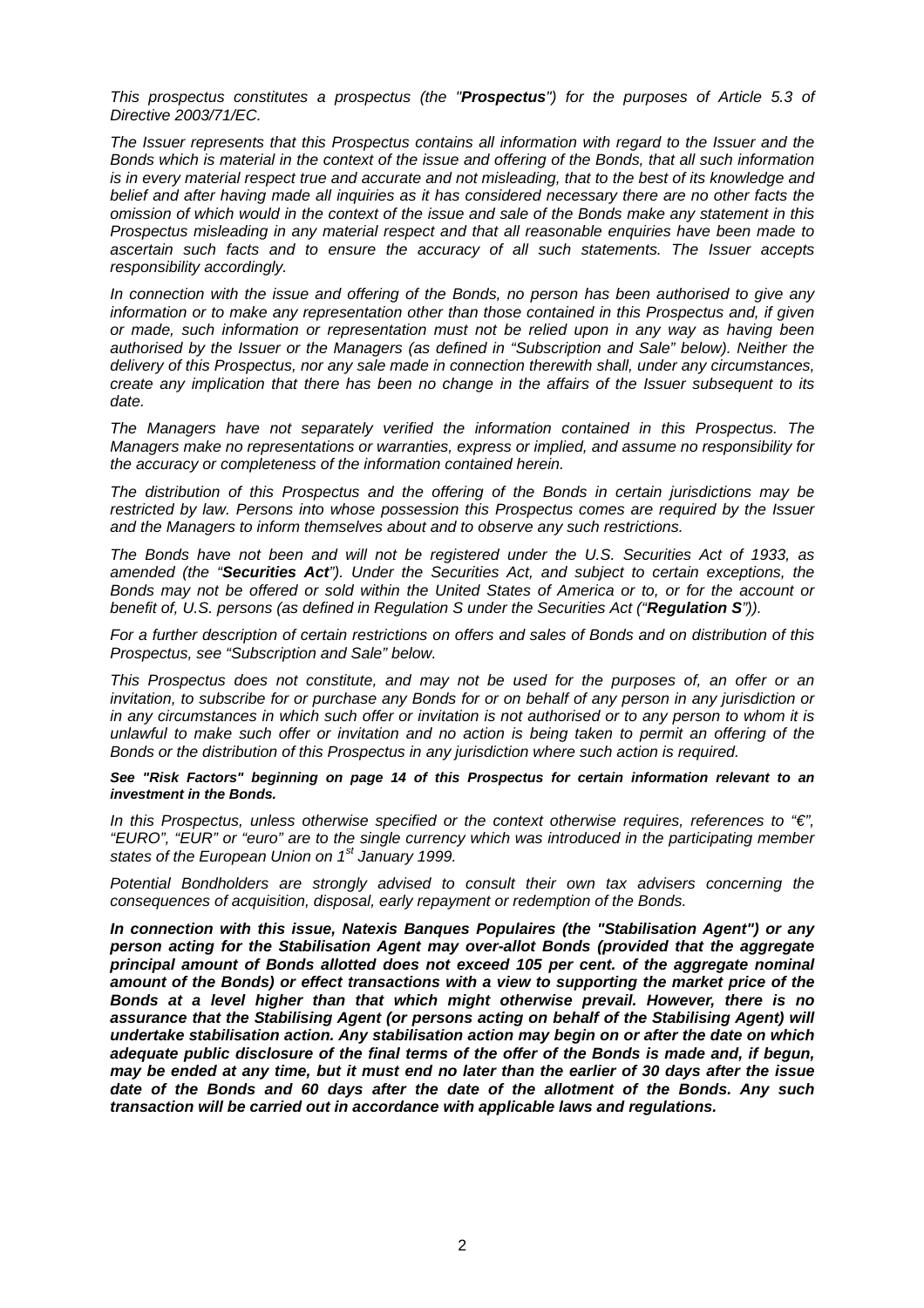# **TABLE OF CONTENTS**

| <b>SUMMARY</b>                                                  | 4  |
|-----------------------------------------------------------------|----|
| <i>TRADUCTION EN FRANCAIS DU RESUME</i>                         | 9  |
| <b>RISK FACTORS</b>                                             | 14 |
| TERMS AND CONDITIONS OF THE BONDS                               | 16 |
| USE OF PROCEEDS                                                 | 22 |
| CAISSE NATIONALE DES AUTOROUTES                                 | 23 |
| <b>TAXATION</b>                                                 | 60 |
| SUBSCRIPTION AND SALE                                           | 61 |
| <b>GENERAL INFORMATION</b>                                      | 63 |
| PERSONS RESPONSIBLE FOR THE INFORMATION GIVEN IN THE PROSPECTUS | 65 |
| VISA OF THE AUTORITE DES MARCHES FINANCIERS                     | 65 |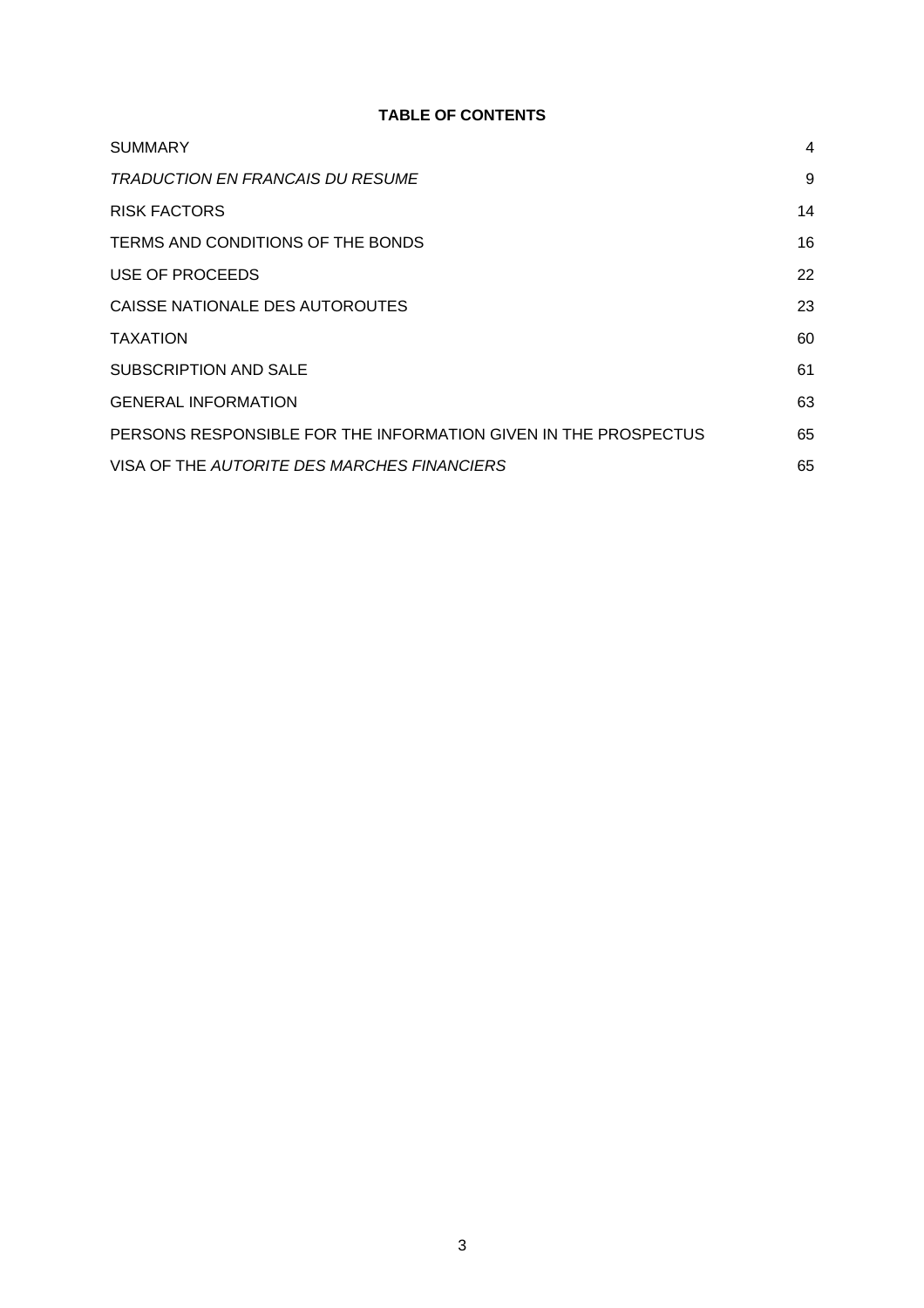#### **SUMMARY**

*This summary must be read as an introduction to this Prospectus. Any decision to invest in any Bonds should be based on a consideration of the Prospectus as a whole. Where a claim relating to information contained in the Prospectus is brought before a court, the plaintiff investor may, under the national legislation of the Member States of the European Community or the European Economic Area, be required to bear the costs of translating this Prospectus before the legal proceedings are initiated. The persons who presented the summary, including its translation and requested its notification pursuant to article 212-42 of the* règlement général *of the AMF, only have civil liability if this summary is misleading, inaccurate or inconsistent when read together with the other parts of this Prospectus.* 

#### **1 Essential characteristics and risks associated with the Issuer**

#### **(A) The Issuer**

1. General information in respect of the issuer, and its corporate governance 1.1 Corporate name Caisse nationale des autoroutes Registered office: 56, rue de Lille, 75 007 Paris 1.2 Legal structure and administration bodies National public-sector administrative institution with a corporate structure and financial independence. 1.3 Name and status of statutory auditors Mr. Gérard Schottey, a government accountant, was appointed by a joint order (*arrêté*) of the Minister for the Economy, Finance & Industry, Minister for Transport, Amenities, Tourism and Fisheries, and the Minister Delegate for the Budget and Budget Reform dated October 14, 2002 and February 5, 2003. 1.4 Date of incorporation and termination CNA was incorporated in 1963 for an indefinite period. 1.5 Legal documents in respect of the issuer (by- laws, reports of general meetings, auditors reports) can be consulted at the following location: At the headquarters of CNA: 15, quai Anatole France 75 700 Paris SP 2. General information in respect of the capital 2.1 Registered capital **Its status as a national public administrative** institution means that CNA has no capital. 3. Information concerning the business of the issuer 3.1 Summary of the issuer's business and trends Pursuant to Article R. 122-7 of the French Highway Code, CNA is responsible for obtaining resources for the expressway

concession companies or for financing the construction or development of expressways which collect tolls, and to transfer all the expenses and revenues from the bonds it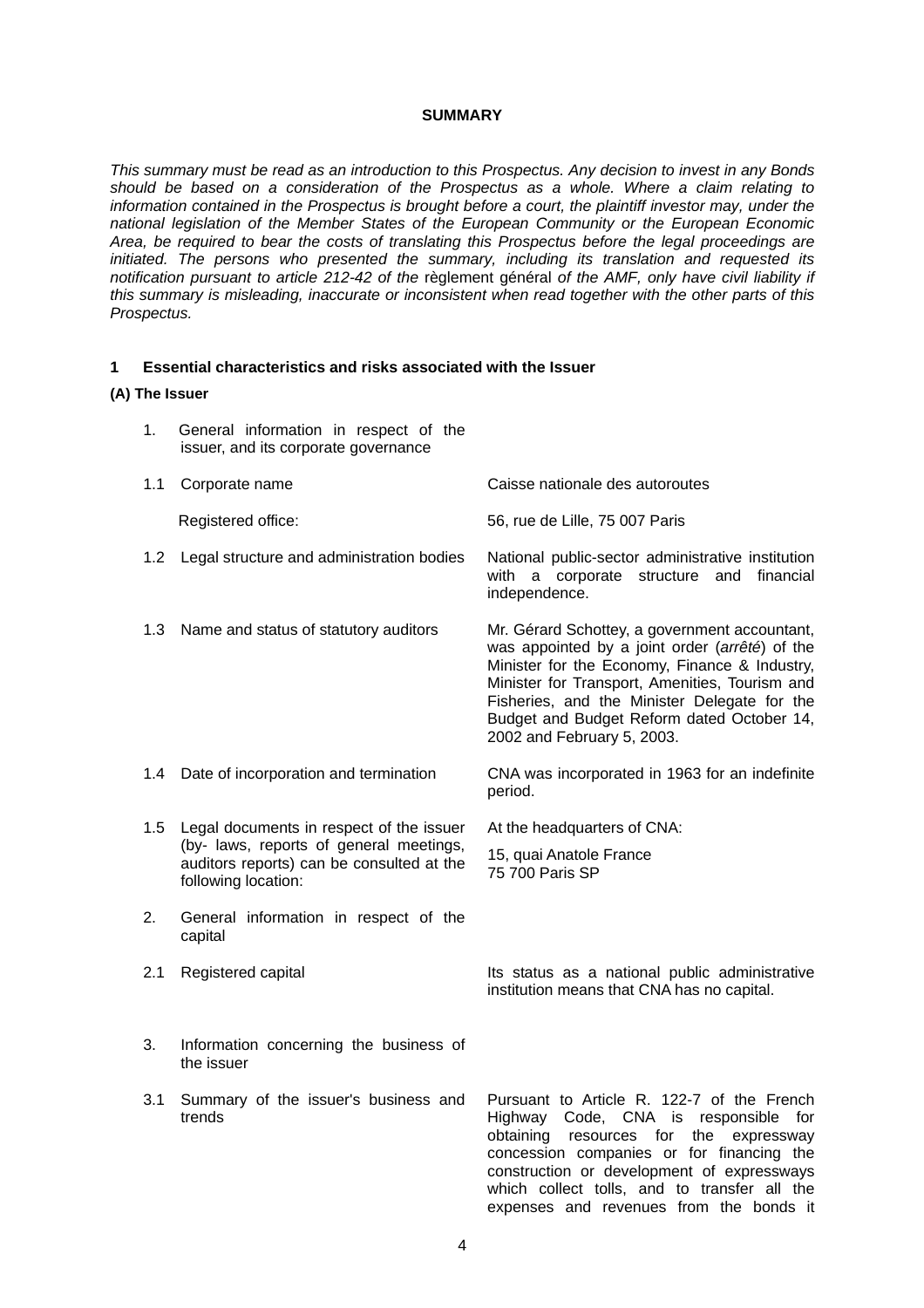issues to the expressway concession companies and public bodies, pursuant to Article L. 122-4 of the Highway Code.

CNA is a public administrative institution enjoying financial autonomy, and whose income does not come from the Government budget.

The board of directors of CNA deliberates on its budget, on its accounting and financial management and on the annual programme for borrowing. The administrative, accounting and financial management of CNA is managed by the Caisse des Dépôts et Consignations in accordance with the terms set forth in an agreement entered into between the two establishments.

Each year, once companies eligible for CNA financing have compiled their financing needs, a borrowing program is drawn up jointly by CNA, the regulatory bodies (Ministry of the Economy and Finance, Ministry for Road Transport) and the companies.

Financial resources collected by CNA in this way are then distributed in the form of loans to the expressway concession companies, the rates and maturity which apply to these loans being exactly the same as those which apply to the loans taken out by CNA. CNA therefore grants loans to the various expressway concession companies, the terms and conditions of these loans define the obligations of both parties, in particular in respect of the obligation of the companies to pay amounts to CNA in accordance with contracted loan payment schedules.

Aside from individual loan contracts entered into between CNA and its beneficiaries, the general terms regulating relations between CNA and the companies were first set forth in an Agreement dated September 2, 1996, the terms of this agreement applied until early 2006, at which time it was remodelled in order to secure repayment of the CNA outstanding loan further to the privatization in early 2006 of the three largest French expressway companies which until the time of their privatization had been financed by CNA.

Given the gradual maturity of the expressway network of concessionary companies which had been using the CNA financing system, and as a result of the withdrawal of the companies privatized early 2006, CNA's outstanding debt as recorded since 2003 should therefore continue to decline, even at a faster rate over the coming years (EUR 20.2 M at end 2005).

# **(B) Principal Risks**

CNA is a national public administrative institution which enjoys financial autonomy, is not supported by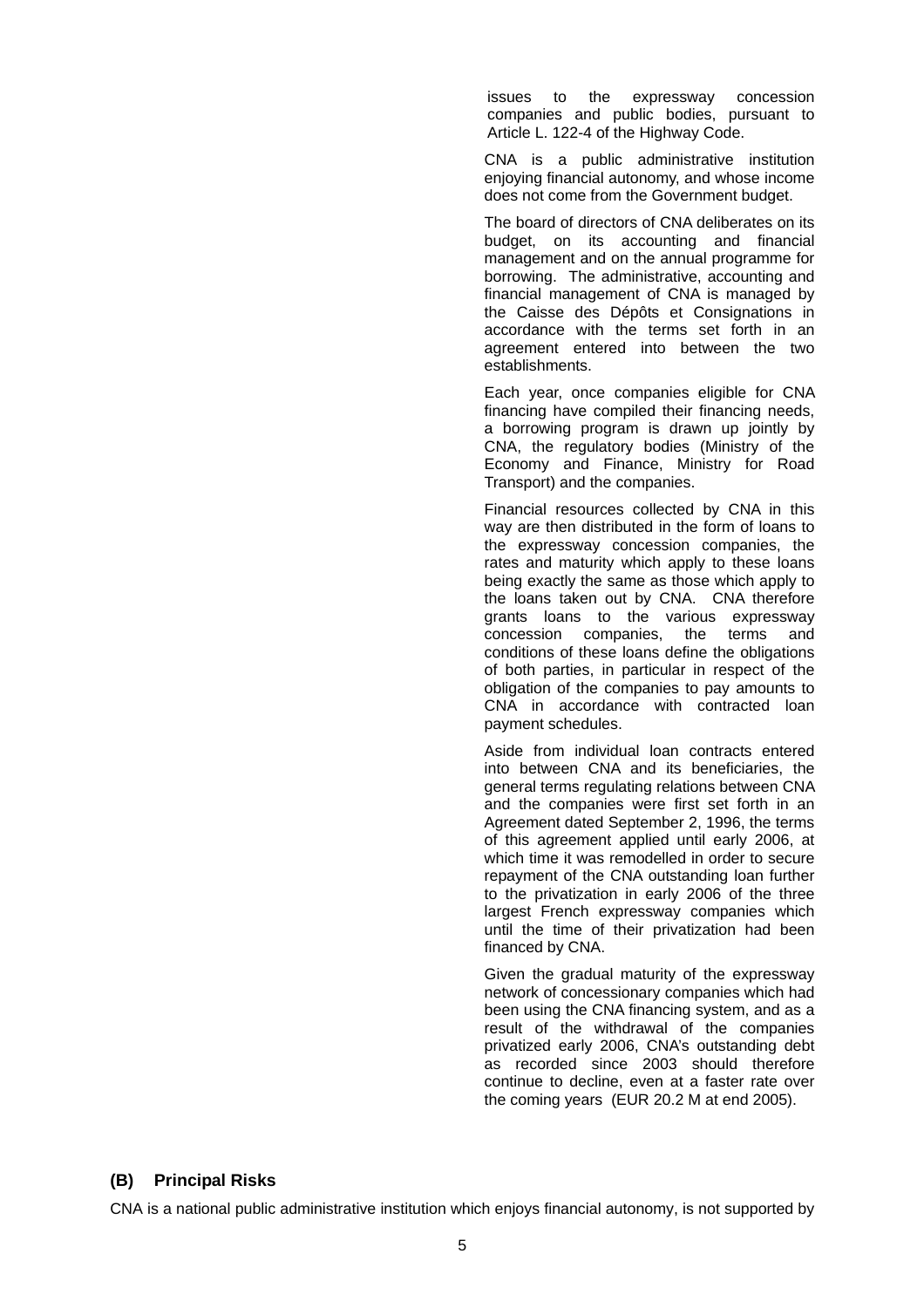the government budget, and whose purpose is the obtaining of resources for expressway concession companies to finance the construction or development of expressways which collect tolls. The general terms regulating relations between CNA and the companies were first set forth in an agreement dated September 2, 1996. On July 18, 2005, the French government launched the privatization of the three major French superhighway companies and hence, CNA had additional clauses added to the 1996 agreement. These amendments were entered into by the concessionary companies in the first half of 2006.

CNA's market risk is currently restricted to that of interest rates which result from the fixed-rate bond issuance and its loan indexed on French inflation. These interest rate risks are hedged in a perfectly congruent manner by loans granted to expressway companies.

# **2 Essential characteristics and risks associated with the Bonds**

## **(A) The Bonds**

| <b>Description:</b>                     | Euro 429,000,000 4.50 per cent. Bonds due 2018 to be assimilated<br>(assimilables) and interchangeable for trading purposes upon listing with (i) the<br>Euro 500,000,000 4.50 per cent. Bonds issued on 28 March 2003, (ii) the Euro<br>450,000,000 4.50 per cent. Bonds issued on 12 February 2004 and (iii) the<br>Euro 300,000,000 4.50 per cent. Bonds issued on 29 June 2005                                                              |
|-----------------------------------------|-------------------------------------------------------------------------------------------------------------------------------------------------------------------------------------------------------------------------------------------------------------------------------------------------------------------------------------------------------------------------------------------------------------------------------------------------|
| <b>Joint Lead</b><br><b>Managers:</b>   | Goldman Sachs International and Natexis Banques Populaires                                                                                                                                                                                                                                                                                                                                                                                      |
| <b>Issue Price:</b>                     | 102.095 per cent. of the aggregate principal amount of the Bonds, plus an<br>amount corresponding to the accrued interest from, and including, 28 March<br>2006, to, but excluding, 21 June 2006 at a rate of 1.04794521 per cent.                                                                                                                                                                                                              |
| Amount:                                 | Euro 429,000,000                                                                                                                                                                                                                                                                                                                                                                                                                                |
| Form of the<br><b>Bonds:</b>            | The 429,000 Bonds will be issued in bearer dematerialised form in the<br>denomination of Euro 1,000. No physical document of title including certificats<br>représentatifs pursuant to article R. 211-7 of the French Code monétaire et<br>financier will be issued in respect of the Bonds. Title to the Bonds will be<br>evidenced in accordance with article L.211-4 of the French Code monétaire et<br>financier by book entry              |
| Denomination:                           | Euro 1,000                                                                                                                                                                                                                                                                                                                                                                                                                                      |
| <b>Maturity date:</b>                   | 28 March 2018                                                                                                                                                                                                                                                                                                                                                                                                                                   |
| <b>Status of the</b><br><b>Bonds:</b>   | The Bonds constitute direct, unconditional, unsecured and unsubordinated<br>obligations of the Issuer and rank and will rank pari passu and without any<br>preference among themselves                                                                                                                                                                                                                                                          |
| <b>Ratings:</b>                         | The issue of the Bonds has been rated "AAA" by Standard & Poor's and "Aaa"<br>by Moody's Investors Services Inc.                                                                                                                                                                                                                                                                                                                                |
| <b>Negative</b><br>pledge:              | As long as any of the Bonds remains outstanding, the Issuer will not create or                                                                                                                                                                                                                                                                                                                                                                  |
|                                         | permit to subsist any mortgage, charge, pledge or other security interest upon<br>any of its assets or revenues, present or future, to secure any external<br>indebtedness incurred or guaranteed by it (whether before or after the issue of<br>the Bonds) unless the Bonds are equally and rateably secured so as to rank<br>pari passu with such external indebtedness or the guarantee thereof                                              |
| Interest and<br>payment of<br>interest: | The Bonds shall bear interest from, and including, 28 March 2006, to, and<br>excluding, 28 March 2018, subject to earlier redemption, at the rate of 4.50 per<br>cent. per annum calculated on the principal amount of the Bonds, payable<br>annually in arrear on 28 March of each year. The first payment of interest will<br>be made on 28 March 2007 for the period from, and including, 28 March 2006,<br>to, but excluding, 28 March 2007 |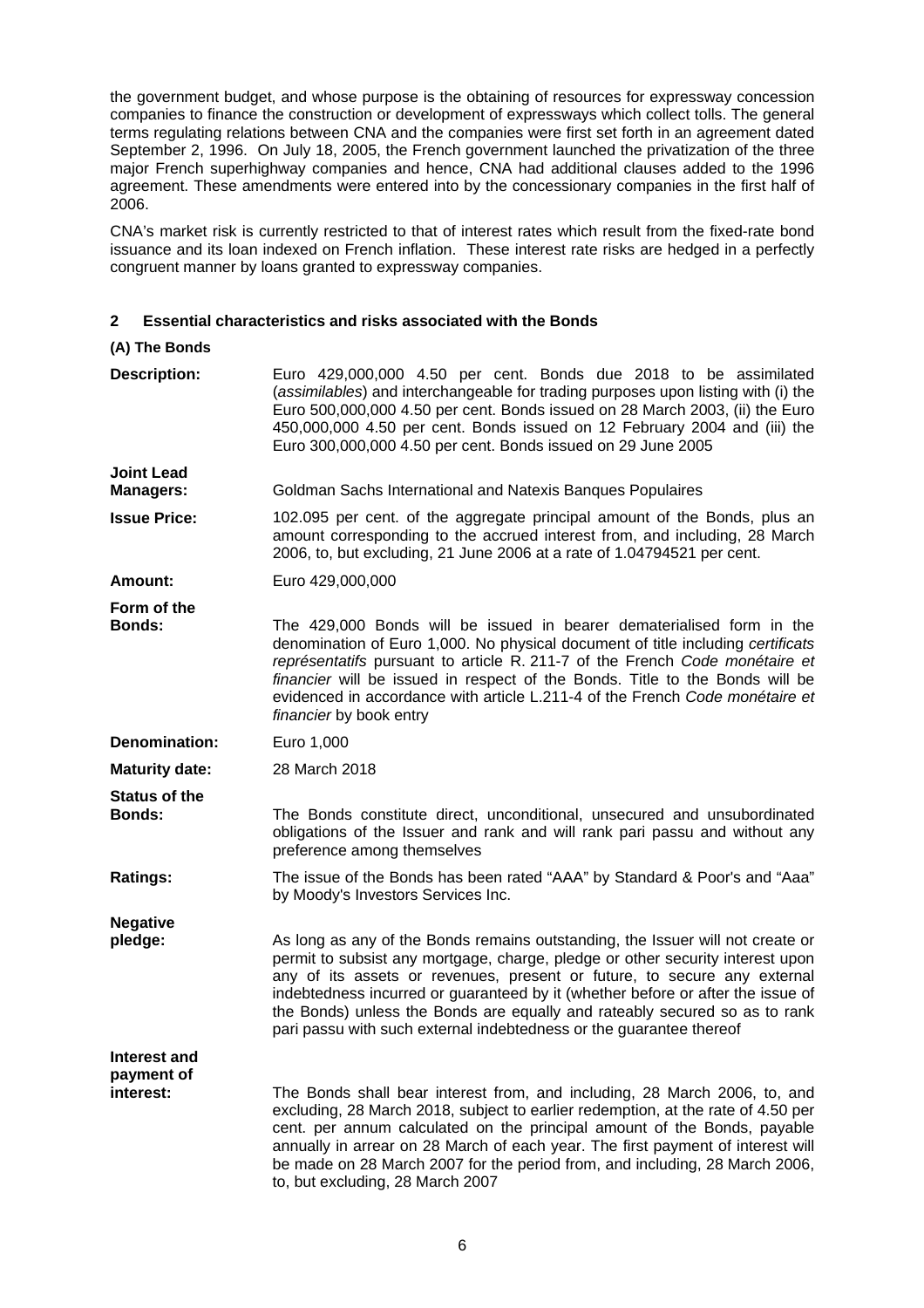**Withholding tax:** The Bonds, being denominated in euro, are deemed to be issued outside France, and accordingly payments of interest on, and other revenues with respect to the Bonds, are entitled to the exemption from deduction at source provided by article 131 quater of the French Code général des impôts. Accordingly such payments do not give the right to any tax credit from any French source

**Governing law:** French law

**Event of Default:** The Representative of the Masse may, upon written notice to the Fiscal Agent given before all defaults shall have been remedied, cause the Bonds to become due and payable whereupon they shall become immediately due and payable at their principal amount, plus accrued interest, if any upon the occurrence of any of the following events:

- (a) default in any payment when due of the principal of, or interest on, any of the Bonds, and the continuance of any such default for a period of 15 days thereafter; or
- (b) default in the performance or observance of any other undertaking or agreement contained in the Bonds, if such default shall not have been cured within 30 days after receipt by the Fiscal Agent of written notice of such default given by the holder of such Bonds; or
- (c) any other indebtedness of the Issuer for borrowed money shall become due and payable prior to the stated maturity thereof as a result of a default thereunder, or any such indebtedness shall not be paid at the maturity thereof after the expiry of any applicable grace period therefor or any guarantee given by the Issuer for borrowed money of others shall not be honoured when due and called upon, unless, in any such event, the Issuer has disputed in good faith that such debt is due or that such guarantee is callable and such dispute has been submitted to a competent court, in which case default in payment shall not constitute an event of default hereunder so long as the dispute shall not have been finally adjudicated; or
- (d) the Issuer is dissolved prior to the repayment in full of the Bonds unless its activities and debts are transferred to another public entity owned or controlled by the Republic of France and French law no. 80-539 of 16 July 1980 (as such law is substantially in effect as of the issue date of the Bonds) or any successor law or regulation of substantially the same character is applicable to such public entity; or
- (e) French law n° 80-539 of 16 July 1980 (as such law is substantially in effect as of the issue date of the Bonds) or any successor law or regulation of substantially the same character ceases to be applicable to the Issuer.

| Early<br>redemption:                                         | The Issuer may (and in certain circumstances shall) redeem the Bonds early,<br>in whole but not in part, at par plus accrued interest, if any, in the event of<br>certain changes in French tax laws or regulations |
|--------------------------------------------------------------|---------------------------------------------------------------------------------------------------------------------------------------------------------------------------------------------------------------------|
| Use of                                                       |                                                                                                                                                                                                                     |
| proceeds:                                                    | The net proceeds of approximately Euro 442,127,164.93 to be received by the<br>Issuer from the subscription of the Bonds will be used by the Issuer to finance<br>its general activities                            |
| Listing:                                                     | Eurolist by Euronext Paris S.A. and the Regulated Market of the Luxembourg<br>Stock Exchange                                                                                                                        |
| <b>Fiscal Agent</b><br>and Principal<br><b>Paying Agent:</b> | CACEIS Bank Luxembourg S.A.                                                                                                                                                                                         |
|                                                              |                                                                                                                                                                                                                     |
| <b>Paris Paying</b><br>Agent:                                | <b>CACEIS Corporate Trust</b>                                                                                                                                                                                       |
| <b>Paris Listing</b>                                         |                                                                                                                                                                                                                     |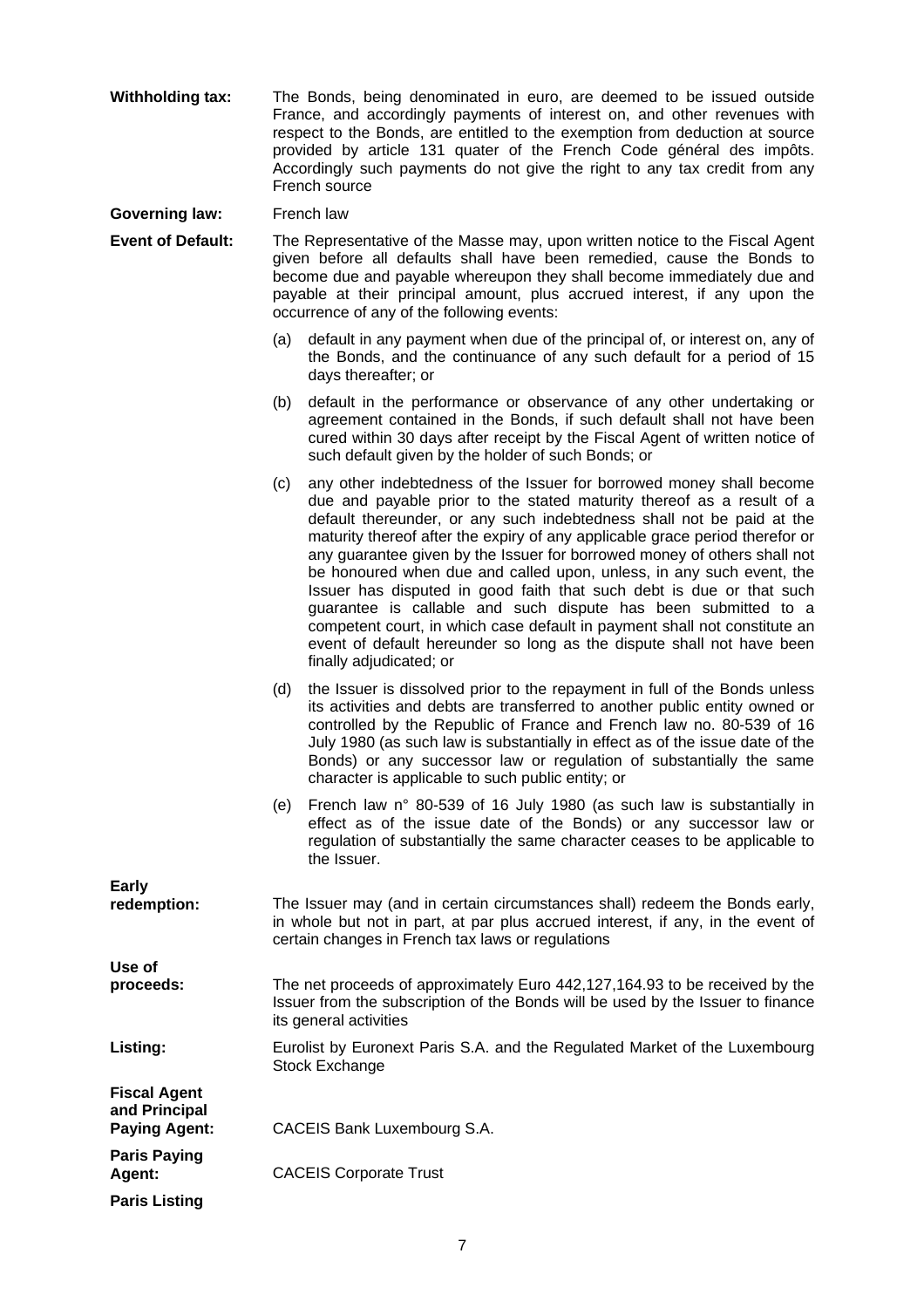Agent: Natexis Banques Populaires **Selling restrictions:**  No action has been, or will be, taken in any country or jurisdiction that would permit a public offering of the Bonds, or the possession or distribution of this Prospectus or any other document relating to the Bonds, in any country or jurisdiction where action for that purpose is required. Accordingly, the Bonds may not be offered or sold, directly or indirectly, and no offering material relating to the Bonds may be distributed in or from, or published in, any country or jurisdiction except under circumstances that will result in compliance with any applicable laws and regulations.

#### **(B) Essential risks associated with the Bonds**

#### *Investors*

Prospective investor should be experienced with respect to transactions on capital markets and bonds and should understand the risks of transactions involving the Bonds.

#### *Risks related to the Bonds generally*

#### *Modification of the Terms and Conditions of the Bonds*

The Bondholders will be grouped automatically for the defence of their common interests in a *Masse* and a General Meeting can be held. The Conditions permit in certain cases defined majorities to bind all Bondholders including Bondholders who did not attend and vote at the relevant General Meeting and Bondholders who voted in a manner contrary to the majority. The General Meeting is empowered to approve changes in the rights of the Bondholders.

#### *The Bonds may be redeemed prior to maturity*

In the event that the Issuer would be obliged to pay additional amounts in respect of any Bonds due to any withholding, the Issuer may and, in certain circumstances shall, redeem all of the Bonds then outstanding.

#### *Risks related to the market generally*

# *Liquidity risks*

There can be no assurance that an active trading market will develop for the Bonds or that the Bondholders will be able to sell their Bonds in the secondary market in which case the market or trading price and liquidity of the Bonds may be adversely affected.

#### *Interest rate risks*

Investment in the Bonds involves the risk that subsequent changes in market interest rates may adversely affect the value of the Bonds.

#### *Rating*

The rating of the Bonds may not reflect the potential impact of all risks related to the Bonds, including additional factors discussed above, that may affect the value of the Bonds.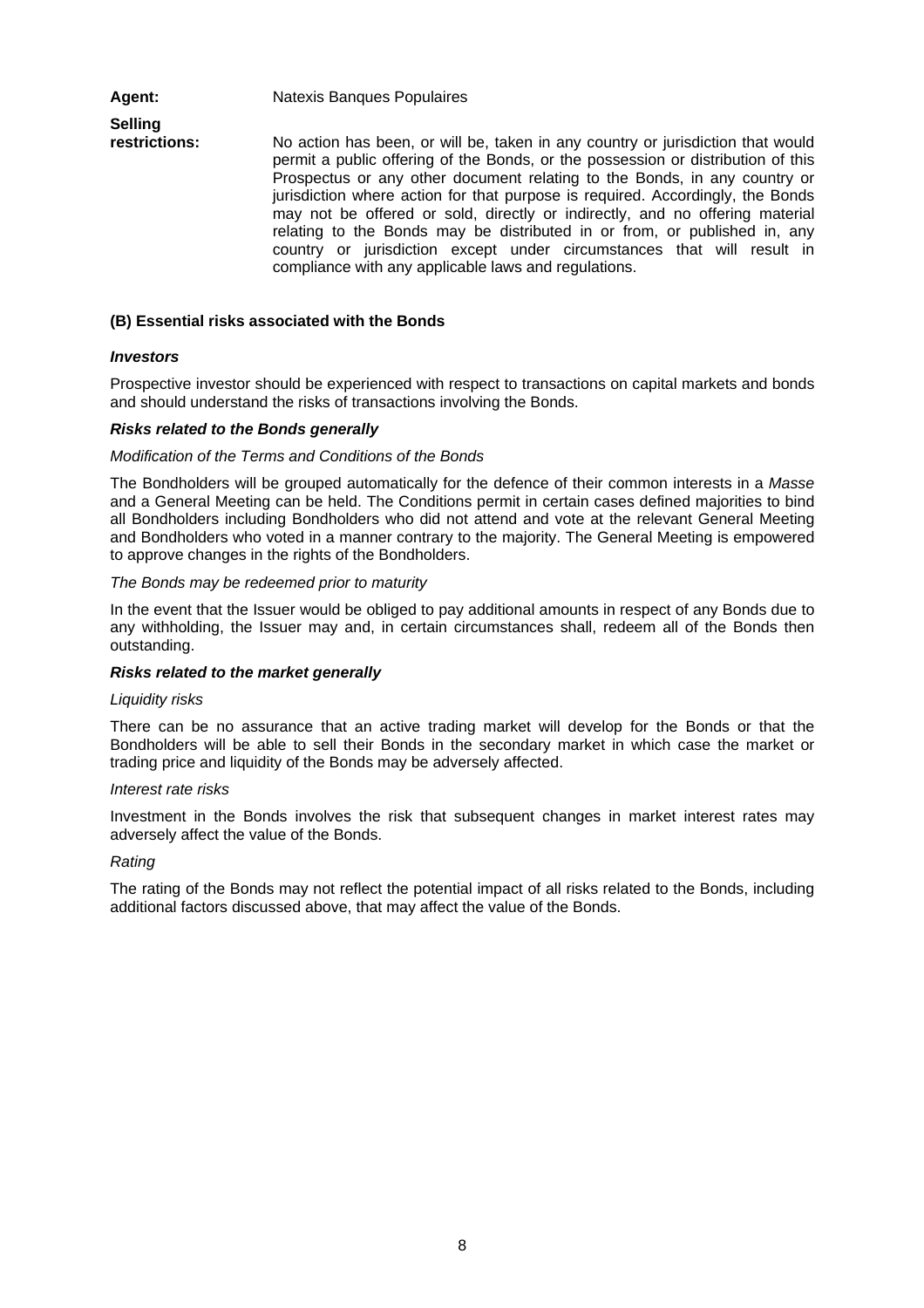## *TRADUCTION EN FRANCAIS DU RESUME*

Ce résumé doit être lu comme une introduction au Prospectus. Toute décision d'investir dans les Obligations doit être fondée sur un examen exhaustif du Prospectus. Lorsqu'une action concernant l'information contenue dans le Prospectus est intentée devant un tribunal, l'investisseur plaignant peut, selon la législation nationale des États membres de la Communauté européenne ou parties à l'accord sur l'Espace économique européen, avoir à supporter les frais de traduction du Prospectus avant le début de la procédure judiciaire. Les personnes qui ont présenté le résumé, y compris sa traduction et en ont demandé la notification au sens de l'article 212-42 du règlement général de l'AMF, n'engagent leur responsabilité civile que si le résumé s'il est trompeur, inexact ou contradictoire par rapport aux autres parties de ce Prospectus.

# **1 Caractéristiques essentielles et risques de l'Emetteur**

#### **(A) L'Emetteur**

- 1. Renseignements de caractère général concernant l'émetteur, ses organes d'administration
- 1.1 Dénomination : Caisse nationale des autoroutes

Siège social : 56, rue de Lille, 75 007 Paris

- 1.2 Forme juridique de l'émetteur et nature des organes d'administration : Etablissement public à caractère administratif doté de l'autonomie financière
- 1.3 Nom et statut des contrôleurs légaux : M. Gérard SCHOTTEY, agent comptable
- 1.4 Date de constitution et d'expiration de l'émetteur :
- 1.5 Indication des lieux où peuvent être consultés les documents juridiques relatifs à l'émetteur (statuts, procèsverbaux d'assemblées générales, rapports des contrôleurs légaux) :
- 2. Renseignements de caractère général concernant le capital
- 
- 3. Renseignements concernant l'activité de l'émetteur
- 3.1 Bref descriptif de l'activité de l'émetteur et de son évolution :

2.1 Montant du capital : De par son statut, la Caisse nationale des autoroutes n'est pas dotée de capital.

nommé par arrêtés conjoints du ministre de l'économie, des finances et de l'industrie, du ministre des transports, de l'équipement, du tourisme et de la mer et du ministre délégué au budget et à la réforme budgétaire en date des

La Caisse nationale des autoroutes a été créée

Au siège administratif de la Caisse nationale

14 octobre 2002 et 5 février 2003.

des autoroutes :

75 700 Paris SP

15, quai Anatole France

en 1963 pour une durée indéterminée.

Conformément à l'article R.122-7 du Code de la voirie routière, la Caisse nationale des autoroutes est chargée d'émettre des emprunts affectés au financement de la construction ou de l'aménagement des autoroutes donnant lieu à la perception de péages, et de répartir le produit de ces emprunts entre les collectivités ou sociétés ayant reçu la concession de la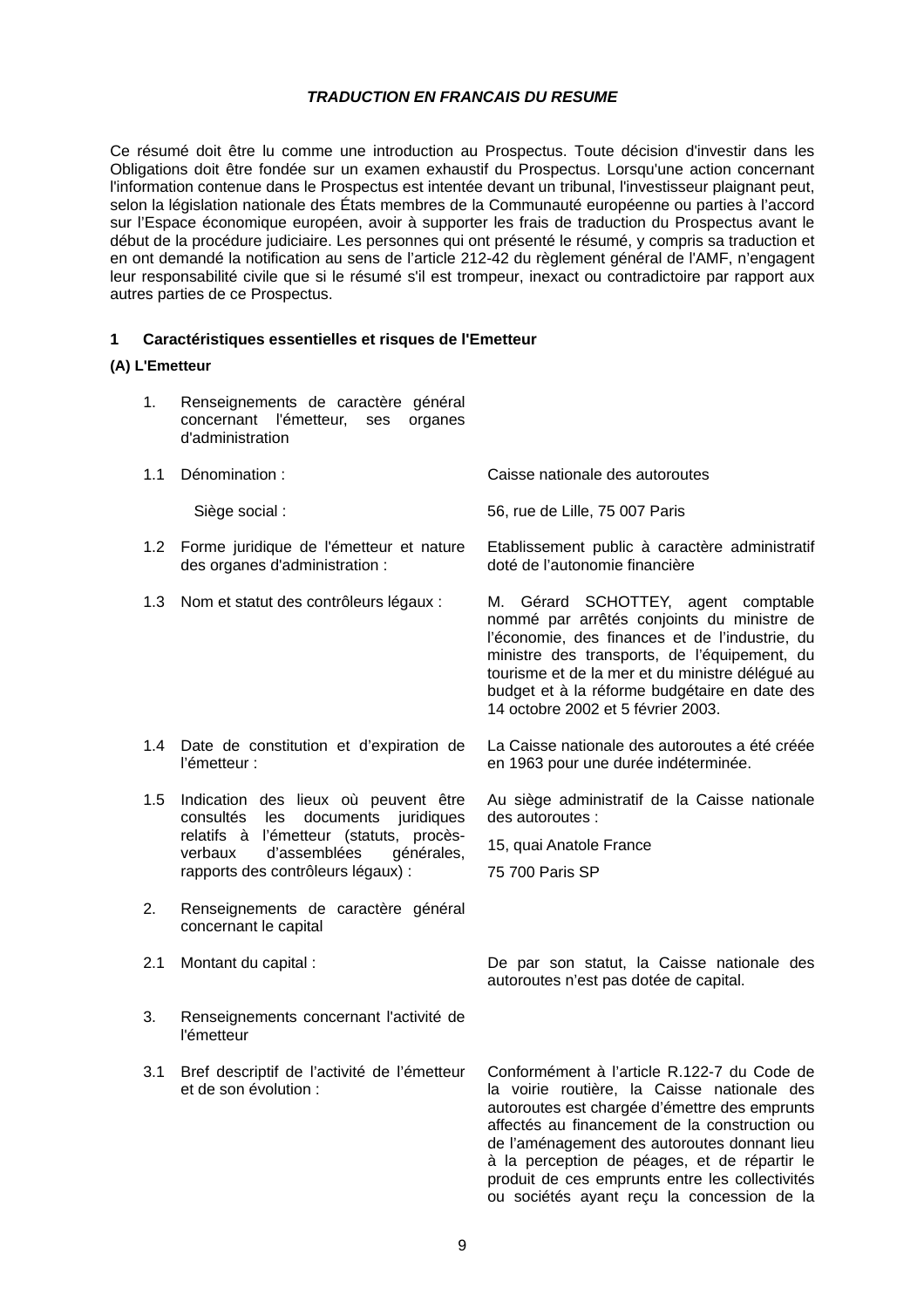construction ou de l'exploitation d'autoroutes en application des dispositions de l'article L.122-4 du Code de la voirie routière.

La Caisse nationale des autoroutes est un établissement financièrement autonome, dont les recettes ne proviennent pas du budget de l'Etat. Elle est dotée d'un Conseil d'administration qui délibère sur le budget, les comptes et le programme d'emprunts annuel. Sa gestion administrative, comptable et financière est assurée, sous le contrôle du Conseil d'administration, par la Caisse des dépôts, dans les conditions fixées par une convention conclue entre les deux établissements.

Chaque année, la CNA met donc en œuvre un programme d'emprunts élaboré en étroite concertation avec les tutelles (ministère de l'économie et des finances et ministère de l'équipement) et les sociétés concessionnaires d'autoroutes.

Les sommes ainsi émises par la Caisse sont ensuite réparties entre les sociétés sous forme de prêts dont les conditions de taux et de maturité sont exactement similaires à celles applicables aux emprunts souscrits par la CNA. Des contrats de prêts sont alors conclus entre la Caisse et les différentes sociétés concessionnaires bénéficiaires, et définissent les obligations réciproques des deux parties, notamment l'obligation des sociétés de reverser à la CNA les sommes relatives aux différentes échéances des prêts ainsi distribués.

Au-delà de ces contrats de prêts particuliers, les conditions générales régissant les relations entre la Caisse et les sociétés étaient jusqu'au début 2006 fixées dans le cadre d'une Convention technique en date du 2 septembre 1996, laquelle a été refondue en vue de sécuriser le remboursement de la dette CNA, suite à la privatisation début 2006 des trois grands groupes autoroutiers français jusqu'alors financés via la CNA.

Compte tenu de l'arrivée à maturité progressive du réseau des sociétés historiquement financées par la CNA et de la sortie programmée des sociétés privatisées début 2006 du système de financement CNA, la décroissance de l'encours de la dette de la Caisse observée depuis 2003 devrait s'accentuer à l'avenir (20,2 Md€ fin 2005).

#### **(B) Risques essentiels de l'Emetteur**

La CNA est un établissement public national à caractère administratif doté de l'autonomie financière,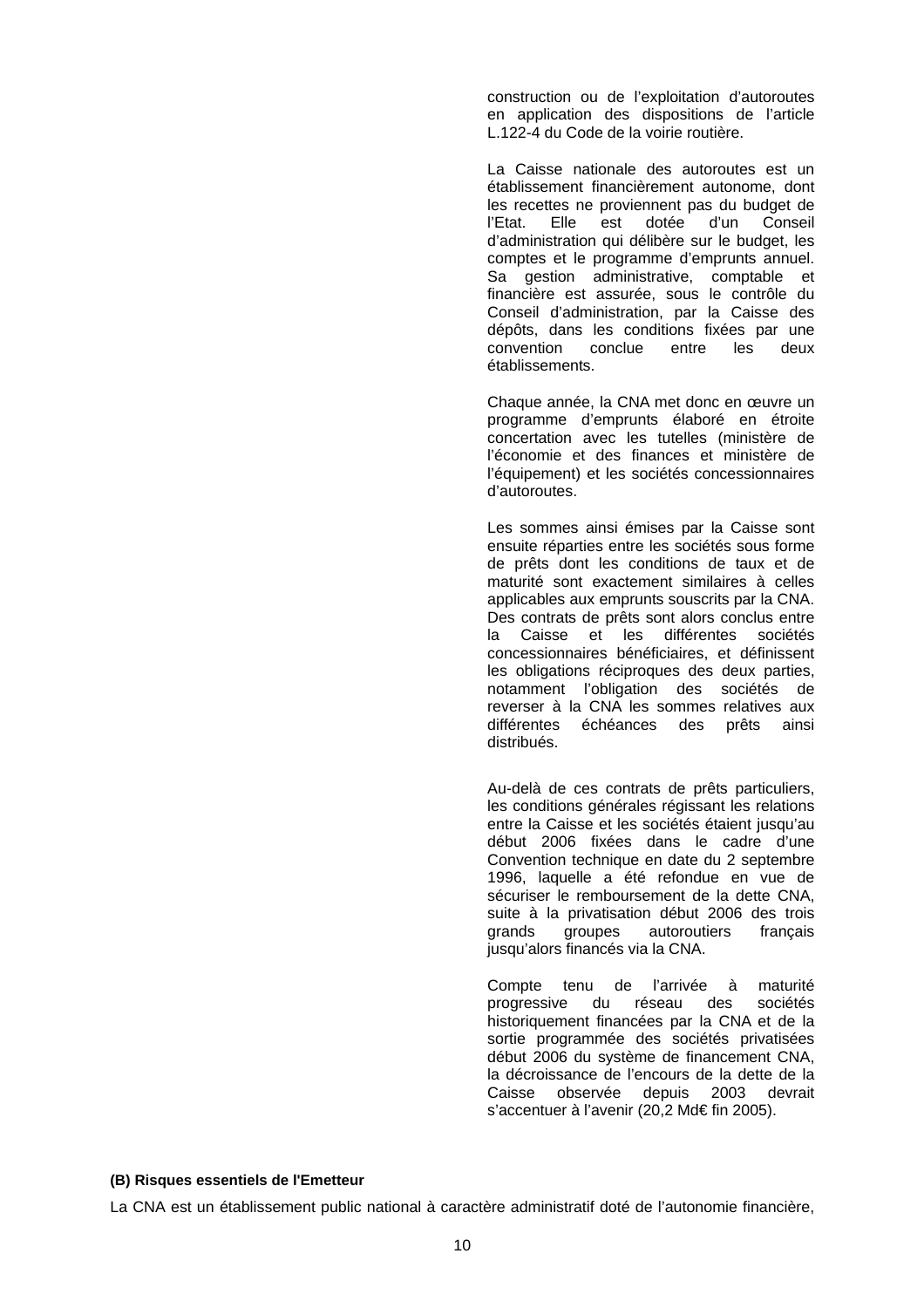dont les recettes ne proviennent pas du budget de l'Etat, et qui a pour mission de procurer aux sociétés concessionnaires d'autoroutes les ressources destinées au financement de la construction ou de l'aménagement des autoroutes donnant lieu à la perception de péages. Les conditions générales régissant les relations entre la CNA et les sociétés étaient jusque là fixées dans le cadre d'une Convention technique en date du 2 septembre 1996. Or suite au lancement par le Gouvernement français le 18 juillet 2005 du processus de privatisation des trois grands groupes autoroutiers français, la CNA a procédé à l'élaboration d'avenants à cette Convention technique de 1996. La signature de ces avenants est intervenue au premier semestre 2006.

Les risques de marché de CNA qui se limitent aujourd'hui au risque de taux induit par ses émissions d'emprunts à taux fixe et son emprunt indexé sur l'inflation française, sont néanmoins couverts de manière parfaitement congruente par les prêts consentis aux sociétés d'autoroute.

# **2 Caractéristiques essentielles des Obligations et risques des Obligations**

# **(A) Les Obligations**

| Description :                                  | Emprunt obligataire de 429.000.000 d'euros portant intérêt au taux de 4,50 %<br>l'an et venant à échéance en 2018, assimilable avec (i) l'emprunt obligataire<br>de 500.000.000 d'euros portant intérêt au taux de 4,50 % l'an émis le<br>28 mars 2003, (ii) l'emprunt obligataire de 450.000.000 d'euros portant intérêt<br>au taux de 4,50 % l'an émis le 12 février 2004 et (iii) l'emprunt obligataire de<br>300.000.000 d'euros portant intérêt au taux de 4,50 % l'an émis le 29 juin 2005                                                                                         |
|------------------------------------------------|------------------------------------------------------------------------------------------------------------------------------------------------------------------------------------------------------------------------------------------------------------------------------------------------------------------------------------------------------------------------------------------------------------------------------------------------------------------------------------------------------------------------------------------------------------------------------------------|
| Chefs de file :                                | Goldman Sachs International et Natexis Banques Populaires                                                                                                                                                                                                                                                                                                                                                                                                                                                                                                                                |
| Prix d'émission :                              | 102,095% du montant nominal total des Obligations, plus un montant<br>correspondant aux intérêts courus pour la période du 28 mars 2006, inclus, au<br>21 juin 2006, exclu, au taux de 1,04794521%                                                                                                                                                                                                                                                                                                                                                                                       |
| <b>Montant</b><br>nominal de<br>l'émission :   | 429.000.000 euros                                                                                                                                                                                                                                                                                                                                                                                                                                                                                                                                                                        |
| Forme des<br>Obligations:                      | Les 429.000 Obligations sont émises sous la forme de titres au porteur<br>dématérialisés d'une valeur nominale de 1 000 euros. Aucun document<br>matérialisant la propriété des Obligations y compris les certificats<br>représentatifs prévus à l'article R. 211-7 du Code monétaire et financier ne<br>sera émis en représentation des Obligations. La propriété des Obligations<br>sera établie par une inscription en compte, conformément à l'article L. 211-4<br>du Code monétaire et financier.                                                                                   |
| Valeur<br>nominale:                            | $1.000$ euros                                                                                                                                                                                                                                                                                                                                                                                                                                                                                                                                                                            |
| Echéance :                                     | 28 mars 2018                                                                                                                                                                                                                                                                                                                                                                                                                                                                                                                                                                             |
| Rang des<br>Obligations:                       | Les Obligations constituent des engagements directs, inconditionnels, non<br>assortis de sûretés et non subordonnés de l'Emetteur qui viennent et viendront<br>au même rang entre elles                                                                                                                                                                                                                                                                                                                                                                                                  |
| <b>Notations:</b>                              | L'émission des Obligations fait l'objet d'une notation "AAA" par Standard &<br>Poor's et "Aaa" par Moody's Investors Services Inc.                                                                                                                                                                                                                                                                                                                                                                                                                                                       |
| <b>Maintien de</b><br>l'emprunt à son<br>rang: | Jusqu'au remboursement effectif de la totalité des Obligations, l'Emetteur<br>s'engage à ne pas conférer ou permettre que subsiste un quelconque gage,<br>hypothèque, nantissement, garantie ou autre sûreté sur l'un quelconque de<br>ses biens ou revenus, présents ou futurs, en garantie d'autres engagements<br>de paiement contractés ou garantis par lui (tant avant qu'après l'émission des<br>Obligations) sans que soient consenties les mêmes sûretés aux Obligations<br>afin qu'elles viennent au même rang que ces autres engagements de<br>paiement contractés ou garantis |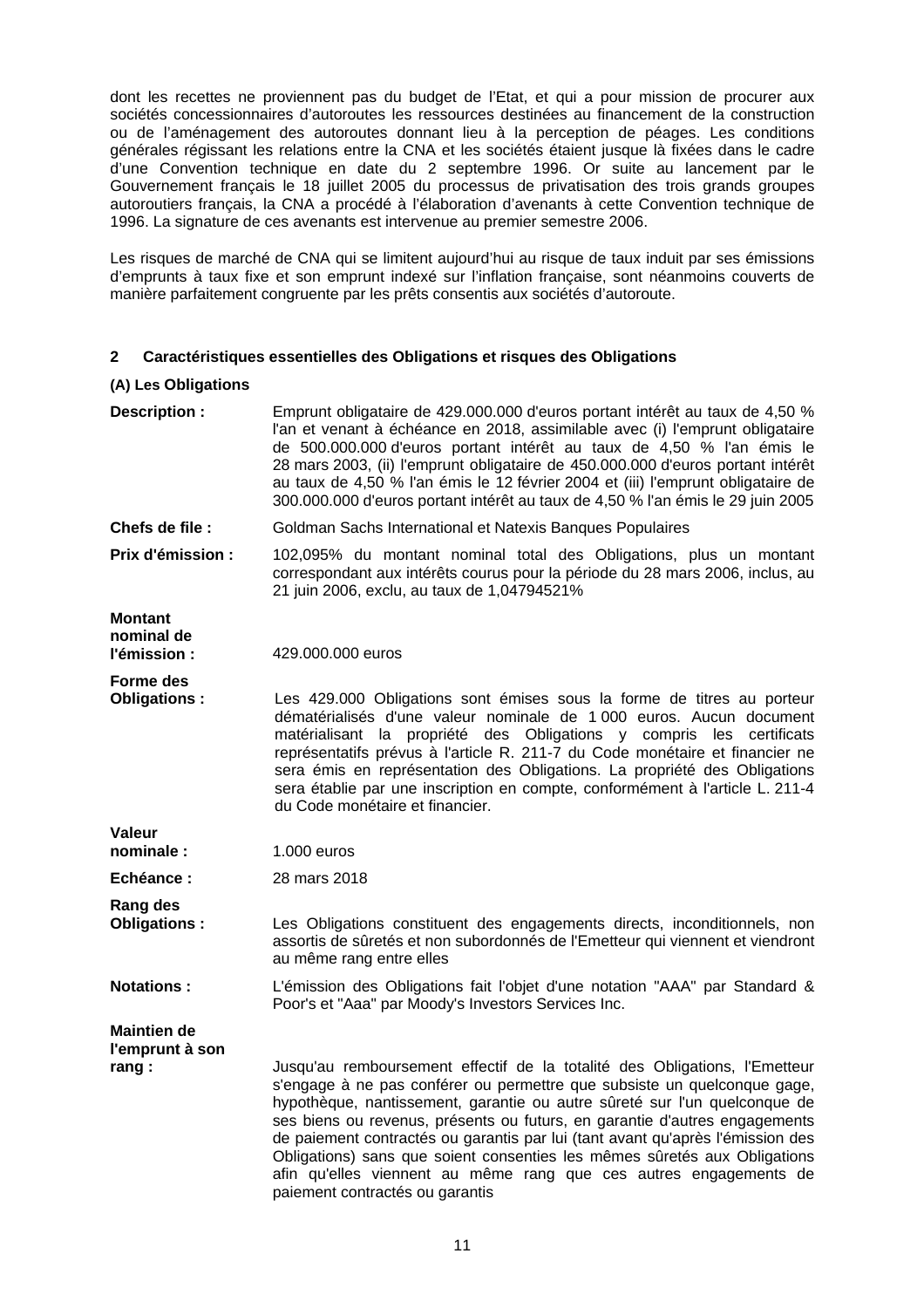| Intérêts et<br>paiement de                 |     |                                                                                                                                                                                                                                                                                                                                                                                                                                                                                                                                                                                                                                                                                                                                                                                                                                                                                                                               |
|--------------------------------------------|-----|-------------------------------------------------------------------------------------------------------------------------------------------------------------------------------------------------------------------------------------------------------------------------------------------------------------------------------------------------------------------------------------------------------------------------------------------------------------------------------------------------------------------------------------------------------------------------------------------------------------------------------------------------------------------------------------------------------------------------------------------------------------------------------------------------------------------------------------------------------------------------------------------------------------------------------|
| l'intérêt :                                |     | Les Obligations porteront intérêt du 28 mars 2006, inclus, au 28 mars 2018,<br>exclu, sauf remboursement anticipé, au taux de 4,50% l'an calculé sur leur<br>montant en principal, payable annuellement à terme échu le 28 mars de<br>chaque année. Le premier paiement d'intérêt sera fait le 28 mars 2007 pour la<br>période courant du 28 mars 2006, inclus, au 28 mars 2007, exclu.                                                                                                                                                                                                                                                                                                                                                                                                                                                                                                                                       |
| Régime fiscal :                            |     | Les Obligations étant libellées en euro, elles sont réputées émises hors de<br>France et les intérêts et autres revenus des Obligations bénéficient donc de<br>l'exonération de prélèvement à la source prévue à l'article 131 quater du Code<br>général des impôts. En conséquence, ces paiements ne donneront droit à<br>aucun crédit d'impôt de source française                                                                                                                                                                                                                                                                                                                                                                                                                                                                                                                                                           |
| <b>Droit</b><br>applicable :               |     | Droit français                                                                                                                                                                                                                                                                                                                                                                                                                                                                                                                                                                                                                                                                                                                                                                                                                                                                                                                |
| Cas de Défaut :                            |     | Le Représentant de la Masse pourra, sur simple notification écrite adressée à<br>l'Agent Financier, rendre immédiatement exigible le remboursement des<br>Obligations à leur valeur nominale majorée des intérêts courus, à moins qu'il<br>n'ait été remédié au manquement considéré à la date de réception par l'Agent<br>Financier de ladite notification dans les cas suivants :                                                                                                                                                                                                                                                                                                                                                                                                                                                                                                                                           |
|                                            | (a) | en cas de défaut de paiement à sa date d'exigibilité de tout montant en<br>principal ou intérêt dû au titre de toute Obligation s'il n'est pas remédié à<br>ce défaut dans un délai de 15 jours à compter de cette date d'exigibilité ;<br>ou                                                                                                                                                                                                                                                                                                                                                                                                                                                                                                                                                                                                                                                                                 |
|                                            | (b) | en cas d'inexécution par l'Emetteur de toute autre stipulation des<br>Modalités des Obligations s'il n'est pas remédié à ce manquement dans<br>un délai de 30 jours à compter de la réception par l'Agent Financier de la<br>notification écrite dudit manquement ; ou                                                                                                                                                                                                                                                                                                                                                                                                                                                                                                                                                                                                                                                        |
|                                            | (c) | au cas où tout autre dette d'emprunt de l'Emetteur devient exigible avant<br>sa date de remboursement prévue en raison de la survenance d'un<br>défaut, en cas de non-remboursement d'une telle dette d'emprunt à sa<br>date de remboursement prévue ou anticipée et à l'expiration de tout délai<br>de grâce applicable, ou en cas de non-paiement par l'Emetteur d'une<br>garantie consentie au titre d'un emprunt contracté par des tiers, lorsque<br>cette garantie est exigible et est appelée, à moins que, dans chaque cas,<br>l'Emetteur ne conteste de bonne foi l'exigibilité d'une telle dette ou la<br>validité de la mise en œuvre de ladite garantie et que les tribunaux<br>compétents aient été saisis de cette contestation, auquel cas ledit défaut<br>de paiement ne constituera pas un cas d'exigibilité anticipée aussi<br>longtemps que l'instance n'aura pas fait l'objet d'un jugement définitif ; ou |
|                                            | (d) | l'Emetteur est dissout avant le remboursement intégral des Obligations,<br>sauf si ses actifs et ses dettes sont transférés à une autre entité publique<br>détenue ou contrôlée par la République Française et si la loi n°80-539 du<br>16 juillet 1980 (telle qu'en substance en vigueur à la date d'émission des<br>Obligations) ou toute autre loi ou réglementation ayant le même objet est<br>applicable à cette entité publique ; ou                                                                                                                                                                                                                                                                                                                                                                                                                                                                                    |
|                                            | (e) | la loi n°80-539 du 16 juillet 1980 (telle qu'en substance en vigueur à la<br>date d'émission des Obligations) ou toute autre loi ou réglementation<br>ayant le même objet cesse d'être applicable à l'Emetteur                                                                                                                                                                                                                                                                                                                                                                                                                                                                                                                                                                                                                                                                                                                |
| <b>Remboursement</b><br>anticipé:          |     | L'Emetteur peut (et dans certaines hypothèses doit) rembourser les<br>Obligations de manière anticipée, en totalité et non en partie, au pair, majoré,<br>le cas échéant, des intérêts courus, dans le cas où interviendraient certains<br>changements dans les lois ou réglementations fiscales françaises                                                                                                                                                                                                                                                                                                                                                                                                                                                                                                                                                                                                                   |
| Usage du<br>produit net de<br>l'émission : |     | Le produit net de l'émission devant être reçu par l'Emetteur au titre de<br>l'émission des Obligations, estimé à 442.127.164,93 euros, est destiné à<br>financer les activités de l'Emetteur                                                                                                                                                                                                                                                                                                                                                                                                                                                                                                                                                                                                                                                                                                                                  |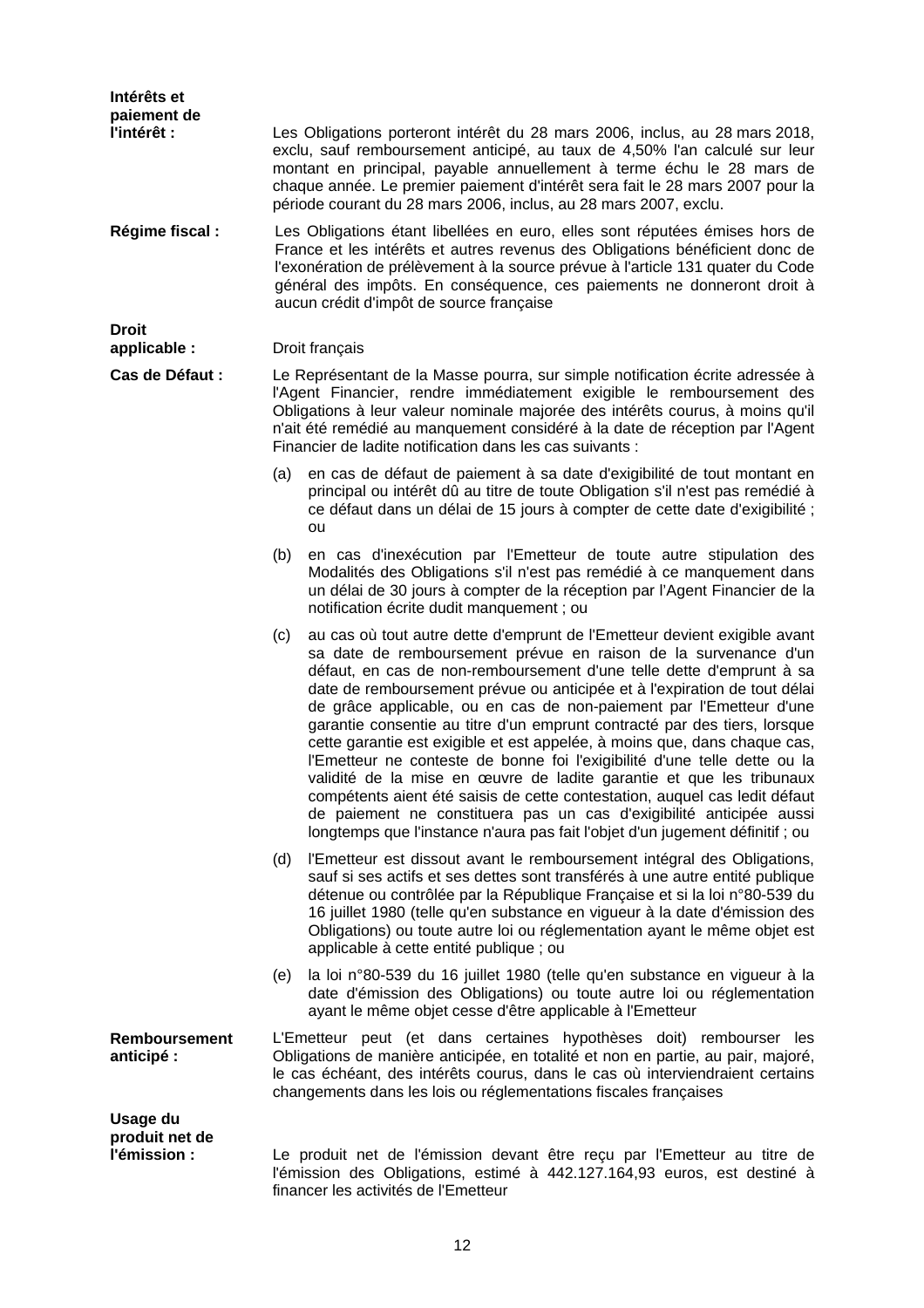| Cotation:                                                | Eurolist by Euronext Paris S.A. et le Marché Réglementé de la Bourse de<br>Luxembourg                                                                                                                                                                                                                                                                                                                                                                                                                                                                                                           |
|----------------------------------------------------------|-------------------------------------------------------------------------------------------------------------------------------------------------------------------------------------------------------------------------------------------------------------------------------------------------------------------------------------------------------------------------------------------------------------------------------------------------------------------------------------------------------------------------------------------------------------------------------------------------|
| <b>Agent Financier</b><br>et Agent Payeur<br>Principal : | CACEIS Bank Luxembourg S.A.                                                                                                                                                                                                                                                                                                                                                                                                                                                                                                                                                                     |
| Agent Payeur à<br>Paris:                                 | <b>CACEIS Corporate Trust</b>                                                                                                                                                                                                                                                                                                                                                                                                                                                                                                                                                                   |
| Agent de<br>Cotation à<br>Paris:                         | Natexis Banques Populaires                                                                                                                                                                                                                                                                                                                                                                                                                                                                                                                                                                      |
| <b>Restrictions de</b><br>vente :                        | Aucune démarche n'a été ni ne sera entreprise dans un quelconque pays pour<br>permettre l'offre au public des Obligations, ou la possession ou la distribution<br>de ce Prospectus ou de tout autre document relatif aux Obligations, où une<br>démarche à cette fin est requise. En conséquence, les Obligations ne peuvent<br>pas être offertes ou vendues, directement ou indirectement, et aucun<br>document d'offre relatif aux Obligations ne peut être distribué ou publié dans,<br>ou depuis, un quelconque pays, sauf en conformité avec toutes lois et tous<br>règlements applicables |

#### **(B) Risques essentiels des Obligations**

#### *Investisseurs*

Les investisseurs potentiels devraient disposer d'une expérience des transactions sur les marchés de capitaux et les obligations et comprendre les risques inhérents aux Obligations.

#### *Risques généraux relatifs aux Obligations*

#### *Modification des Modalités des Obligations*

Les Porteurs seront groupés en une Masse pour la défense de leurs intérêts communs et pourront se réunir en Assemblée Générale. Les Modalités permettent que dans certains cas les Porteurs non présents ou représentés lors d'une Assemblée Générale puissent se trouver liés par le vote des Porteurs présents ou représentés même si ils sont en désaccord avec ce vote. L'Assemblée Générale a le pouvoir d'apporter des modifications aux droits des Porteurs.

#### *Les Obligations peuvent être remboursées de manière anticipée*

Si l'Emetteur est tenu de payer des montants supplémentaires au titre des Obligations à la suite d'un prélèvement à la source, l'Emetteur peut (et dans certaines hypothèses doit) rembourser les Obligations encore en circulation.

#### *Risques relatifs au marché*

#### *Risques de liquidité*

Il n'existe aucune garantie qu'un marché actif pour les Obligations se développera ou que les Porteurs seront en mesure de céder leurs Obligations sur le marché secondaire ce qui peut avoir un effet négatif sur le prix et la liquidité des Obligations.

#### *Risques de taux*

Les investisseurs doivent être conscients que des variations substantielles des taux de marché pourraient avoir des conséquences négatives sur la valeur des Obligations.

#### *Notation*

La notation des Obligations ne reflète pas nécessairement tous les risques attachés aux Obligations et l'impact que ces risques, y compris les risques décrits ci-dessus, pourraient avoir sur la valeur des Obligations.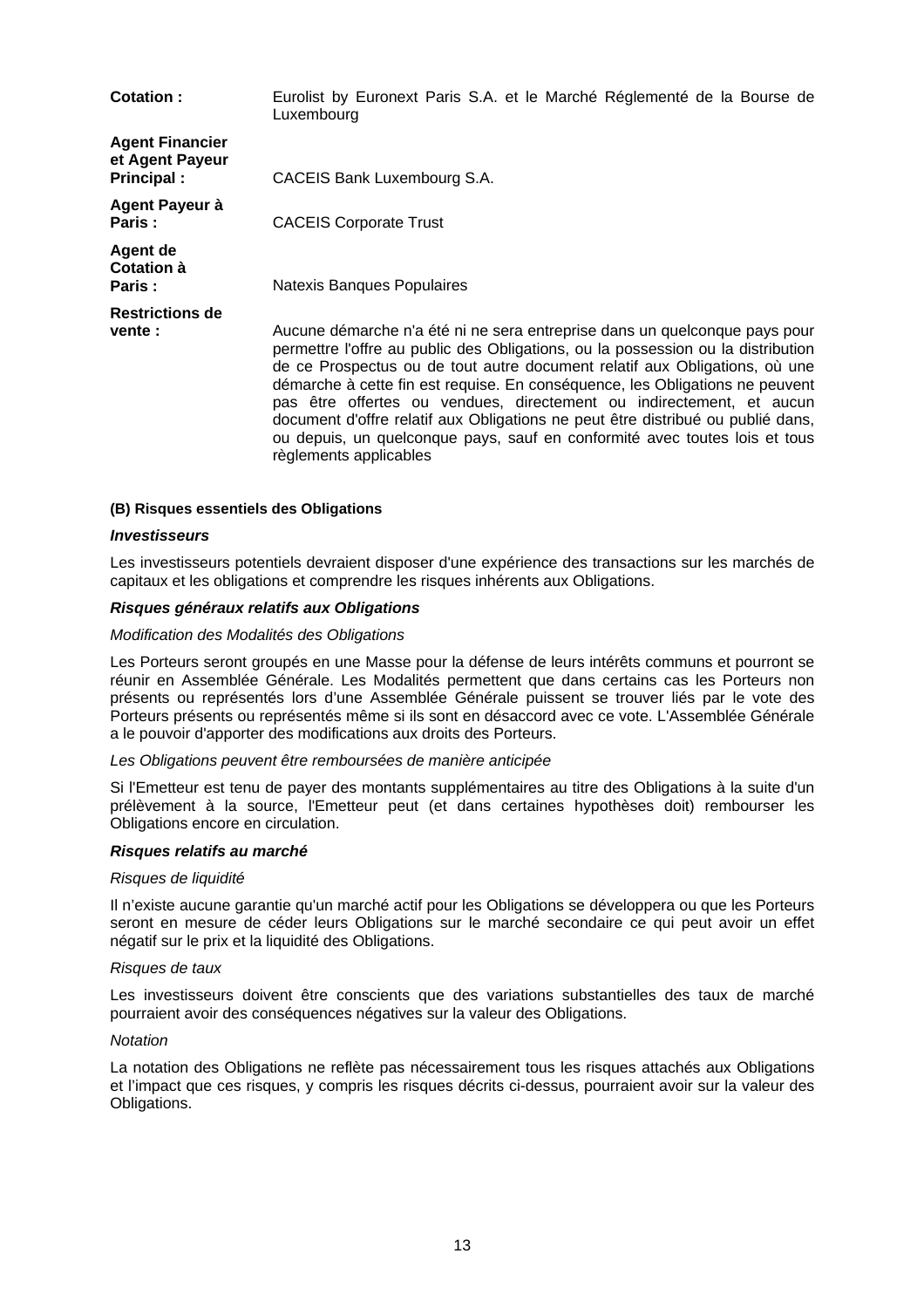### **RISK FACTORS**

*The following are certain risk factors of the Issuer and of the offering of the Bonds of which prospective investors should be aware. Prior to making an investment decision, prospective investors should consider carefully all the information set out in this Prospectus, including in particular the risk factors detailed below, and consult with their own financial and legal advisors as to the risks entailed by an investment in the Bonds. The following statements are not exhaustive. In addition, investors should be aware that the risks described may combine and thus modify one another. Prospective investors should make their own independent evaluations of all investment considerations and should also read the detailed information set out elsewhere in this Prospectus. Terms defined in the section "Terms and Conditions of the Bonds" of this Prospectus shall have the same meaning where used below.* 

# **1 Risks relating to the Issuer**

# *1.1 Legal Risks*

Caisse Nationale des Autoroutes (CNA) is a national public administrative institution which enjoys financial autonomy, is not supported by the government budget, and whose purpose is the obtaining of resources for expressway concession companies to finance the construction or development of expressways which collect tolls. To this end, CNA issues bonds on the French and international markets and contracts borrowings from certain French establishments.

Aside from individual loan contracts entered into between CNA and its beneficiaries when making available to said beneficiaries any further loans issued by CNA on the markets or with financial establishments, the general terms regulating relations between CNA and the companies were first set forth in an Agreement dated September 2, 1996.

On July 18, 2005, the French government launched the privatization of the three major French superhighway companies – ASF, APRR and Sanef. These three companies alone represented almost 90% of CNA's debt at the end of that year. Hence, CNA had additional clauses added to the 1996 Agreement governing the relationship between the Caisse des Dépôts and said companies, in order to provide detailed information in respect of certain points and to amend a number of the existing specifications which had been included at a time when the government was either directly or indirectly the majority shareholder. These additional clauses are intended to secure reimbursement of CNA's debt by the now-privatized companies, by imposing new financial constraints upon them in the form of new financial ratios which they need to respect (covenants). These are net debt/EBITDA < 7 and EBITDA/interest expense > 2.2. These additional clauses also limit the area of operations of the concessionary companies and provide CNA the right to review in advance all mergers and partial business transfers. In exchange, these additional clauses grant the concessionary companies the possibility of early reimbursement of their debt to CNA. These amendments were entered into by the concessionary companies in the first half of 2006.

# *1.2 Market Risks*

CNA's market risk is currently restricted to that of interest rates which result from the fixed-rate bond issuance and its loan indexed on French inflation: the two foreign currency loans are hedged against exchange rate risk.

At the present time, these interest rate risks are hedged in a perfectly congruent manner by loans granted to expressway companies.

# **2 Risks relating to the Bonds**

# *2.1 Investors*

Prospective investor should be experienced with respect to transactions on capital markets and bonds and should understand the risks of transactions involving the Bonds.

They should reach an investment decision only after careful consideration of the information set forth in the Prospectus and general information relating to bonds.

Potential investors should ensure that they have sufficient financial resources to bear the risks of purchase of the Bonds.

Each potential investor should have sufficient knowledge of the nature of bonds, the merits and risks of investing in the Bonds and verifying the suitability of such investment in light of its particular financial situation.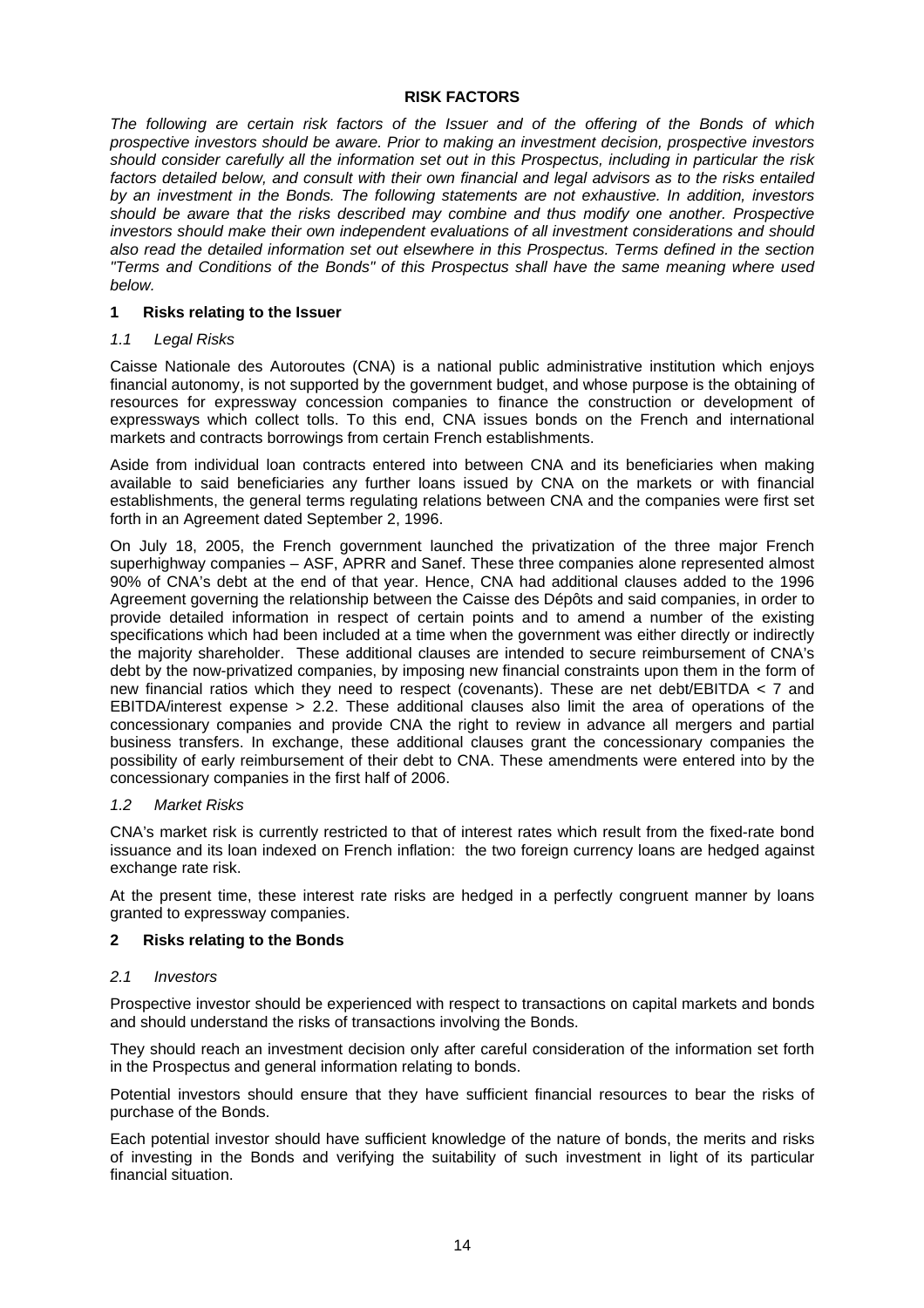Each potential investor should have access to, and knowledge of, appropriate analytical tools to evaluate legal, fiscal, accounting and regulatory aspects of the purchase of the Bonds.

Each potential investor should consult their legal advisers on legal, tax and related aspects of investment in the Bonds.

Each potential investor should be able to evaluate (either alone or with the help of a financial adviser) possible scenarios for economic and other factors that may affect its investment and its ability to bear the applicable risks.

Certain potential investors are subject to restricting investment regulation. These potential investors should consult their legal counsel in order to determine whether investment in the Bonds is authorised by law, whether such investment is compatible with their other borrowings and whether other selling restrictions are applicable to them.

#### *2.2 Risks related to the Bonds generally*

#### *Modification of the Terms and Conditions of the Bonds*

The Bondholders will be grouped automatically for the defence of their common interests in a *Masse*, as defined in Condition 12, and a General Meeting can be held. The Terms and Conditions permit in certain cases defined majorities to bind all Bondholders including Bondholders who did not attend and vote at the relevant General Meeting and Bondholders who voted in a manner contrary to the majority. The General Meeting is empowered to approve changes in the rights of the Bondholders.

# *The Bonds may be redeemed prior to maturity*

In the event that the Issuer would be obliged to pay additional amounts in respect of any Bonds due to any withholding as provided in Condition 7.2 of the Terms and Conditions of the Bonds, the Issuer may and, in certain circumstances shall, redeem all of the Bonds then outstanding in accordance with such Terms and Conditions of the Bonds. As a consequence, investors that choose to reinvest monies they receive through an early redemption may be able to do so only in securities with a lower yield than the redeemed Bonds.

#### 2.3 Risks related to the market generally

#### *Liquidity risks*

There can be no assurance that an active trading market will develop for the Bonds or that the Bondholders will be able to sell their Bonds in the secondary market in which case the market or trading price and liquidity of the Bonds may be adversely affected.

#### *Interest rate risks*

Investment in the Bonds involves the risk that subsequent changes in market interest rates may adversely affect the value of the Bonds.

#### *Rating*

The rating of the Bonds may not reflect the potential impact of all risks related to the Bonds, including additional factors discussed above, that may affect the value of the Bonds. A credit rating is not a recommendation to buy, sell or hold securities and may be revised or withdrawn by the rating agency at any time.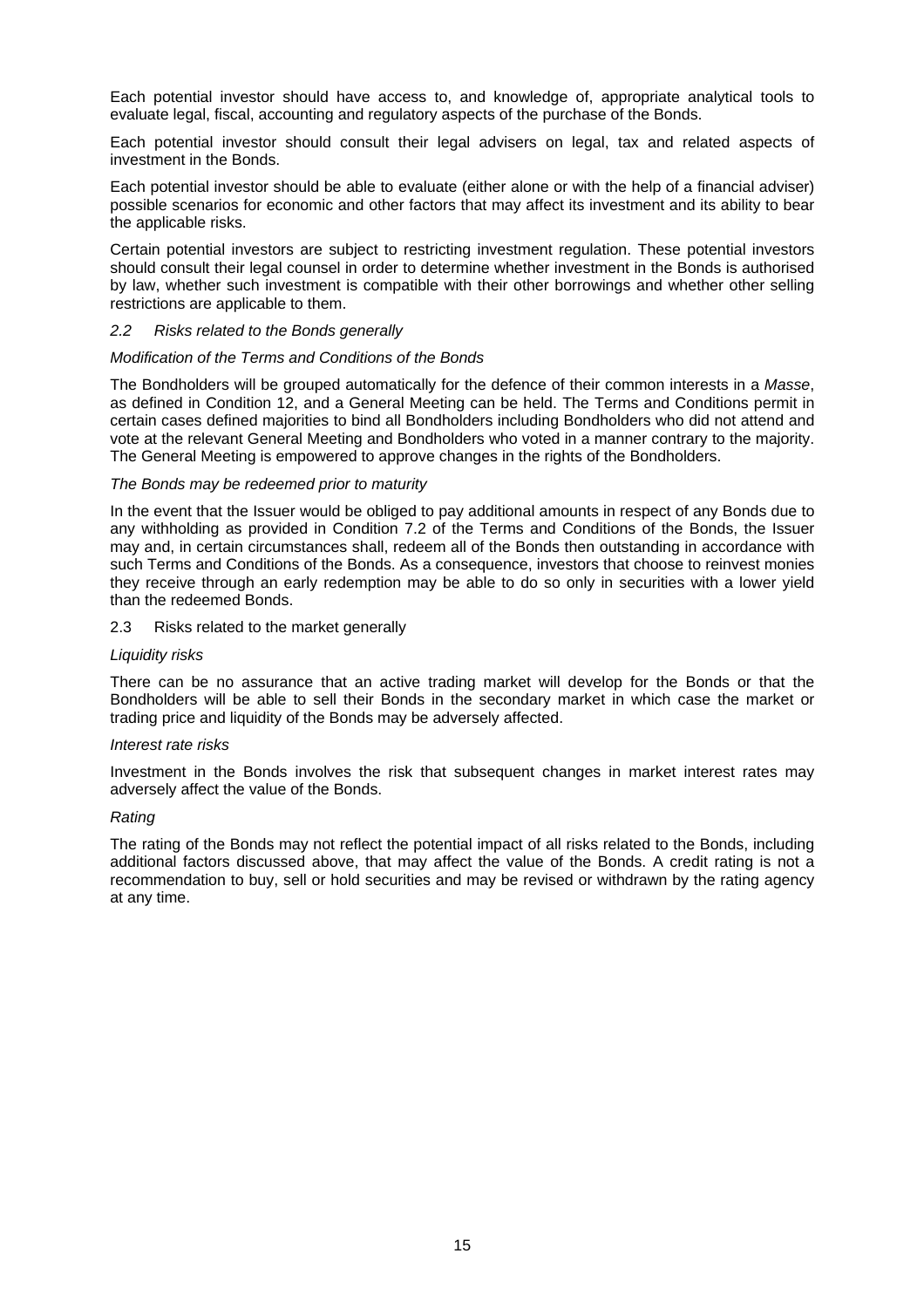## **TERMS AND CONDITIONS OF THE BONDS**

The Euro 429,000,000 4.50 per cent. Bonds due 2018 (the "**Bonds**") of *Caisse nationale des autoroutes* (the "**Issuer**") are issued outside the Republic of France pursuant to a resolution of the *Conseil d'administration* of the Issuer dated 2 May 2006 and the approval of the Minister of the Economy, Finance and Industry dated 2 June 2006. A fiscal agency agreement dated 28 March 2003, a supplemental agency agreement dated 12 February 2004, a second supplemental agency agreement dated 29 June 2005 and a third supplemental agency agreement to be dated 21 June 2006 (together, the "**Fiscal Agency Agreement**") in respect of the Bonds have been entered into between the Issuer, CACEIS Bank Luxembourg S.A. (formerly Crédit Agricole Investor Services Bank Luxembourg) as fiscal agent and principal paying agent (the "**Fiscal Agent**") and CACEIS Corporate Trust (formerly Crédit Agricole Investor Services - Corporate Trust) as paying agent in France (together with the Fiscal Agent, the "**Paying Agent(s)**"). The expressions "Fiscal Agent" and "Paying Agent(s)", shall include, as the case may be, any substitute fiscal agent or substitute or additional paying agent(s) appointed pursuant to the Fiscal Agency Agreement. References to the Paying Agents shall, where the context admits, include the Fiscal Agent. The Bonds will be assimilated (*assimilables*) and interchangeable for trading purposes upon their listing date with the existing Euro 500,000,000 4.50 per cent. Bonds due 2018 issued on 28 March 2003, Euro 450,000,000 4.50 per cent. Bonds due 2018 issued on 12 February 2004 and Euro 300,000,000 4.50 per cent. Bonds due 2018 issued on 29 June 2005 (together, the "**Original Bonds**")

References below to the "**Conditions**" shall, unless the context otherwise requires, be to the numbered paragraphs below.

# **1 FORM, DENOMINATION AND TITLE**

The Bonds will be issued in bearer dematerialised form in the denomination of Euro 1,000. 429,000 Bonds will be issued. No physical document of title including *certificats représentatifs* pursuant to article R. 211-7 of the French *Code monétaire et financier*, formerly article 7 of Decree No. 83-359 of 2 May 1983, will be issued in respect of the Bonds. Title to the Bonds will be evidenced in accordance with article L.211-4 of the French *Code monétaire et financier* by book entry.

The Bonds will, upon issue, be entered in the books of Euroclear France which shall credit the accounts of the Account Holders. For the purpose of these Terms and Conditions, "**Account Holder**" shall mean any authorised financial intermediary institution entitled to hold, directly or indirectly, accounts, on behalf of its customers with Euroclear France and include the depositary bank for Clearstream Banking, société anonyme, ("**Clearstream Luxembourg**") and Euroclear Bank S.A./N.V., as operator of the Euroclear System ("**Euroclear**").

# **2 INTEREST**

The Bonds shall bear interest from, and including, 28 March 2006, to, and excluding, 28 March 2018, subject to earlier redemption, at the rate of 4.50 per cent. per annum calculated on the principal amount of the Bonds, payable annually in arrear on 28 March of each year. The first payment of interest will be made on 28 March 2007 for the period from, and including, 28 March 2006, to, but excluding, 28 March 2007.

Bonds will cease to bear interest as from the earlier of the date of their redemption or 28 March 2018, unless payment of principal is improperly withheld or refused. In such event, the Bonds shall continue to bear interest at the rate of 4.50 per cent. per annum until whichever is the earlier of (a) the day on which all sums due in respect of such Bonds up to that day are received by or on behalf of the relevant holders of the Bonds ("**Bondholders**") and (b) the day after the Fiscal Agent has notified Bondholders of receipt of all sums due in respect of the Bonds up to that day (except to the extent that there is any subsequent default of payment to the relevant Bondholders).

Interest shall be calculated on an Actual/Actual - ISMA basis, as follows:

- (i) if the Accrual Period is equal to or shorter than the Determination Period during which it falls, the Actual/Actual-ISMA basis will be the number of days in the Accrual Period divided by the product of (x) the number of days in such Determination Period and (y) the number of Determination Periods normally ending in any year; and
- (ii) if the Accrual Period is longer than one Determination Period, the Actual/Actual-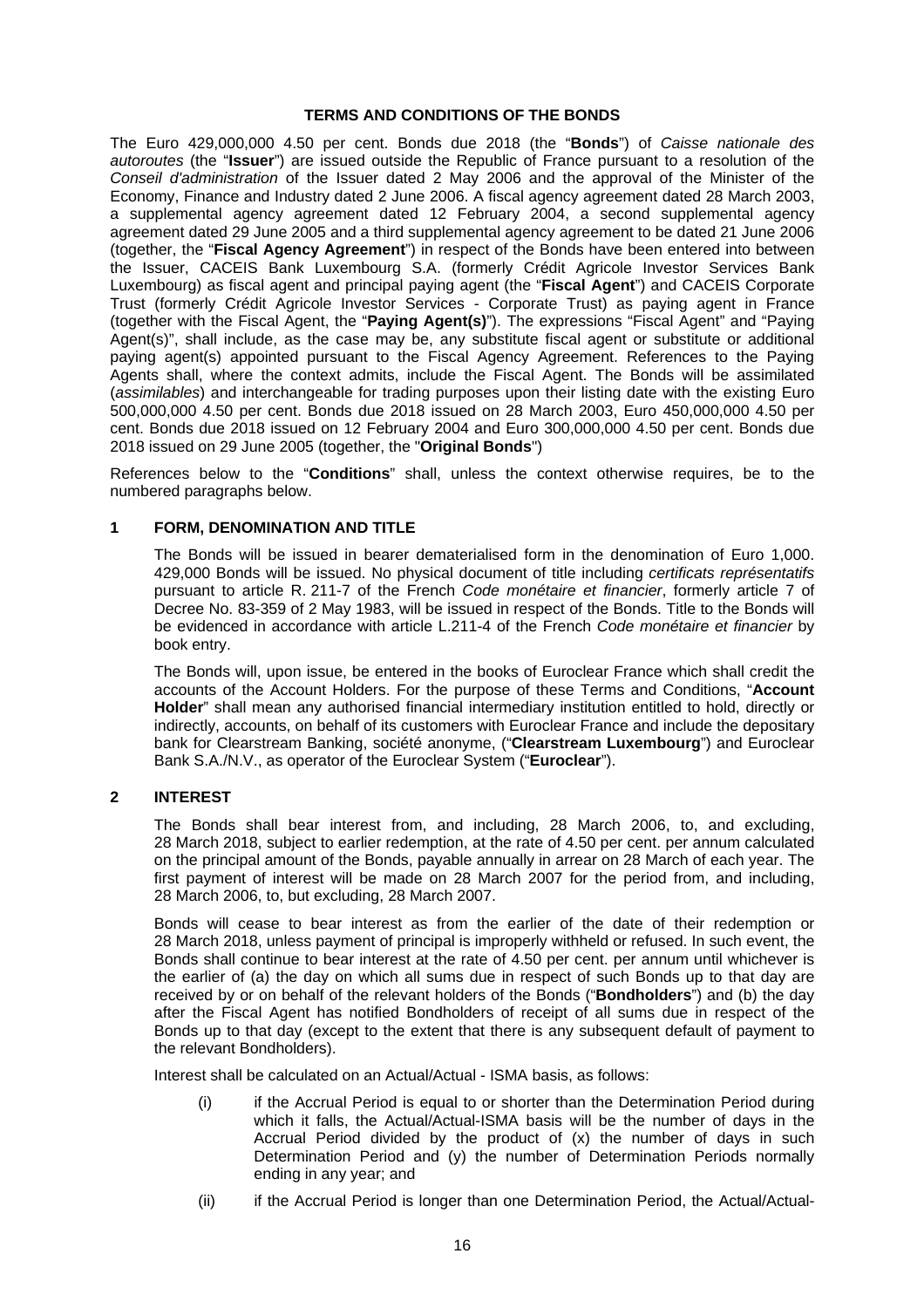ISMA basis will be the sum of:

- (a) the number of days in such Accrual Period falling in the Determination Period in which it begins divided by the product of (1) the number of days in such Determination Period and (2) the number of Determination Periods normally ending in any year; and
- (b) the number of days in such Accrual Period falling in the next Determination Period divided by the product of (1) the number of days in such Determination Period and (2) the number of Determination Periods normally ending in any year

#### where

"**Accrual Period**" means the relevant period for which interest is to be calculated (from and including the first such day to but excluding the last); and

"**Determination Period**" means the period from, and including, 28 March in any year, to, but excluding the next 28 March.

# **3 PAYMENTS**

- **3.1** Payments of principal and interest in respect of the Bonds will be made in Euro to the Bondholders registered in the books of the Account Holders and by transfer to the accounts of such Account Holders, subject in all cases to any fiscal or other laws and regulations applicable thereto, but without prejudice to the provisions of Condition 7 (Tax Status and Redemption for Tax Reasons) below.
- **3.2** If the due date for payment of any amount in respect of any Bond is not a Business Day (as defined below), then such payment will be postponed to the next following Business Day (and the Bondholder will not be entitled to further interest or other payment in respect of such postponement). For the purposes of this Condition, "**Business Day**" means a day on which commercial banks and foreign exchange markets are open for business and carrying out transactions in Euro in the country in which the Euro account specified by the payee is located, where payment versus delivery may be made in Paris, and on which the Trans-European Automated Gross Settlement Express Transfer System (TARGET) is operating.
- **3.3** The initial Paying Agents and their initial specified offices are listed at the end of this Prospectus. The Issuer reserves the right at any time to vary or terminate the appointment of the Fiscal Agent and/or of any Paying Agent and/or to appoint additional paying agents, provided that notice thereof is published, as soon as possible, by the Fiscal Agent in accordance with the provisions of Condition 9 (Notices) below. The Issuer shall maintain (i) at any time, a Fiscal Agent, and (ii) so long as the Bonds are listed on the Luxembourg Stock Exchange, a Paying Agent (which may be a Fiscal Agent) in Luxembourg, and (iii) so long as the Bonds are listed on Euronext Paris, a Paying Agent in Paris.

# **4 REDEMPTION**

# **4.1 Final Redemption**

Unless previously redeemed or purchased and cancelled by the Issuer, the Bonds will be redeemed by the Issuer at their principal amount on 28 March 2018.

# **4.2 Redemption for Tax Reasons**

# **4.2.1 Optional Redemption for tax reasons**

 The Issuer may redeem the Bonds for tax reasons as provided in paragraph 7.3 of Condition 7 (Tax Status and Redemption for Tax Reasons).

#### **4.2.2 Mandatory Redemption for tax reasons**

 The Issuer shall redeem the Bonds for tax reasons as provided in paragraph 7.4 of Condition 7 (Tax Status and Redemption for Tax Reasons).

#### **4.3 Purchases**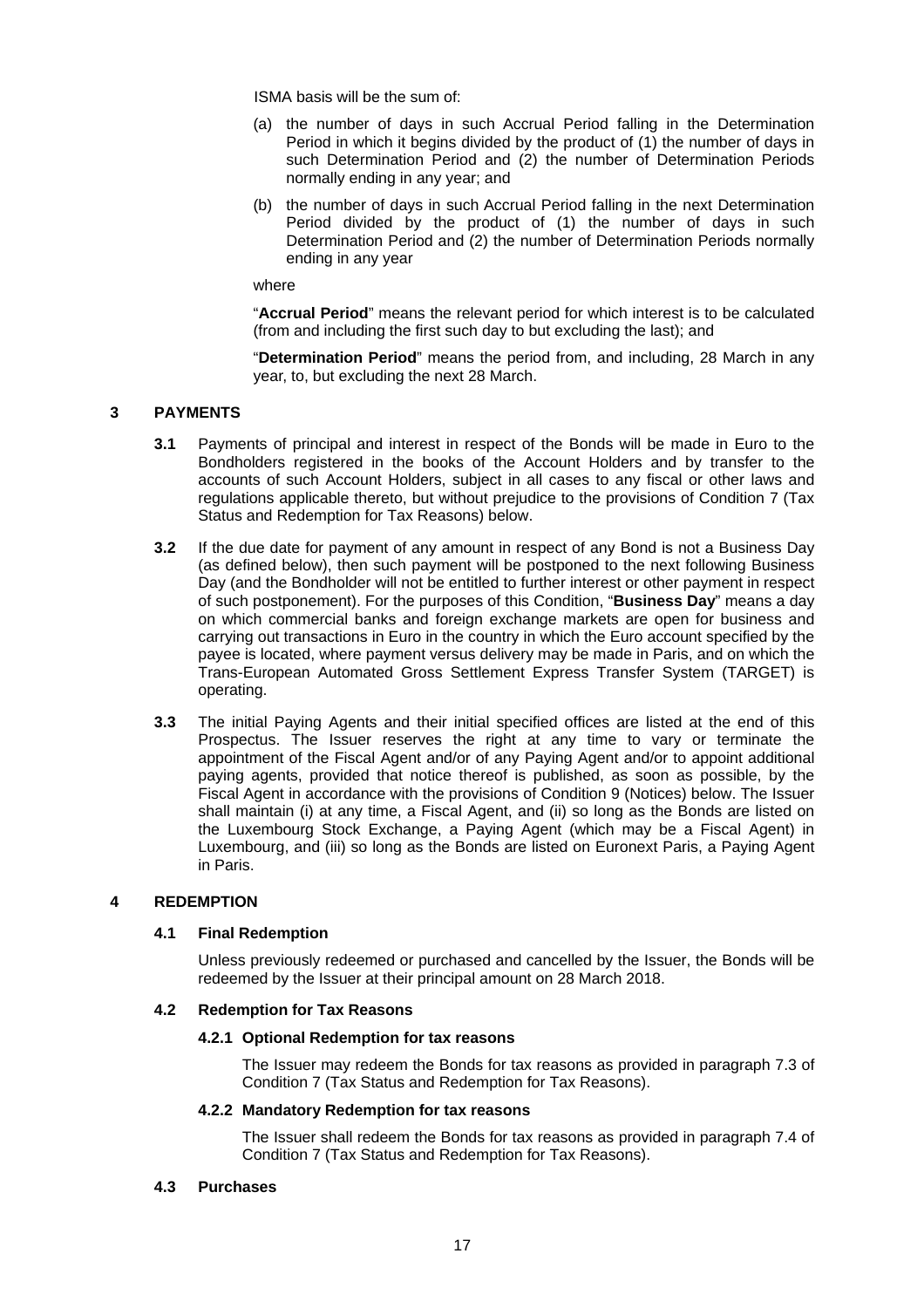The Issuer may at any time purchase Bonds at any price in the open market, by tender or otherwise in accordance with applicable laws and regulations.

# **4.4 Cancellation**

All Bonds redeemed or purchased by the Issuer will forthwith be cancelled and accordingly may not be reissued or resold.

# **5 STATUS OF THE BONDS**

The Bonds constitute (subject to Condition 6 below) direct, unconditional, unsecured and unsubordinated obligations of the Issuer and rank and will rank *pari passu* and without any preference among themselves and (except for those preferred by mandatory provisions under French law) equally and rateably with all other present or future unsecured and unsubordinated indebtedness of the Issuer, without preference or priority by reason of date of issue, currency of payment or otherwise.

# **6 NEGATIVE PLEDGE**

As long as any of the Bonds remains outstanding, the Issuer will not create or permit to subsist any mortgage, charge, pledge or other security interest upon any of its assets or revenues, present or future, to secure any external indebtedness (as defined below) incurred or guaranteed by it (whether before or after the issue of the Bonds) unless the Bonds are equally and rateably secured so as to rank *pari passu* with such external indebtedness or the guarantee thereof. For the purposes of this Condition, "external indebtedness" means any indebtedness for borrowed money, represented by bonds, notes or other securities denominated in any currency and which are, for the time being, or are capable of being, quoted, listed, or ordinarily dealt in on any stock exchange, over-the-counter market or other securities market.

# **7 TAX STATUS AND REDEMPTION FOR TAX REASONS**

# **7.1 Tax Status**

The Bonds, being denominated in euro, are deemed to be issued outside France, and accordingly payments of interest on, and other revenues with respect to the Bonds, are entitled to the exemption from deduction at source provided by article 131 *quater* of the French *Code général des impôts* (general tax code). Accordingly such payments do not give the right to any tax credit from any French source.

# **7.2 Grossing up obligations of the Issuer**

If any payment of interest or principal with respect to the Bonds is made subject to the withholding or deduction of any French taxes whatsoever, the Issuer will, to the extent then permitted by law, pay such additional amounts as may be necessary in order that each Bondholder, after deduction for such withholding, receives the full amount provided in such Bonds to be then due and payable, provided however that the Issuer shall not be liable to pay such additional amounts in respect of any Bond presented for payment:

- (a) *Other connection*: by or on behalf of a holder who is liable for such taxes or duties, in respect of such Bond by reason of his having some connection with the Republic of France other than the mere holding of such Bond; or
- (b) *Payment to individuals*: where such withholding or deduction is imposed on a payment to an individual and is required to be made pursuant to any European Union Directive on the taxation of savings implementing the conclusions of the ECOFIN Council meeting of 26-27 November 2000 or any law implementing or complying with, or introduced in order to conform to, such Directive.

References herein to payments of principal and/or interest with respect to the Bonds shall be deemed also to refer to any additional amounts which may be payable under this Condition 7.

#### **7.3 Optional Redemption for tax reasons**

If the obligation to pay such additional amounts as are mentioned in Condition 7.2 of this Condition 7 arises as a result of a change in French law, or in its official interpretation or in its application, the Issuer may, subject to having given not less than 30 days, nor more than 60 days' notice to the Bondholders (in accordance with Condition 9 (Notices)) which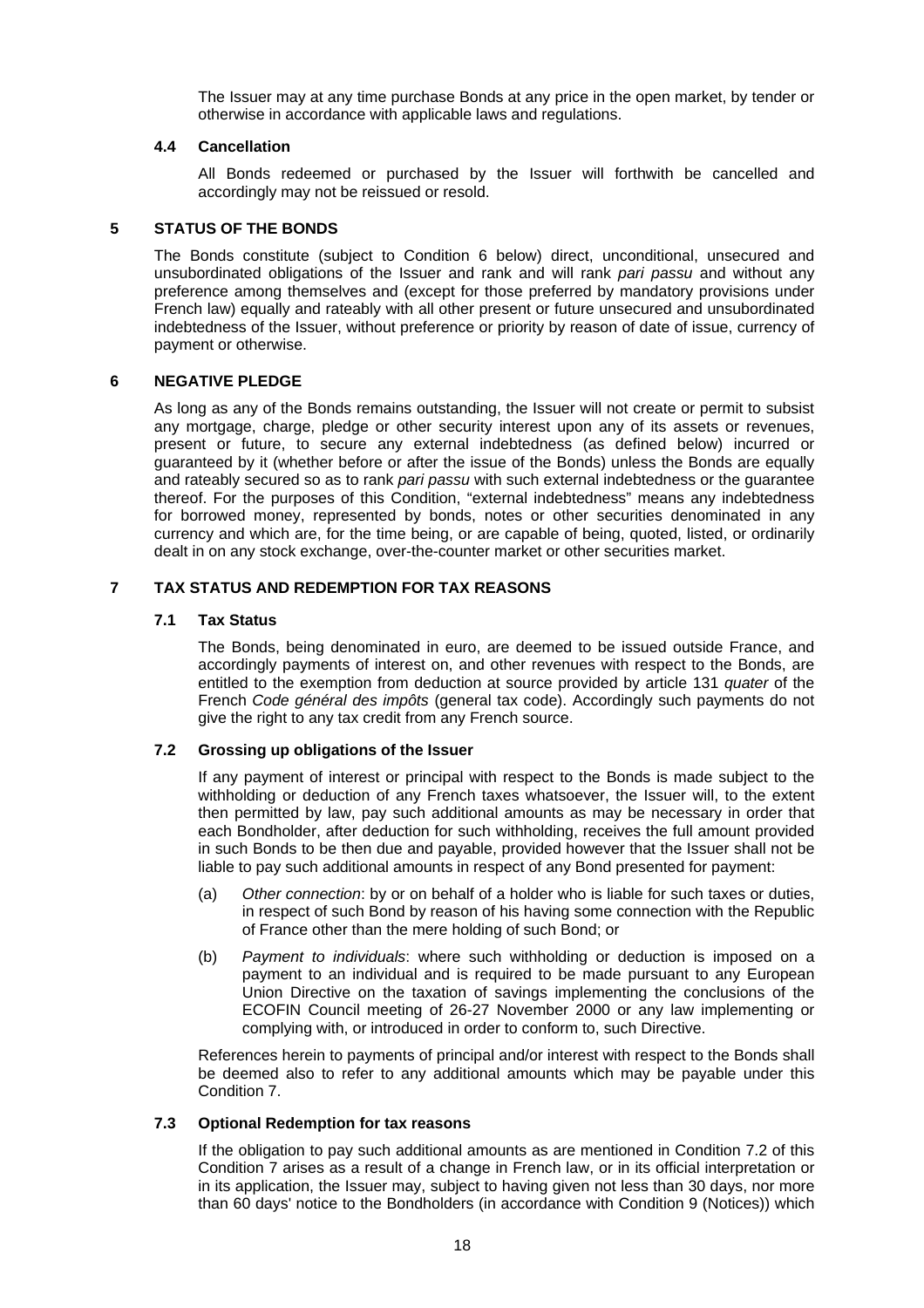notice shall be irrevocable, redeem all, but not some only, of the Bonds at their principal amount plus accrued interest, if any, provided that the due date for redemption of which notice hereunder shall be given shall be no earlier than the latest practicable date on which the Issuer could make payment of the full amount of interest payable in respect of the Bonds without withholding for French taxes.

# **7.4 Mandatory Redemption for tax reasons**

If the Issuer would be required to pay such additional amounts referred to in Condition 7.2 of this Condition 7 and any French law or regulation would prohibit such additional payments to the Bondholders, then the Issuer shall forthwith give notice of such fact to the Paying Agent and upon giving not less that 7 days nor more than 20 days' prior notice to the Bondholders (in accordance with Condition 9 (Notices)) be required to redeem all, but not some only, of the Bonds at their principal amount, plus accrued interest, if any, provided that the due date for redemption of which notice hereunder shall be given shall be no earlier than the latest practicable date on which the Issuer could make payment of the full amount of interest payable in respect of the Bonds or, if such date is already passed, as soon as practicable thereafter.

# **8 EVENTS OF DEFAULT**

The Representative (as defined in Condition 12 (Representation of the Bondholders)) of the *Masse* (as defined in Condition 12 (Representation of the Bondholders)) may, upon written notice to the Fiscal Agent given before all defaults shall have been remedied, cause the Bonds to become due and payable whereupon they shall become immediately due and payable at their principal amount, plus accrued interest, if any upon the occurrence of any of the following events:

- (a) default in any payment when due of the principal of, or interest on, any of the Bonds, and the continuance of any such default for a period of 15 days thereafter; or
- (b) default in the performance or observance of any other undertaking or agreement contained in the Bonds, if such default shall not have been cured within 30 days after receipt by the Fiscal Agent of written notice of such default given by the holder of such Bonds; or
- (c) any other indebtedness of the Issuer for borrowed money shall become due and payable prior to the stated maturity thereof as a result of a default thereunder, or any such indebtedness shall not be paid at the maturity thereof after the expiry of any applicable grace period therefor or any guarantee given by the Issuer for borrowed money of others shall not be honoured when due and called upon, unless, in any such event, the Issuer has disputed in good faith that such debt is due or that such guarantee is callable and such dispute has been submitted to a competent court, in which case default in payment shall not constitute an event of default hereunder so long as the dispute shall not have been finally adjudicated; or
- (d) the Issuer is dissolved prior to the repayment in full of the Bonds unless its activities and debts are transferred to another public entity owned or controlled by the Republic of France and French law no. 80-539 of 16 July 1980 (as such law is substantially in effect as of the issue date of the Bonds) or any successor law or regulation of substantially the same character is applicable to such public entity; or
- (e) French law n° 80-539 of 16 July 1980 (as such law is substantially in effect as of the issue date of the Bonds) or any successor law or regulation of substantially the same character ceases to be applicable to the Issuer.

# **9 NOTICES**

Any notice to holders of Bonds shall be validly given if published once (i) so long as the Bonds are listed on the Luxembourg Stock Exchange and the rules of that exchange so require, in a leading daily newspaper having general circulation in Luxembourg (which is expected to be the *D'Wort*) and, (ii) so long as the Bonds are listed on Euronext Paris and the rules of that exchange so require, in a leading daily newspaper having general circulation in France (which is expected to be *La Tribune*) or, (iii) if this is not practicable, in such other newspaper as the Fiscal Agent shall deem necessary to give fair and reasonable notice to the Bondholders. Any such notice shall be deemed to have been given on the date of such publication or, if published more than once or on different dates, on the first date on which publication is made.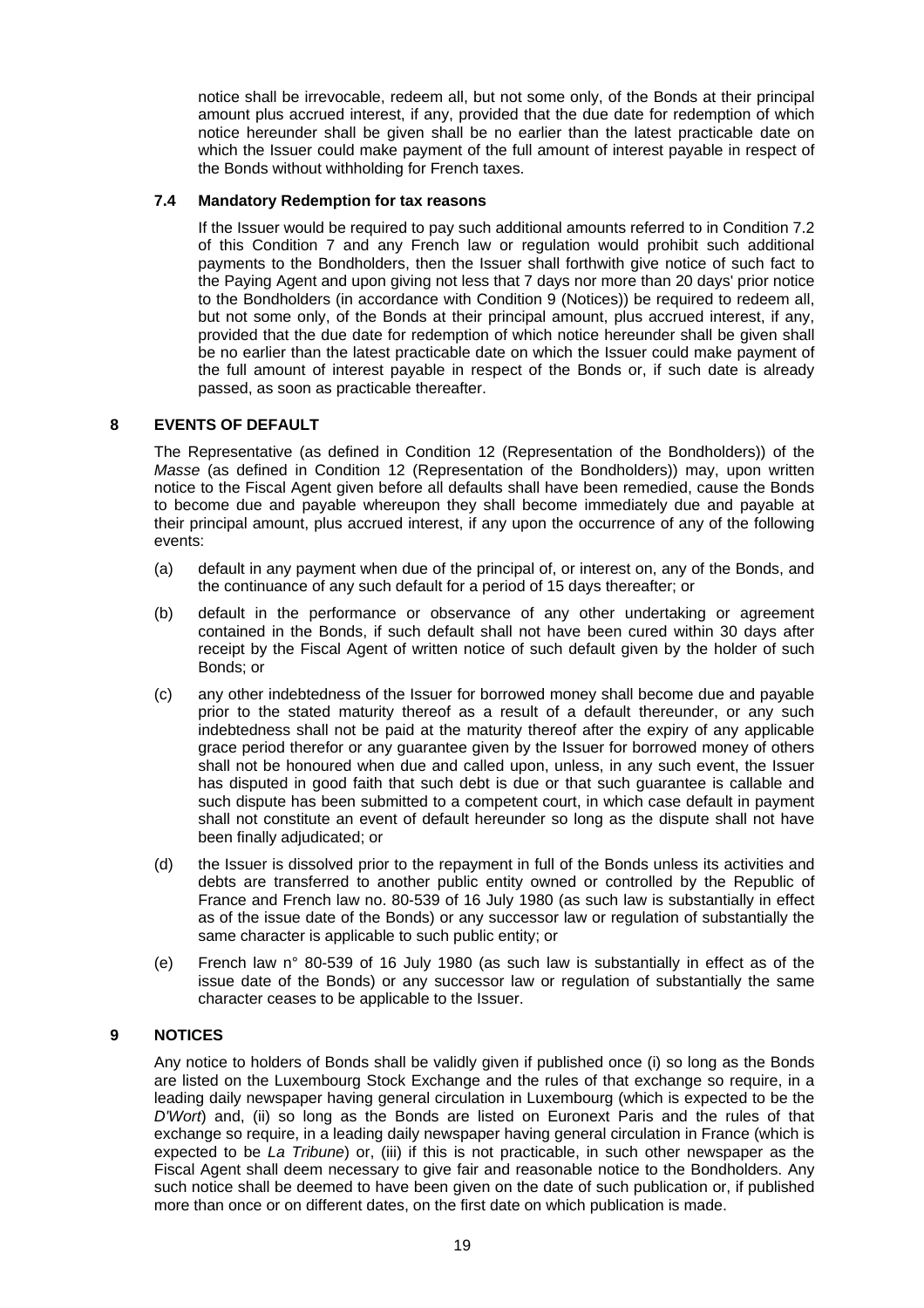#### **10 PRESCRIPTION**

Claims against the Issuer for the payment of principal of, or interest on, the Bonds shall be prescribed upon the expiry of a period of four years from the first day of January next following the date on which such principal or interest became due.

#### **11 FURTHER ISSUES**

In the event that the Issuer issues further bonds ranking *pari passu* in all respects and on similar terms and conditions with the Bonds, in particular as regards their financial service, such further bonds will be assimilated (*assimilables*) with the outstanding Bonds, provided that the terms of such further bonds should provide for such assimilation; accordingly, the Bondholders of the outstanding Bonds and of such subsequently issued bonds may be grouped in a single Masse as referred to in Condition 12 (Representation of the Bondholders).

#### **12 REPRESENTATION OF THE BONDHOLDERS**

The Bondholders will be grouped for the defence of their common interest in a masse (the "*Masse*") which shall have legal capacity.

The Masse will be governed by the provisions of the French *Code de commerce* (the "**Code**") and of French decree n° 67-236 of 23 March 1967 (the "**Decree**"), relating to the common representation of the holders of debt securities with the exception of the provisions of articles L.228-48, L.228-59 and L.228-65-II of the Code and articles 218, 222, 224 and 226 of the Decree, provided however that:

- notwithstanding the provisions contained in article L.228-71 of the Code, all normal operating expenses, including those decided upon by the General Meeting, will be borne by the Issuer;
- notwithstanding the provisions contained in article L.228-65-I-1 and L.228-65-I-3 of the Code, the Issuer shall not be required to obtain the approval of a general meeting of the Bondholders to modify the corporate purpose of the Issuer;
- the notices calling a general meeting of Bondholders, the resolutions passed at a general meeting of Bondholders and any other decisions to be published pursuant to the above legal and regulatory provisions will be published only as provided in Condition 9 (Notices) above.
- The notice calling a general meeting shall be published not less than 15 days prior to the date of the meeting on first convocation and not less than 6 days prior thereto on second convocation. The notice concerning the above mentioned resolutions and decisions shall be published not more than 60 days from the date thereof.

#### **The Representative**

The *Masse* will act through the Representative.

The Representative will have the power, in the name of the *Masse*, to take all steps to defend the common interests of the Bondholders, unless otherwise restricted by the General Meeting. However, the Representative may not institute proceedings in a court of law without due authorisation from the General Meeting. All proceedings against the *Masse*, or by the *Masse*, in order to be justiciable, must be brought against or by the Representative.

The Representative will hold office until his death, resignation, removal by the General Meeting, or his becoming incapable of acting for any reason. His office will cease on the day all the Bonds shall have been redeemed, provided, however, that this term will be extended automatically until any outstanding proceedings in which the Representative is involved are completed, or any pending decisions or transactions have been carried out.

No remuneration will be granted to the Representative.

The following person is designated as Representative:

Emmanuel Remenant, 10 rue Saint-Ferdinand, 75017 Paris

A substitute representative can be designated by the General Meeting.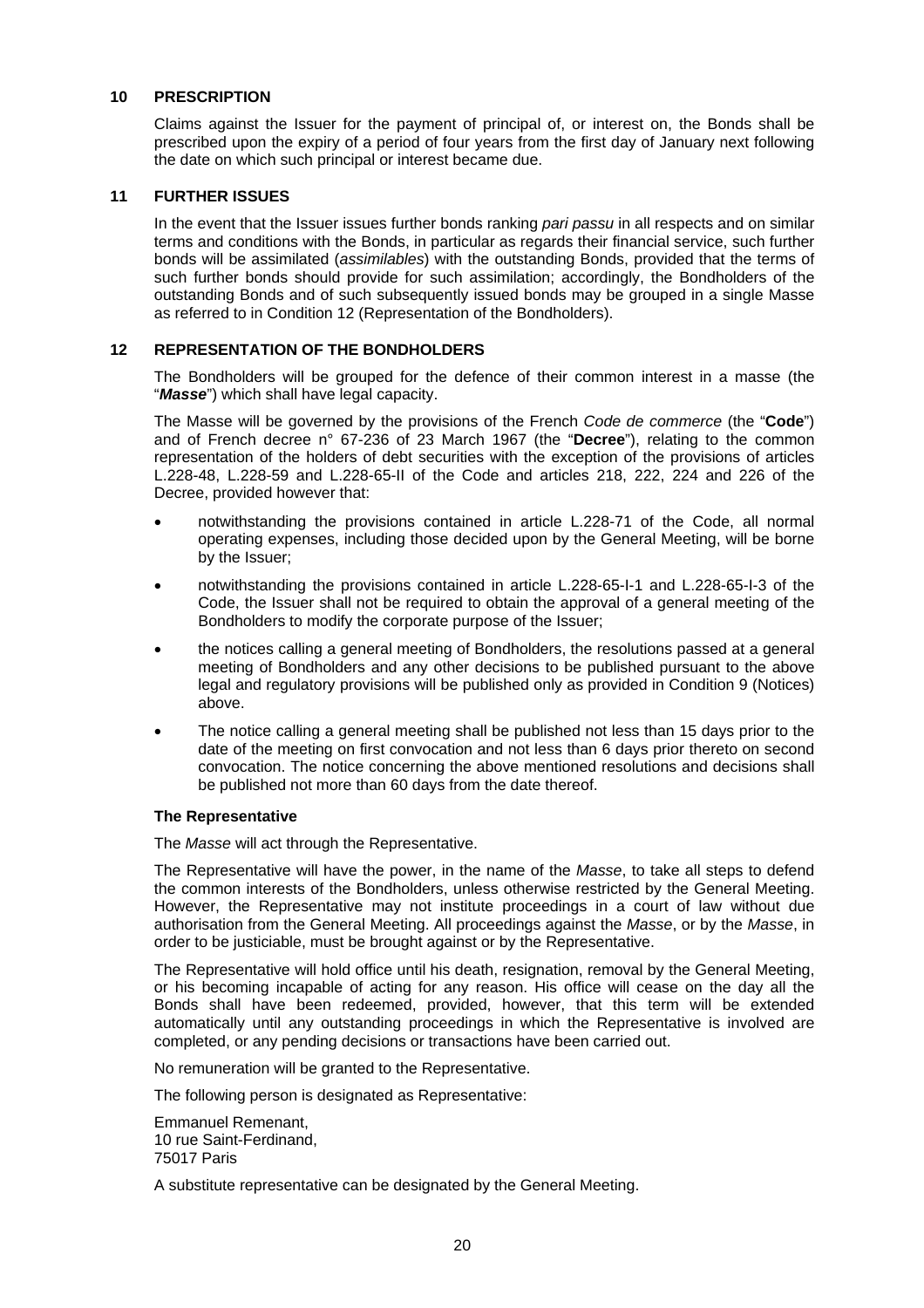All interested parties will at all times have the right to obtain the name and address of the Representative from the Issuer or from any of the Paying Agents.

# **The General Meeting**

The General Meeting shall be held whenever necessary and may be called by the Issuer or the Representative. One or more holders of at least  $1/30<sup>th</sup>$  of the Bonds then outstanding may require the Issuer or the Representative to call such a meeting. If a meeting has not been called within two months from the date of the request, such Bondholders may commission one of themselves to petition a court to appoint an agent to call the meeting. Notice of the date, hour, place, agenda and quorum requirements of any meeting of the General Meeting will be published as provided under Condition 9 (Notices). All Bondholders have the right to attend all meetings of the General Meeting or to be represented by a proxy. Each Bond carries the right to one vote.

The General Meeting is empowered (i) to take whatever steps are necessary to defend the interests and to enforce the rights of the Bondholders, (ii) to approve changes (except such changes, as referred to above, which may be effected only with the consent of all the Bondholders) in the rights of the Bondholders. However, the General Meeting may not increase the obligations of the Bondholders or grant certain Bondholders preferential rights. No action may validly be taken by the General Meeting on first convocation unless the holders of at least one-quarter of the aggregate principal amount of the Bonds then outstanding are present or represented. On second convocation, no quorum will be required. Decisions of the General Meeting will be taken by a majority of the votes to which the Bondholders present or represented are entitled.

Each Bondholder will have the right, during the fifteen-day period preceding the holding of each meeting of the General Meeting, personally or through his representative, to consult and make a copy of the resolutions and reports to be presented at the meeting, which will be available for inspection at the principal office of the Issuer, at the specified office of the Fiscal Agent and any other place specified in the notice of meeting.

# **Single** *Masse*

The Bondholders and the holders of the Original Bonds will be grouped in a single *Masse* upon listing of the Bonds.

# **13 GOVERNING LAW AND JURISDICTION**

The Bonds are governed by and shall be construed in accordance with the laws of France.

In relation to any legal action or proceedings arising out of or in connection with the Bonds, the Issuer shall irrevocably submit to the competent courts of Paris.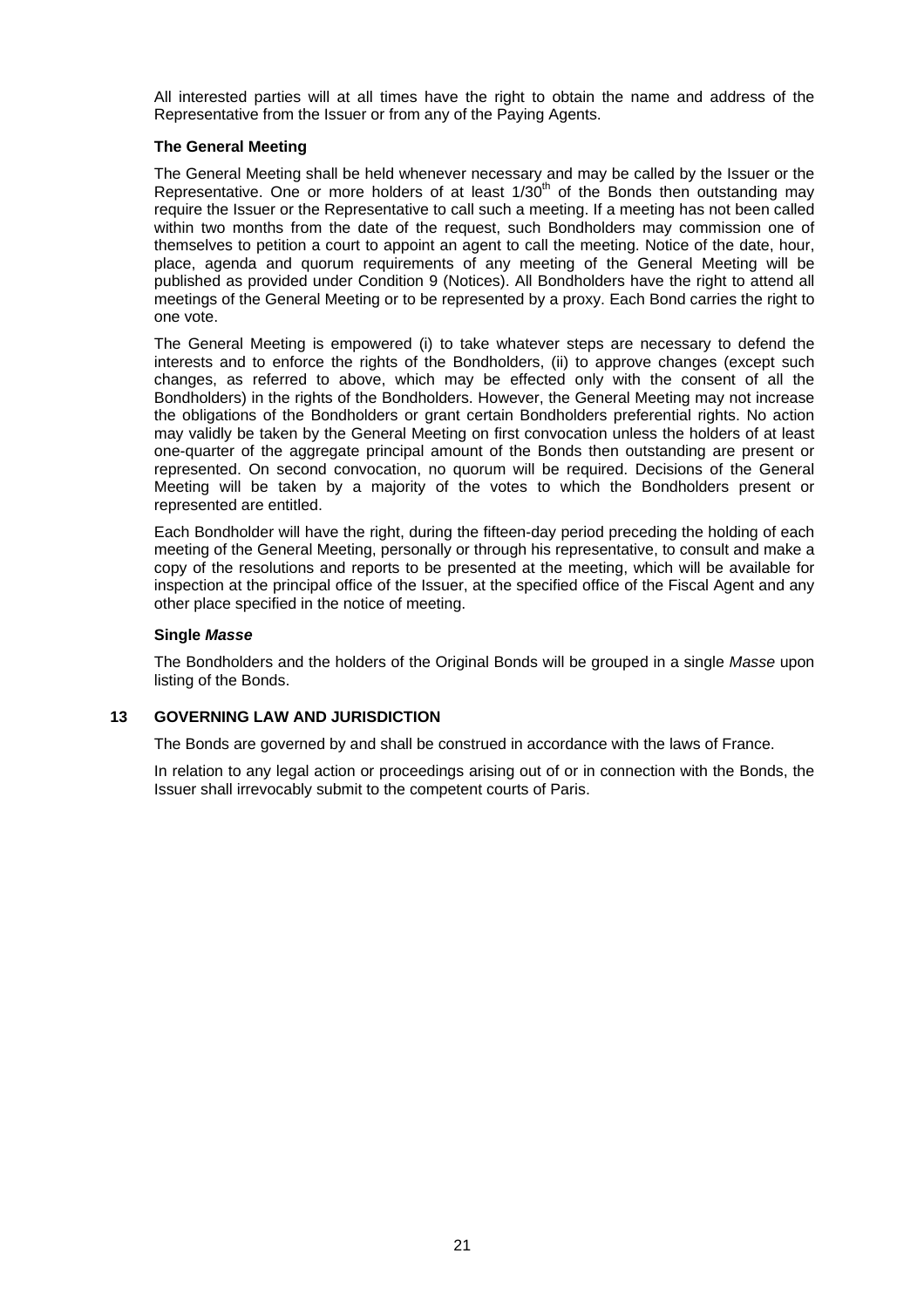# **USE OF PROCEEDS**

The net proceeds of approximately Euro 442,127,164.93 to be received by the Issuer from the subscription of the Bonds will be used by the Issuer to finance its general activities.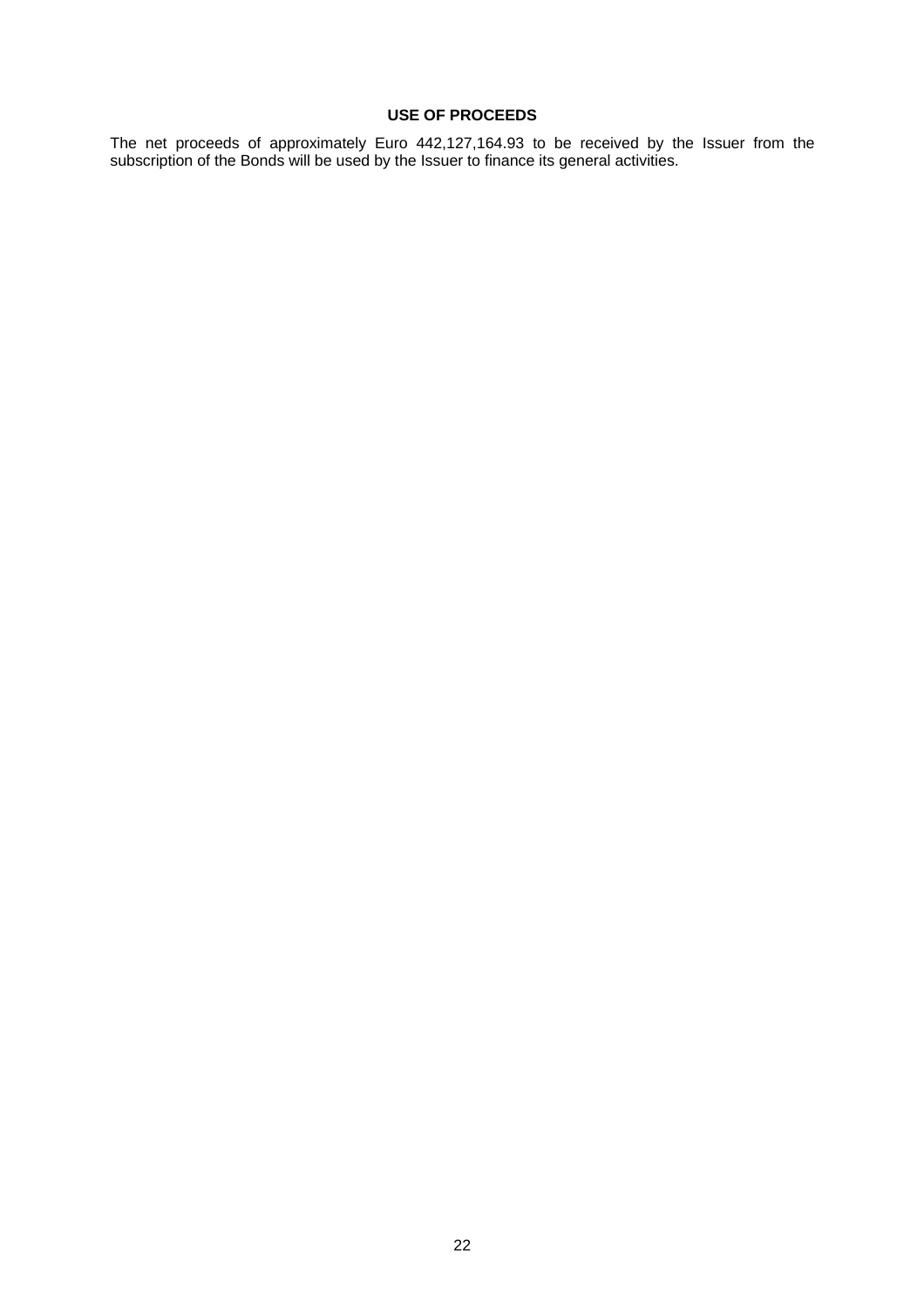# **CAISSE NATIONALE DES AUTOROUTES**

#### **HISTORY AND TRENDS**

# *Name*

Caisse Nationale des Autoroutes ("**CNA**").

# *Date of formation*

CNA was formed for an indeterminate period by Decree 63-585 of June 20, 1963.

# *Registered office, legal form and legislation*

**Registered office:** 56, rue de Lille, 75 007 PARIS.

**Register of inscription:** SIREN No. 180 020 034 – APE 8906

#### **Legal form:**

CNA is a public administrative institution enjoying financial autonomy, regulated by the Highway Code, title II, chapter II, section 2, sub-section 1, Articles R.122-6 to R.122-15 (resuming and abrogating the provisions of Decree 63-585 of June 20, 1963 modified by Decrees 68-972 of November 5, 1968 and 86-910 of July 30, 1986).

The administrative, accounting and financial management of CNA is managed by the Caisse des Dépôts et Consignations in accordance with the terms set forth in the agreement entered into between the two establishments on June 28, 1999.

The accounting and financial functions are carried out in accordance with the provisions of Decree 62- 1587 of December 29, 1962, setting down the general rules for public-sector accounting. This means that a government accountant holds the position of chief accountant and head of the accounting services. He is appointed in a joint order (*arrêté*) of the Minister for the Economy, Finance & Industry, Minister for Transport, Amenities, Tourism and Fisheries, and the Minister Delegate for the Budget and Budget Reform. The government accountant attends meetings of the board of directors in a consultative capacity.

**Legislation applying to the Issuer:** CNA is subject to French law.

#### *Recent trends*

Given the gradual maturity of the expressway network of concessionary companies which had been using the CNA financing system, their financing requirements have declined. In addition, and above all, two of the three large French expressway companies, APRR and Sanef will withdraw gradually from the CNA financing system before end-2009, at end-2008 and end-2009 respectively. These companies have now been privatized and their withdrawals were planned at the time their capitals were opened to trading, in November 2005 and March 2006 respectively. Having thus bolstered their financial structures, the two companies now have direct access to market loans offered on far more attractive terms than in the past. CNA's outstanding debt should therefore continue to decline, possibly even at a faster rate over the coming years, given that the ASF Group was recently privatized at the same time as APRR, and that Sanef is, as of December 31, 2005, no longer eligible for CNA financing. The CNA's debt reduction should approach €1bn in 2006.

In the medium term, only the two tunnel concession operators, ATMB and SFTRF, of which outstanding debt accounts for only 10% of CNA's end-2005 total, will continue to turn to CNA in the long term for both their capital expenditures and refinancing transactions.

Moreover, the privatization process launched on July 18 and finalized in early 2006 will lead to the conclusion of amendments to the September 2, 1996 Agreement, which have until now regulated relations between CNA and the beneficiary companies.

Finally, CNA's 2006 borrowing program approved by the Board on December 19, 2005, and modified by this Board on 2 May 2006, totals €429m. To cover this financing requirement, as in 2004 and 2005, and still practicing its policy of contributions by *tranche*, CNA, on 2 June 2006, launched a bond issue fungible with its 4.50% March 28, 2018 loan, for a total of EUR429,000,000, with payment date scheduled for 21 June 2006.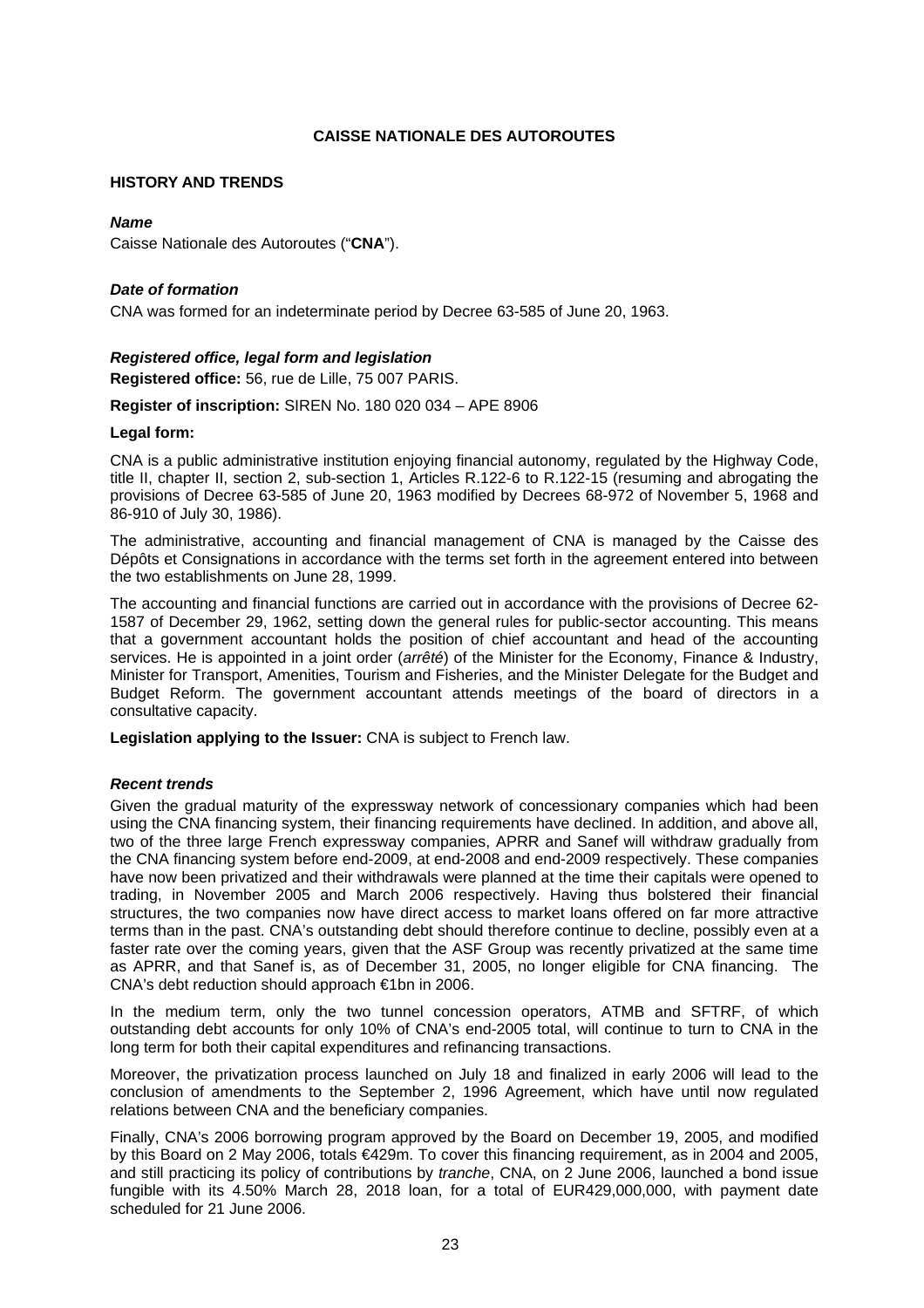#### *Investments*

2006 fiscal year. CNA's 2006 borrowing program stands at €429m. This program will be completed entirely with a single contribution to the existing *tranche* maturing on March 28, 2018, carrying a 4.5% coupon (viz. paragraph "Recent trends" above).

# **OVERVIEW OF ACTIVITIES**

#### *Main activities*

Caisse Nationale des Autoroutes (CNA) is a national public administrative institution enjoying financial autonomy, whose purpose is the obtaining of resources for expressway concession companies for financing the construction or development of expressways which collect tolls. To this end, CNA issues bonds on the French and international markets and contracts borrowings from certain French institutions.

Its status of national public administrative institution means that CNA has no capital and its income does not come from the Government budget. As a public institution managed by the Caisse des Dépôts, it has no personnel of its own.

CNA today transfers all its expenses and revenues to the expressway concession companies that benefit from its financing, and thus generates no earnings in its accounts.

# *Financing methods*

The board of directors of CNA deliberates on its budget, on its accounting and financial management and on the annual programme for borrowing. The administrative, accounting and financial management of CNA is managed by the Caisse des Dépôts et Consignations in accordance with the terms set forth in an agreement entered into between the two establishments.

Each year, once companies eligible for CNA financing have compiled their financing needs, a borrowing program is drawn up jointly by the companies, the regulatory bodies (Ministry of the Economy and Finance, Ministry for Road Transport) and CNA. This aims to determine loan maturities, taking into account each company's future repayment capacity.

The bulk of the program is thus carried out via bond issues, one bond transaction generally involving several companies. Thanks to its history, status, and issue volumes and regularity, CNA is an acknowledged operator on the primary bond market. Its bonds, issued without a government guarantee since 1991, are rated AAA by Standard & Poor's.

Financial resources collected by CNA in this way are then distributed in the form of loans to the expressway concession companies, the rates and maturity which apply to these loans being exactly the same as those which apply to the loans taken out by CNA. CNA therefore grants loans to the various expressway concession companies, the terms and conditions of these loans define the obligations of both parties, in particular in respect of the obligation of the companies to pay amounts to CNA in accordance with contracted loan payment schedules.

Furthermore, CNA and the European Investment Bank (EIB) are linked by multi-year financing agreements earmarked for the construction of expressway sections which are of interest to the EEC, and for work to improve sections of existing expressways.

In conjunction with work-in progress that has benefited from these financing agreements, CNA draws down funds from the EIB in the form of borrowing contracts of which interest rate and period terms are negotiated on a case-by-case basis.

CNA also benefits from loans from the Caisse des Dépôts within the framework of new uses for savings funds. A €3.5bn package for financing major transport infrastructure projects was set up in 2004.

Given the nature of the expressway concession companies' investments, the loans sought by CNA are generally for longer periods than 10 years, and denominated in euros, to avoid foreign exchange risk.

Financial resources collected by CNA were distributed in the form of loans to the eight expressway concession companies (within the framework of article 4 of the April 18, 1955 Act covering the statutes of expressways):

- Autoroutes Paris-Rhin-Rhône (APRR) and subsidiary Autoroutes Rhône-Alpes (AREA);
- Autoroutes du Sud de la France (ASF) and subsidiary Société des Autoroutes Estérel, Côte-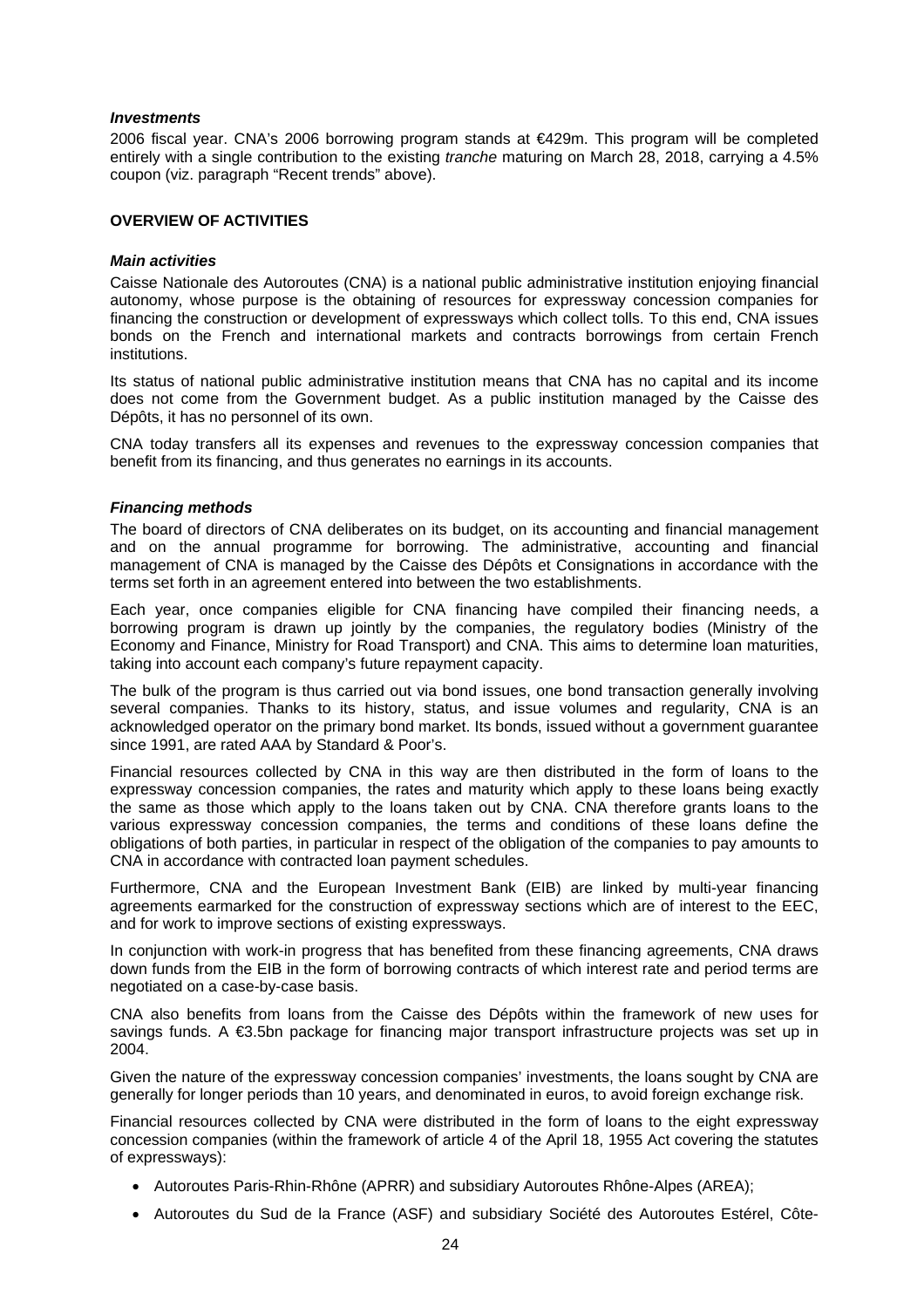d'Azur, Provence, Alpes (ESCOTA);

- Société des Autoroutes du Nord et de l'Est de la France (Sanef) and subsidiary Société des Autoroutes Paris-Normandie (SAPN);
- Autoroutes et Tunnel du Mont-Blanc (ATMB);
- Société Française du Tunnel Routier du Fréjus (SFTRF).

Aside from individual loan contracts entered into between CNA and its beneficiaries, the general terms regulating relations between CNA and the companies were first set forth in an Agreement dated September 2, 1996, the terms of this agreement applied until early 2006, at which time it was remodelled in order to secure repayment of the CNA outstanding loan further to the privatization in early 2006 of the three largest French expressway companies which until the time of their privatization had been financed by CNA.

# **PROSPECTS**

In the coming years, and in respect only of the expressway concession companies privatized in early 2006, and the two mixed economy tunnel concession companies (ATMB and SFTRF) still in the public sector, which are the only companies to have had access to CNA financings (with the exception of COFIROUTE and other concession holders which have been privatized since 31 December 1997 and won contracts following a public call for tender procedure), capital expenditures are set to expand strongly to €1.8bn in 2010. This trend reflects major contract start-ups, resulting in arrival at maturity of the traditional concession networks.

However, it is noteworthy that, in general, these latter major construction projects will not affect CNA: the three large expressway companies will no longer be eligible for CNA financings—ASF from end-2005, APRR from end-2008 and Sanef from end-2009—in accordance with their commitments given at their respective privatisations in 2002, 2004 and 2005, given the improvement in their financial position following the significant changes to their shareholder structure.

In these conditions, in the medium term, while the private sector companies will finance themselves entirely and directly on the financial markets, only the two "tunnel" companies ATMB and SFTRF, of which outstanding debt accounts for only 10% of CNA's end-2005 total, will continue to turn to the CNA in the long term for both their capital expenditures and refinancing transactions. CNA's outstanding debt should therefore continue to decline, possibly at a faster rate over the coming years. Debt reduction should approach €1bn in 2006.

Finally, it should be borne in mind that during the first half of 2006, the concession companies signed the amendments to the 1996 Agreement, regulating relations between CNA and the recently privatized entities (ASF, APRR and Sanef). These will serve to secure repayment of CNA debt by the said companies.

#### **CORPORATE GOVERNANCE AND MANAGEMENT**

#### *Board of Directors*

A financially independent public-sector company, CNA is governed by an eight-member board of directors, made up as follows:

- Two representatives of the Minister of Transport, Infrastructure, Tourism and the Sea (minister responsible for the national highway system):
	- Mr. Patrice Parisé (since September 26, 2003), Chairman of the Board of Directors (Director-General for Highways at the ministry);
	- Mr. Emmanuel Raoul (since March 30, 2005) (Head of the economic and international affairs division of the ministry);
- Two representatives of the Minister of the Economy, Finance and Industry:
	- Mr. Xavier Musca (since July 29, 2004), Vice-Chairman of the Board of Directors, the Director-General of the Treasury and of Economic Policy, represented by Mr. Sébastien Moynot;
	- Mme. Florence Gourgeon (Budget division of the ministry);
- One representative of the Minister of the Interior: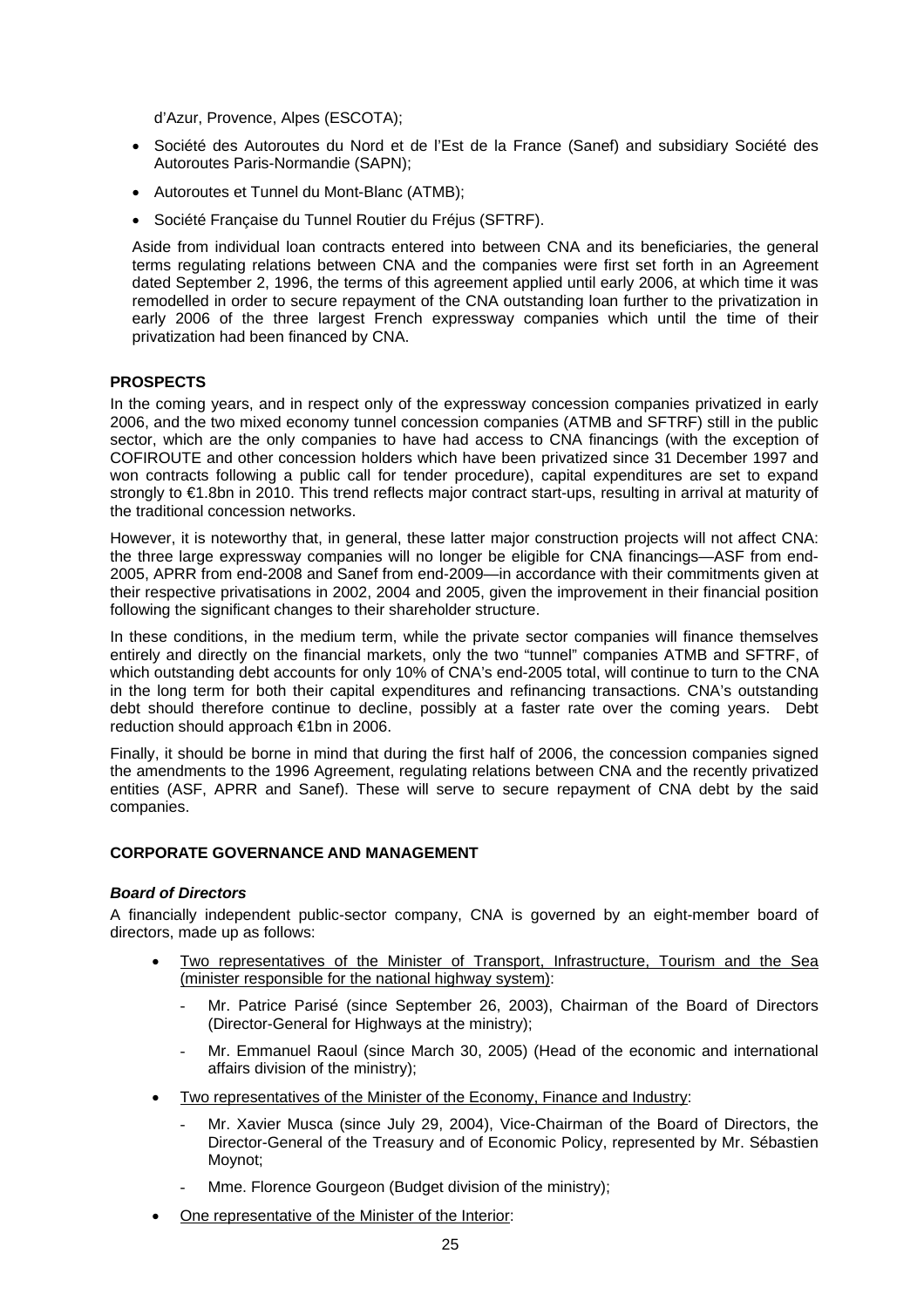- Mme. Magali Debatte (since November 12, 2004) (General Directorate of Local Authorities at the ministry) ;

- Center for Strategic Analysis (formerly Planning Commission): Mme. Sophie Boissard (since November 15, 2005), represented by Mr. Philippe Hirtzman;
- A chairman of a semi-public company holding a expressway concession: Mr. Pierre Chassigneux (since December 2, 2004), Chairman of Sanef (since the privatization of Sanef, he is no longer Chairman of SEMCA, and no longer participates in board of directors' meetings);
- The Director-General of the Caisse des Dépôts, represented by par Mr. Pierre Ducret (since June 25, 2003).

#### *Management service*

Mr. Olivier Grémont, Secretary-General of CNA. 15, quai Anatole France 75007 Paris

Director for Government Assignments at the Caisse des Dépôts et Consignations; also Secretary-General of ADF (Autoroutes de France), and in this capacity a Director of SFTRF (expressway company).

Furthermore, he is Director of French mutual fund (Sicav Trésor Première)

#### *Accounts supervision*

Mr. Gérard Schottey, a government accountant, certified by the French Court of Accounts (*Cour des comptes*) was appointed by a joint order (*arrêté*) of the Minister for the Economy, Finance & Industry, Minister for Transport, Amenities, Tourism and Fisheries, and the Minister Delegate for the Budget and Budget Reform dated October 14, 2002 and February 5, 2003.

#### *No conflict of interest*

To the Company's knowledge, none of these persons has any conflict of interest in respect of their representation on these bodies.

# **OPERATION OF THE ORGANS OF CORPORATE GOVERNANCE AND MANAGEMENT**

The positions of Chairman and Vice-Chairman of the Board of Directors are held by the Director-General of Highways and the Director-General of the Treasury, respectively.

The Board of Directors meets at least once a year; it governs the business of the company, and in particular decides on:

- the budget and financing;
- the amount and characteristics of new loan issues;
- the appropriation of the proceeds of said loans;
- the preparation of the annual financial statements.

Under the supervision of the Board of Directors, the administration, and accounts and financial management of CNA are provided by the Caisse des Dépôts, in accordance with the agreement between the two institutions signed on June 28, 1999.

The accounting and financial functions are carried out in accordance with the provisions of Decree 62- 1587 of December 29, 1962, setting down the general rules for public-sector accounting. This means that a government accountant holds the position of chief accountant and head of the accounting services. He is appointed in a jointly issued order of the Minister of Finance and the minister responsible for the national highway system. The government accountant attends meetings of the board of directors in a consultative capacity.

As a public-sector institution with financial independence, CNA has not set up internal control or corporate governance procedures.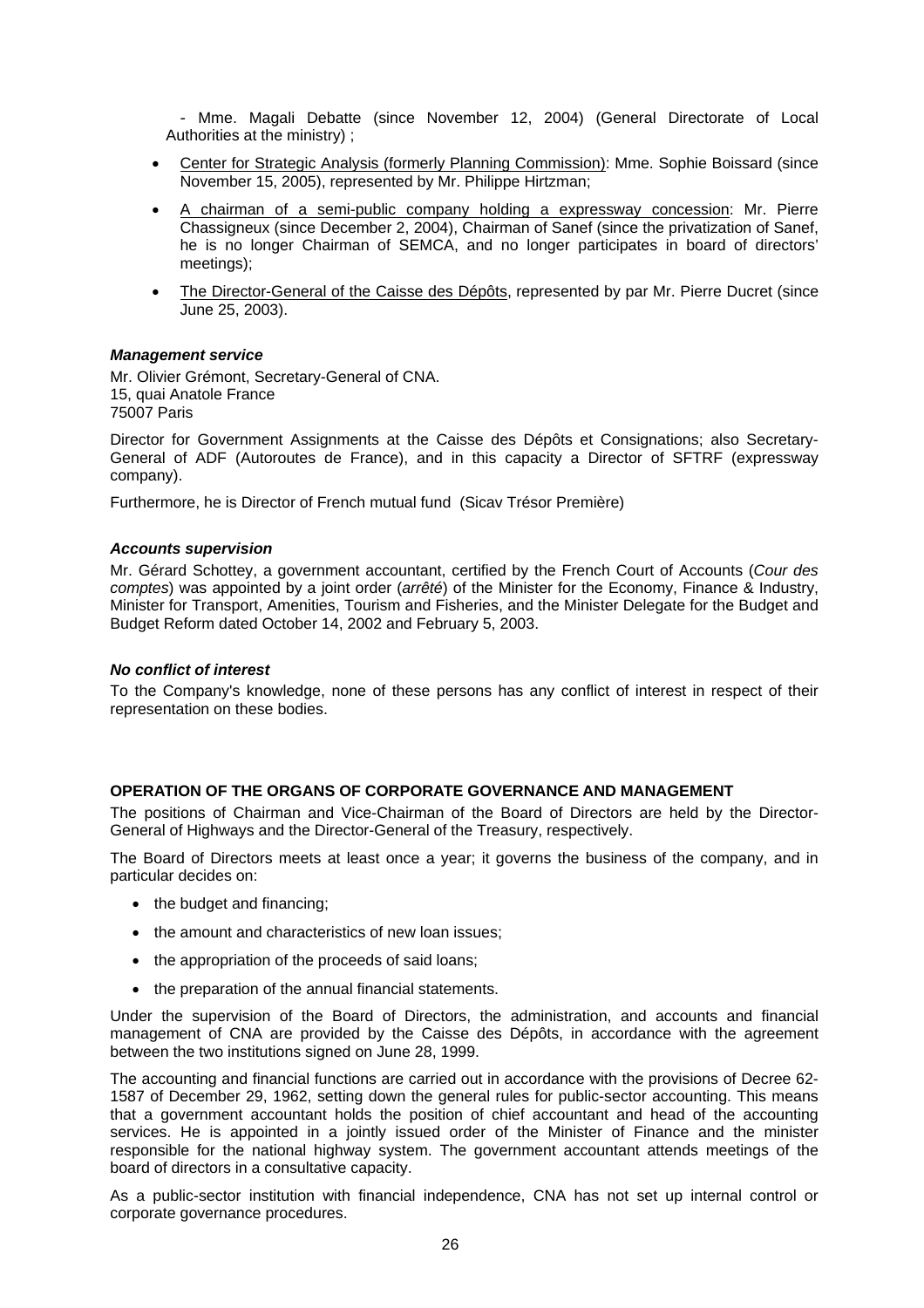#### **MAJOR CONTRACTS**

On July 18, 2005, the French government launched of the privatization of the three major French expressway companies – ASF, APRR and Sanef. These three companies alone represented almost 90% of CNA's debt at the end of that year. Hence, CNA drew up amendments to the Agreement of 1996 governing the relationship between the Caisse des Dépôts and said companies, in order to provide detailed information on certain points and to amend a number of the existing specifications that had been included at a time when the government was either directly or indirectly the majority shareholder. These amendments are intended to secure reimbursement of CNA's debt by the nowprivatized companies, by imposing new financial constraints on them in the form on new financial ratios they need to respect (covenants). These are net debt/EBITDA < 7 and EBITDA/interest expense > 2.2. These additional clauses also limit the area of operations of the concessionary companies and provide the Caisse des Dépôts the right to review in advance all mergers and partial business transfers. In exchange, these additional clauses grant the concessionary companies the possibility of early reimbursement of their debt to the Caisse. These amendments should be formally entered into in the first half of 2006.

# **INFORMATION ON THE ASSETS, THE FINANCIAL SITUATION AND THE EARNINGS OF THE ISSUER**

# **BALANCE SHEET AS OF DECEMBER 31, 2005**

| <b>ASSETS</b>                                       | <b>REF.NOTE</b> | <b>AMOUNT</b><br>31/12/2005 | AMOUNT 31/12/2004 | AMOUNT 31/12/2003 |
|-----------------------------------------------------|-----------------|-----------------------------|-------------------|-------------------|
| <b>FIXED ASSETS</b>                                 |                 |                             |                   |                   |
| <b>LONG-TERM INVESTMENTS</b>                        | 3.1             | 20 918 784 376,85           | 21 734 667 504,59 | 22 425 970 975,87 |
| Direct loans to semi-public superhighway companies. |                 | 20 291 560 758,31           | 21 069 422 158,31 | 21 710 875 226,31 |
| - Accrued interest.                                 |                 | 627 223 618,54              | 665 245 346,28    | 715 095 749,56    |
| <b>TOTAL I:</b>                                     |                 | 20 918 784 376,85           | 21 734 667 504,59 | 22 425 970 975,87 |
| <b>CURRENT ASSETS</b>                               |                 |                             |                   |                   |
| <b>OPERATING RECEIVABLES</b>                        |                 | 12 378 873,87               | 12 590 266,66     | 12 860 113,85     |
| Recoverable taxes and payroll taxes.                | 3.2             |                             |                   |                   |
| Trade receivables and related.                      | 3.2             | 12 378 873,87               | 12 590 266,66     | 12 860 113,85     |
| <b>CASH ASSETS</b>                                  |                 | 3 355 217,79                | 2872499,14        | 3 515 058,72      |
| Current account at the Caisse des Dépôts.           |                 | 1 316 582,28                | 874 662,00        | 1 232 511,81      |
| - Interest due.                                     |                 | 2 038 635,51                | 1 997 837,14      | 2 282 546,91      |
| <b>TOTAL II:</b>                                    |                 | 15 734 091,66               | 15 462 765,80     | 16 375 172,57     |
| <b>ASSET VARIANCES</b>                              | 3.3             | 51 027 879,95               | 34 208 116,26     | 27 938 009,96     |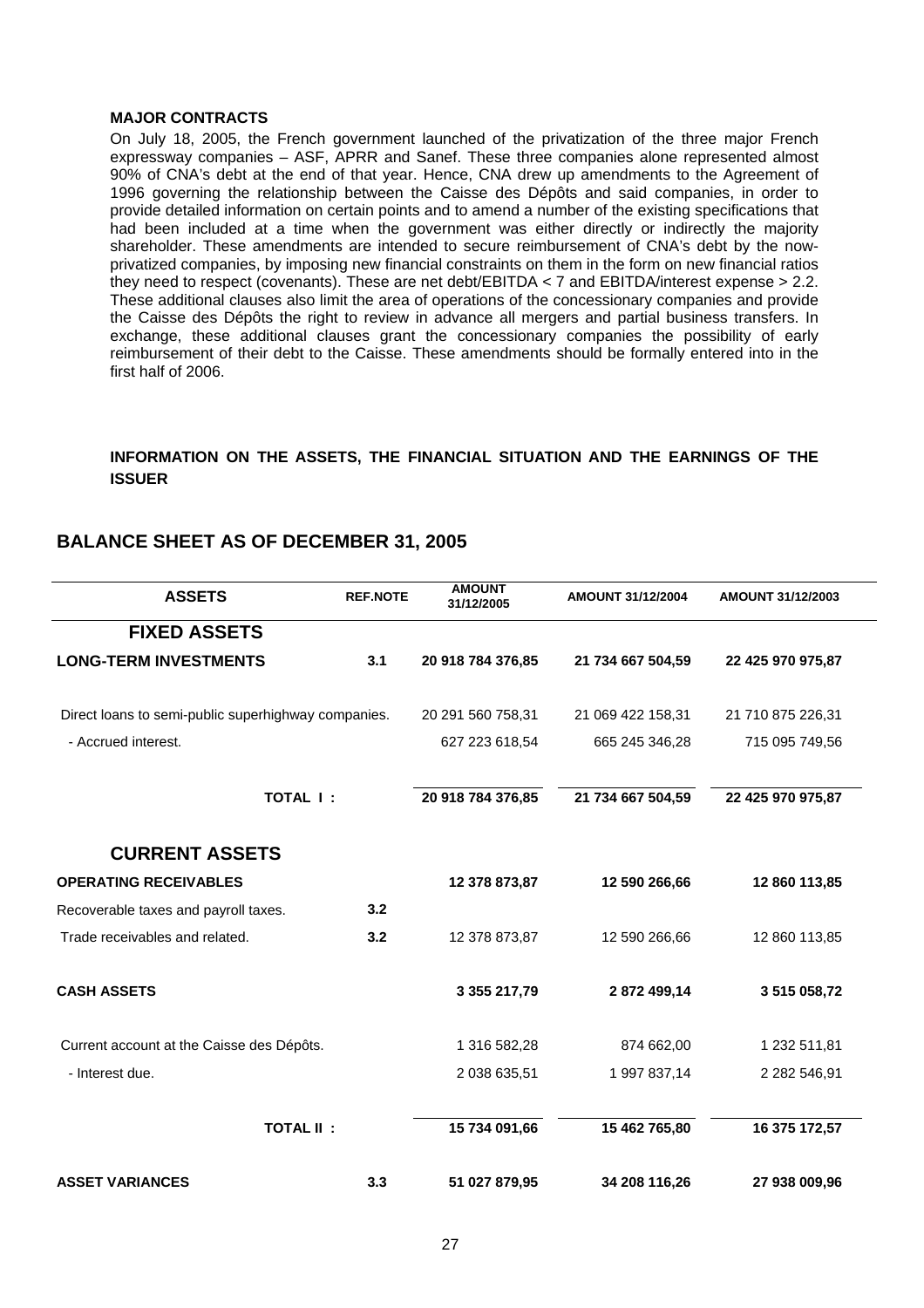| - Variances on foreign currency debt               |                 | 5 1 3 3<br>879,95           | 482<br>116,26     | 4556<br>009,96           |
|----------------------------------------------------|-----------------|-----------------------------|-------------------|--------------------------|
| - Variances on indexed debt.                       |                 | 45 894<br>000,00            | 33 7 26<br>000,00 | 23 3 8 2<br>000,00       |
| <b>TOTAL III:</b>                                  |                 | 51 027 879,95               | 34 208 116,26     | 27 938 009,96            |
| OVERALL TOTAL (I + II + III )                      |                 | 20 985 546 348,46           | 21 784 338 386,65 | 23 099 275 552,10        |
|                                                    |                 |                             |                   |                          |
| <b>LIABILITIES</b>                                 | <b>REF.NOTE</b> | <b>AMOUNT</b><br>31/12/2005 | AMOUNT 31/12/2004 | <b>AMOUNT 31/12/2003</b> |
| <b>DEBT</b>                                        |                 |                             |                   |                          |
| <b>BORROWINGS</b>                                  | 3.4             | 20 917 950 427,02           | 21 735 149 620,85 | 22 423 347 974,52        |
| Bond issues                                        |                 | 16 378 145 402,93           | 17 206 400 869,02 | 17 886 320 819,41        |
| - Accrued interest.                                |                 | 513 050 806,97              | 550 185 089,52    | 600 292 275,90           |
| Loan contracts                                     |                 | 3 912 581 405,55            | 3 863 503 405,55  | 3 821 931 405,55         |
| - Accrued interest.                                |                 | 114 172 811,57              | 115 060 256,76    | 114 803 473,66           |
| <b>OPERATING DEBT</b>                              | 3.5             | 15 734 091,66               | 15 462 765,80     | 16 375 172,57            |
| Trade payables and related.                        |                 | 2 644 637,56                | 1 997 837,14      | 2 795 176,87             |
| Provisions for taxes paid by expressway companies. |                 |                             |                   |                          |
| Other debt                                         |                 | 13 089 454,10               | 13 464 928,66     | 13 579 995,70            |
| TOTAL I:                                           |                 | 20 933 684 518,68           | 21 750 612 386,65 | 22 439 723 147,09        |
| <b>LIABILITIES VARIANCES</b>                       | 3.6             | 51 861 829,78               | 33 726 000,00     | 30 561 011,31            |
| - Variances on foreign currency debt               |                 | 5967<br>829,78              |                   | 7 1 7 9<br>011,31        |
| - Variances on indexed debt.                       |                 | 45 894<br>000,00            | 33726<br>000,00   | 23 3 8 2<br>000,00       |
| <b>TOTAL II:</b>                                   |                 | 51 861 829,78               | 33 726 000,00     | 30 561 011,31            |
| OVERALL TOTAL (I+II)                               |                 | 20 985 546 348,46           | 21 784 338 386,65 | 23 099 275 552,10        |

# **OFF-BALANCE SHEET COMMITMENTS**

| <b>LOAN SWAPS</b>                                      | <b>AMOUNT</b><br>31/12/2005 | AMOUNT 31/12/2004 | AMOUNT 31/12/2003 |
|--------------------------------------------------------|-----------------------------|-------------------|-------------------|
| <b>FOREIGN CURRENCY (FOREX) SWAPS</b><br>-4.           |                             |                   |                   |
| - Forex to be received (against delivery of euros)     | 365 299 179,93              | 366 615 246,02    | 363 510 128,41    |
| - Euros to be delivered (against forex to be received) | 352 921 734,20              | 352 921 734,20    | 352 921 734,20    |
| - Forex translation variances                          |                             |                   |                   |
| o Capital increase.                                    | 12 377 445,73               | 13 693 511,82     | 10 588 394,21     |
| o Capital decrease.                                    | -                           | -                 |                   |
| $\overline{\phantom{a}}$                               |                             |                   |                   |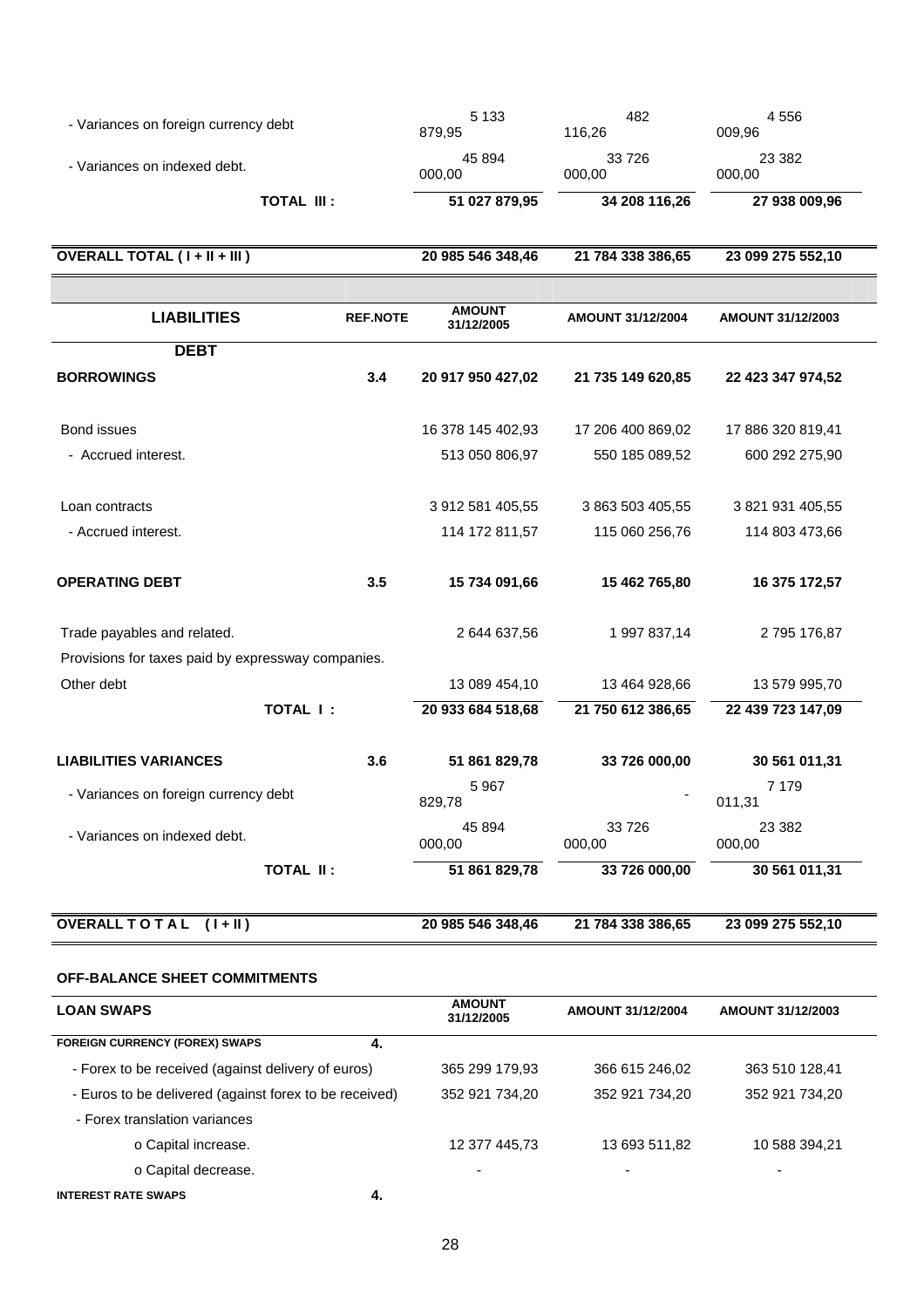| - Euros to be received (against euros to deliver) | 391 000 000,00 | 451 000 000,00 | 451 000 000,00 |
|---------------------------------------------------|----------------|----------------|----------------|
| - Euros to deliver (against euros to be received) | 391 000 000,00 | 451 000 000,00 | 451 000 000,00 |

The reference note refers to paragraphs in the Appendix.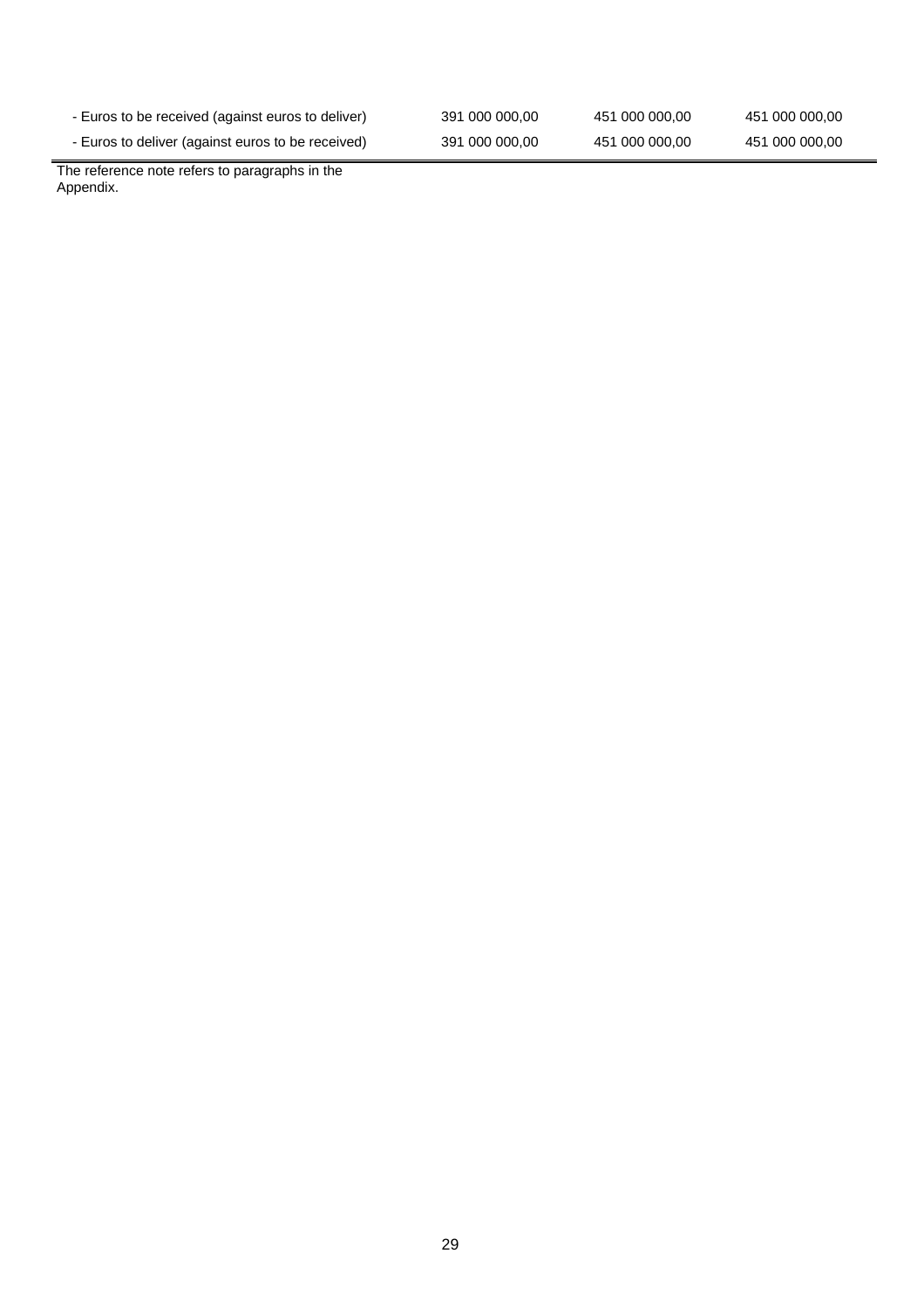| <b>EXPENSES</b>                                 | <b>REF.NOTE</b> | AMOUNT 12/31/2005 | AMOUNT 12/31/2004 | AMOUNT 12/31/2003 |
|-------------------------------------------------|-----------------|-------------------|-------------------|-------------------|
| <b>OPERATING EXPENSES</b>                       |                 |                   |                   |                   |
| OTHER EXTERNAL PURCHASES AND EXPENSES           |                 | 4 923 170,09      | 4 156 047,81      | 4 347 523,08      |
| - Remuneration of intermediaries.               | 5.1             | 2 063 590,24      | 1 245 802,22      | 1 266 724,33      |
| - Reimbursment to CDC for administrative costs. | 5.2             | 2 135 213,56      | 2 130 045,66      | 2 128 158,79      |
| - Commissions for financial services.           | 5.3             | 719 196,94        | 778 403,45        | 950 843,48        |
| - Advertisements, media research and programs.  |                 | 5 169,35          | 1796,48           | 1796,48           |
| - Autres frais divers de gestion.               |                 |                   |                   |                   |
| TAXES, DUTIES AND SIMILAR DISBURSEMENTS:        | 5.4             |                   |                   | 161 351,16        |
| <b>TOTAL</b>                                    |                 | 4 923 170,09      | 4 156 047,81      | 4 508 874,24      |
| <b>FINANCIAL EXPENSES</b>                       |                 |                   |                   |                   |
| <b>AMORTIZATION OF</b>                          |                 |                   |                   |                   |
| <b>REIMBURSEMENT PREMIUMS:</b>                  |                 |                   |                   | 2 835 000,00      |
| <b>OTHER FINANCIAL EXPENSES:</b>                |                 | 1 337 149 973,58  | 1 323 490 417,18  | 1 491 617 930,53  |
| - Interest on borrowings and advances.          |                 | 1 219 629 548,78  | 1 290 342 758,40  | 1 412 656 081,52  |
| - Net expense on swaps.                         |                 | 6 181 173,52      | 6 295 036,75      | 6 204 357,13      |
| - Losses on foreign exchange.                   |                 | 285 363,78        | 15 792,60         | 856 394,36        |
| - Payment of interest received to SEMCAs        | 5.5             | 57 863 524,45     | 21 459 329,43     | 71 901 097,52     |
| - Issue premiums below par.                     | 5.6             | 514 483,78        | 5 377 500,00      |                   |
| - Balance on swaps.                             | 5.7             | 52 675 879,27     |                   |                   |
| <b>TOTAL</b>                                    |                 | 1 337 149 973,58  | 1 323 490 417,18  | 1 494 452 930,53  |
| <b>EXCEPTIONAL EXPENSES</b>                     |                 |                   |                   |                   |
| <b>EXCEPTIONAL ADMINISTRATIVE EXPENSES:</b>     |                 | 3 370,75          | 6 061,06          |                   |
| - Penalties on contracts                        |                 |                   | 274,37            |                   |
| - Payback of lapsed coupons.                    |                 | 3 370,75          | 5786,69           |                   |
| - Other exceptional expenses.                   |                 |                   |                   | 0,15              |
| <b>TOTAL</b>                                    |                 | 3 370,75          | 6 061,06          | 0,15              |

# **INCOME STATEMENT AS OF DECEMBER 31, 2005**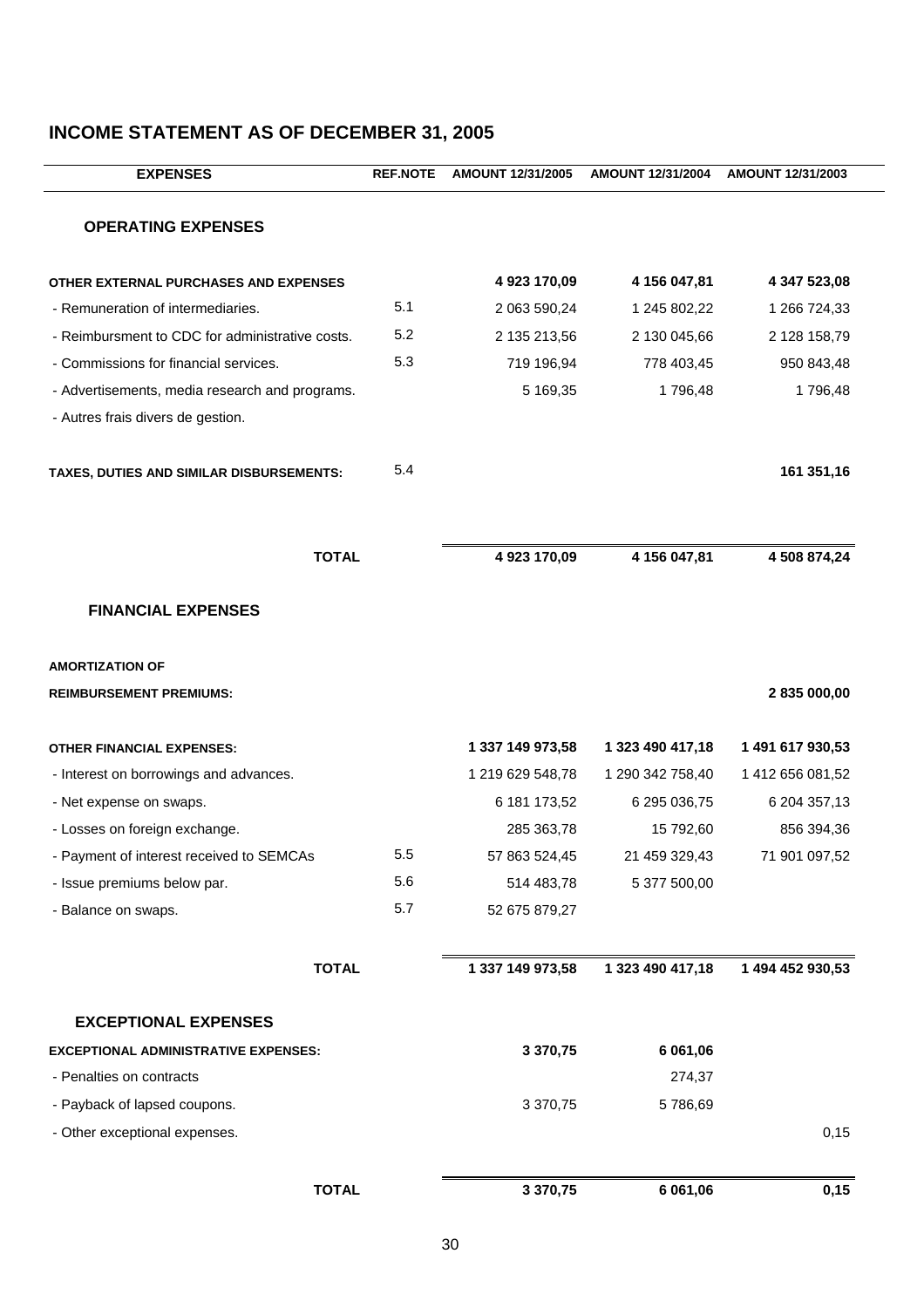| <b>REVENUES</b><br><b>REF.NOTE</b><br><b>OPERATING REVENUES</b><br>5.8<br><b>REIMBURSEMENRS BY SEMCAS:</b><br>- of administrative expenses.<br>- of taxes and duties.<br>- of loan issuance costs.<br><b>TOTAL</b><br><b>FINANCIAL REVENUES</b><br><b>INTEREST AND OTHER REVENUES:</b><br>- Interest on loans.<br>- Interest on cash assets.<br>- Reimbursements by SEMCAs<br>. of forex losses and net expenses on swaps.<br>. of various financial expenses.<br><b>OTHER FINANCIAL REVENUES:</b><br>- Exchange rate gains.<br>- Other.<br><b>TOTAL</b><br><b>EXCEPTIONAL REVENUES</b><br><b>EXCEPTIONAL REVENUES ON ADMINISTRATIVE OPERATIONS:</b><br>- Penalties received on contracts.<br>- Lapsed coupons and bonds.<br>- Euro revenues from forex translation variances.<br>- Other. | 1 342 076 514,42  | 1 327 652 526,05  | 1 498 961 804,92  |
|--------------------------------------------------------------------------------------------------------------------------------------------------------------------------------------------------------------------------------------------------------------------------------------------------------------------------------------------------------------------------------------------------------------------------------------------------------------------------------------------------------------------------------------------------------------------------------------------------------------------------------------------------------------------------------------------------------------------------------------------------------------------------------------------|-------------------|-------------------|-------------------|
|                                                                                                                                                                                                                                                                                                                                                                                                                                                                                                                                                                                                                                                                                                                                                                                            | AMOUNT 12/31/2005 | AMOUNT 12/31/2004 | AMOUNT 12/31/2003 |
|                                                                                                                                                                                                                                                                                                                                                                                                                                                                                                                                                                                                                                                                                                                                                                                            |                   |                   |                   |
|                                                                                                                                                                                                                                                                                                                                                                                                                                                                                                                                                                                                                                                                                                                                                                                            |                   |                   |                   |
|                                                                                                                                                                                                                                                                                                                                                                                                                                                                                                                                                                                                                                                                                                                                                                                            | 4 923 170,09      | 4 156 047,81      | 4 508 874,24      |
|                                                                                                                                                                                                                                                                                                                                                                                                                                                                                                                                                                                                                                                                                                                                                                                            | 3 150 370,22      | 3 211 652,31      | 3 273 968,68      |
|                                                                                                                                                                                                                                                                                                                                                                                                                                                                                                                                                                                                                                                                                                                                                                                            |                   |                   | 161 351,16        |
|                                                                                                                                                                                                                                                                                                                                                                                                                                                                                                                                                                                                                                                                                                                                                                                            | 1772 799,87       | 944 395,50        | 1 073 554,40      |
|                                                                                                                                                                                                                                                                                                                                                                                                                                                                                                                                                                                                                                                                                                                                                                                            | 4 923 170,09      | 4 156 047,81      | 4 508 874,24      |
|                                                                                                                                                                                                                                                                                                                                                                                                                                                                                                                                                                                                                                                                                                                                                                                            |                   |                   |                   |
|                                                                                                                                                                                                                                                                                                                                                                                                                                                                                                                                                                                                                                                                                                                                                                                            | 1 281 329 650,37  | 1 304 086 757,15  | 1 424 834 379,92  |
|                                                                                                                                                                                                                                                                                                                                                                                                                                                                                                                                                                                                                                                                                                                                                                                            | 1 219 629 548,78  | 1 290 342 758,40  | 1 412 656 081,52  |
|                                                                                                                                                                                                                                                                                                                                                                                                                                                                                                                                                                                                                                                                                                                                                                                            | 2 043 201,24      | 2 055 669,40      | 2 282 546,91      |
|                                                                                                                                                                                                                                                                                                                                                                                                                                                                                                                                                                                                                                                                                                                                                                                            |                   |                   |                   |
|                                                                                                                                                                                                                                                                                                                                                                                                                                                                                                                                                                                                                                                                                                                                                                                            | 6 466 537,30      | 6 310 829,35      | 7 060 751,49      |
|                                                                                                                                                                                                                                                                                                                                                                                                                                                                                                                                                                                                                                                                                                                                                                                            | 53 190 363,05     | 5 377 500,00      | 2 835 000,00      |
|                                                                                                                                                                                                                                                                                                                                                                                                                                                                                                                                                                                                                                                                                                                                                                                            | 55 820 323,21     | 19 403 660,03     | 69 614 946,85     |
|                                                                                                                                                                                                                                                                                                                                                                                                                                                                                                                                                                                                                                                                                                                                                                                            | 814 809,17        | 874 601,14        | 1 133 817,27      |
|                                                                                                                                                                                                                                                                                                                                                                                                                                                                                                                                                                                                                                                                                                                                                                                            | 55 005 514,04     | 18 529 058,89     | 68 481 129,58     |
|                                                                                                                                                                                                                                                                                                                                                                                                                                                                                                                                                                                                                                                                                                                                                                                            | 1 337 149 973,58  | 1 323 490 417,18  | 1 494 449 326,77  |
|                                                                                                                                                                                                                                                                                                                                                                                                                                                                                                                                                                                                                                                                                                                                                                                            |                   |                   |                   |
|                                                                                                                                                                                                                                                                                                                                                                                                                                                                                                                                                                                                                                                                                                                                                                                            |                   |                   |                   |
|                                                                                                                                                                                                                                                                                                                                                                                                                                                                                                                                                                                                                                                                                                                                                                                            |                   |                   | 3 603,75          |
|                                                                                                                                                                                                                                                                                                                                                                                                                                                                                                                                                                                                                                                                                                                                                                                            | 3 370,75          | 5786,69           |                   |
|                                                                                                                                                                                                                                                                                                                                                                                                                                                                                                                                                                                                                                                                                                                                                                                            |                   |                   | 0,01              |
|                                                                                                                                                                                                                                                                                                                                                                                                                                                                                                                                                                                                                                                                                                                                                                                            |                   | 274,37            | 0,15              |
| <b>TOTAL</b>                                                                                                                                                                                                                                                                                                                                                                                                                                                                                                                                                                                                                                                                                                                                                                               | 3 370,75          | 6 061,06          | 3 603,91          |
| <b>OVERALL TO TAL</b>                                                                                                                                                                                                                                                                                                                                                                                                                                                                                                                                                                                                                                                                                                                                                                      | 1 342 076 514,42  | 1 327 652 526,05  | 1 498 961 804,92  |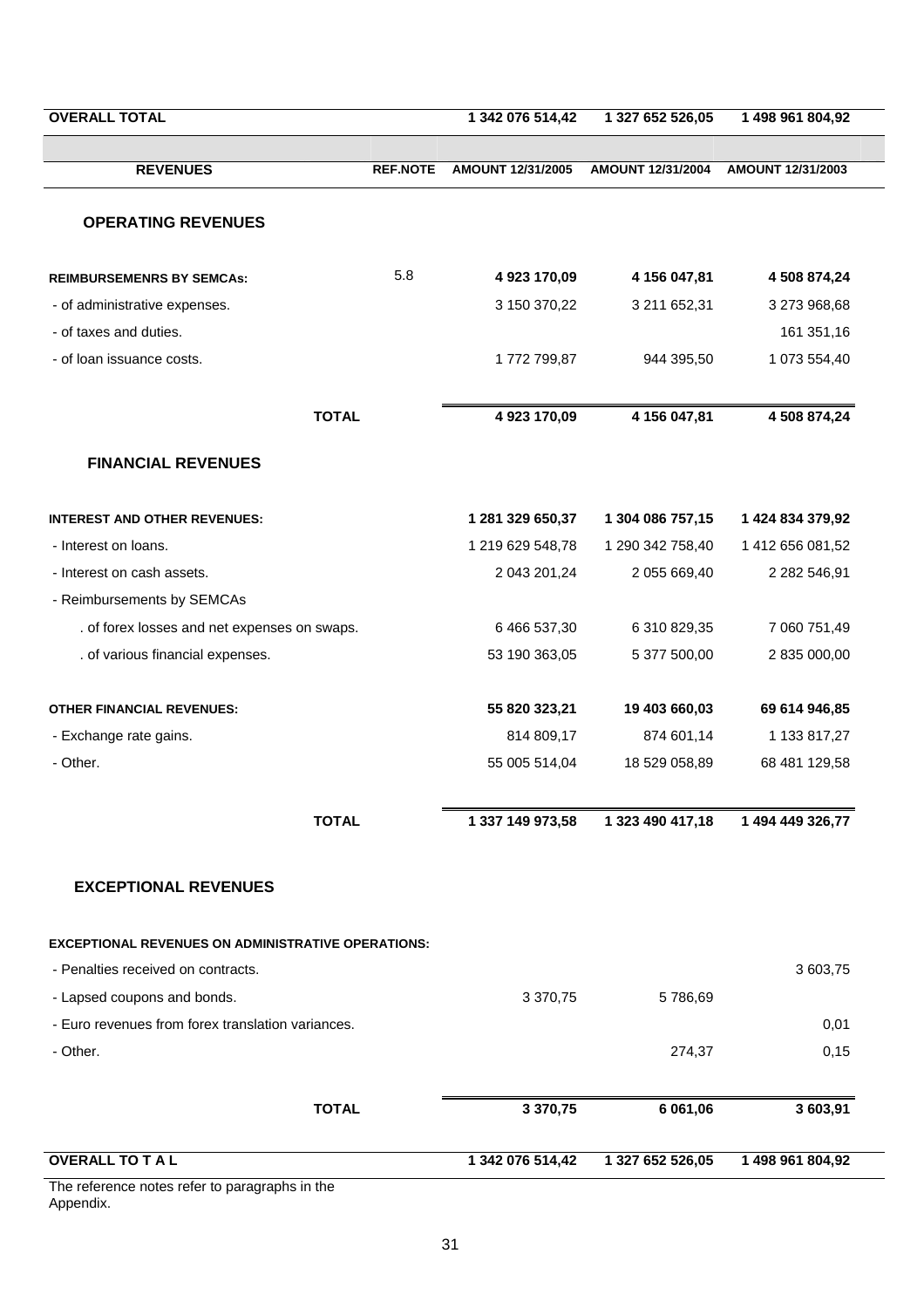## **APPENDIX AS OF DECEMBER 31, 2005**

# **1. LEGAL STATUS OF THE COMPANY**

CNA is a national public-sector administrative institution with a corporate structure and financial independence. It is subject to the general principles of public-sector accounting, has a government accountant and, in accordance with the decree establishing the institution, the Caisse des Dépôts et Consignations provides its administrative management under the supervision of the board of directors.

# **2. GENERAL ACCOUNTING PRINCIPLES**

The financial statements are presented in accordance with General Instruction M-91 on the accounts of national public-sector administrative institutions.

The accounting principles applied are:

- operational continuity;
- permanent application of methods;
- independence of each fiscal year.

The basic method of valuation in the accounts is the historical cost method.

#### **3. METHODS APPLIED TO THE PRINCIPAL LINE ITEMS OF THE BALANCE SHEET**

# **ASSETS**

#### **3.1. Long-term investments**

The amount in the balance sheets corresponds to loans actually disbursed.

The amount of accrued interest attached to the loan lines and is calculated pro rata temporis, based on the amount accrued and not yet due.

Each loan is recorded at gross value; commissions, premiums and costs are simultaneously passed on as a single package to the semi-public companies (SEMs) that hold the expressway concessions.

#### **3.2. Trade receivables**

This item comprises mainly the revenues on interest accrued in loan swap operations, and is passed on to the semi-public companies (SEMs) holding the expressway concessions.

#### **3.3. Asset variances**

The following are recorded under this item:

• unrealized losses on debt expressed in currencies outside of the euro zone, resulting from the difference between the exchange rate applied to historical cost and the rate applying at the end of the fiscal year.

For currencies within the euro zone, and in application of Article 28 of the "DDOEF" Act (a law with various economic and financial provisions), the exchange rate employed is that determined on December 31, 1998 and approved by the Council of Ministers of the European Union;

• the loss on the indexation of inflation-adjusted bond issues.

Given CNA's duty in respect of transparency to the semi-public companies (SEMs) holding the expressway concessions, no provisions on these items have been recorded.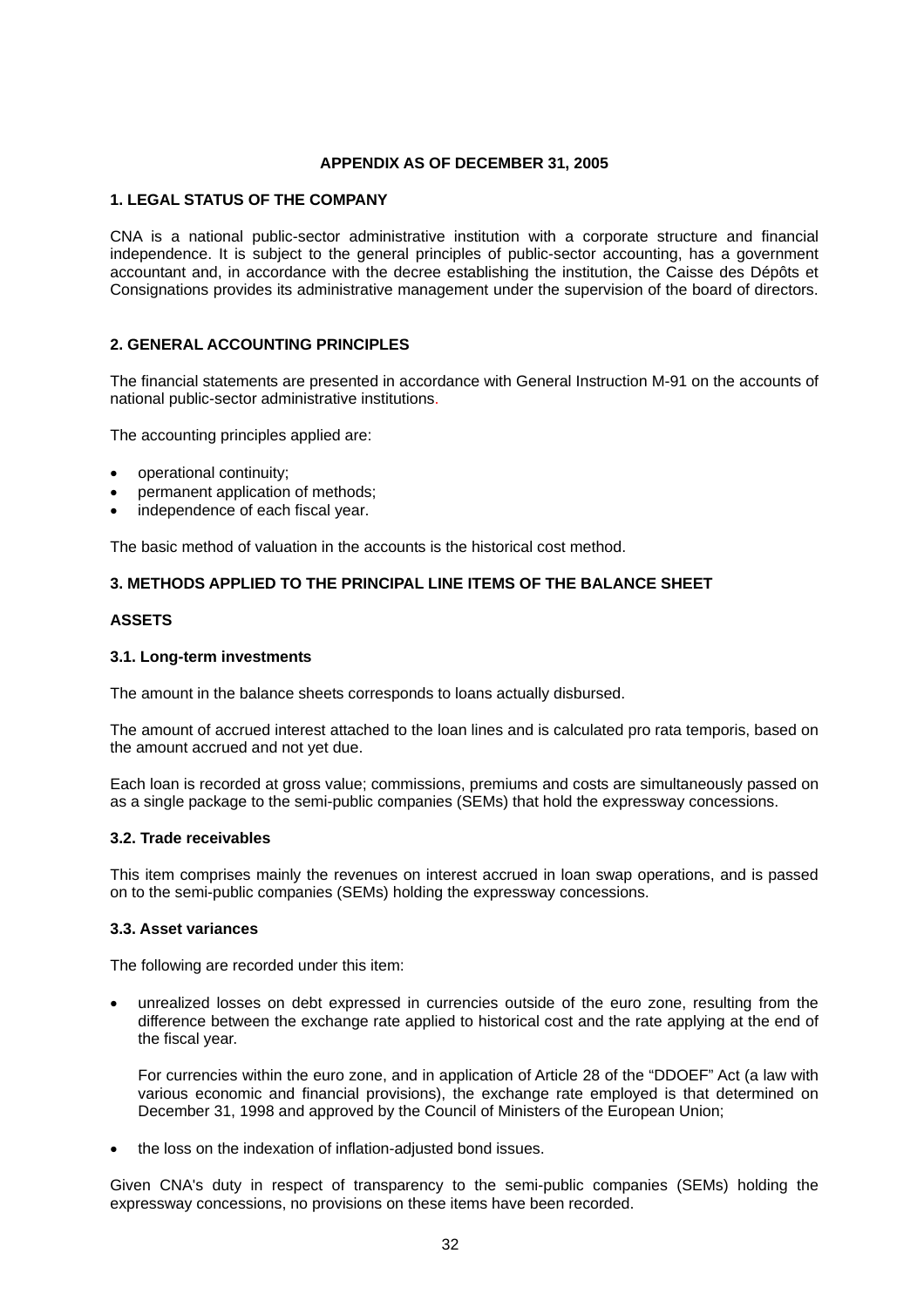# **LIABILITIES**

# **3.4. Borrowings**

Borrowings are recorded at their reimbursement value. Borrowings in foreign currencies are translated and recorded on the basis of the exchange rate prevailing on the last day of the fiscal year.

Interest accrued on borrowings in France and abroad is calculated pro rata temporis. For borrowings in currencies not in the euro zone euro, this interest is measured on the basis of the exchange rate prevailing on the last day of the fiscal year.

# **3.5. Operating debt**

Operating debt corresponds to cash advances from the semi-public companies holding expressway concessions, the reversion to these companies of the earnings on interest accrued on loan swaps, and to interest accrued on current cash assets to be repaid to them.

#### **3.6. Variances on liabilities**

This item includes:

unrealized gains on borrowings in foreign currencies not in the euro zone, resulting from the difference between the exchange rate applied to historical cost and the exchange rate applying at the end of the fiscal year.

For currencies within the euro zone, and in application of Article 28 of the "DDOEF" Act (a law with various economic and financial provisions), the exchange rate employed is that determined on December 31, 1998 and approved by the Council of Ministers of the European Union;

• the loss due to the effects of indexation of inflation-adjusted bond issues on loans to semi-public companies holding expressway concessions.

# **4. OFF-BALANCE SHEET COMMITMENTS**

#### **Loan swaps**

These concern either swaps of foreign currencies against euros, or hedging through interest-rate swaps.

For foreign exchange operations, off-balance sheet amounts in euros are calculated on the basis of the exchange rate applying at the end of the fiscal year, while the initial borrowing remains under liabilities in the balance sheet. Revaluation differences are recorded under exchange rate variances (unrealized gains or losses).

For interest-rate swaps, only the par values are recorded when the swaps are initiated.

#### **5. PRINCIPAL COMMENTS ON THE INCOME STATEMENT**

#### **EXPENSES**

#### **5.1. Fees paid to intermediaries**

This item is made up mainly of placement commissions – on loans issued in the French and foreign markets, the annual subscription fee to Euronext and the remuneration of rating agencies.

#### **5.2. Reimbursement of management fees to the CDC**

These fees are for services billed by the Caisse des Dépôts et Consignations in exchange for the administrative, accounting and financial management services it provides to CNA.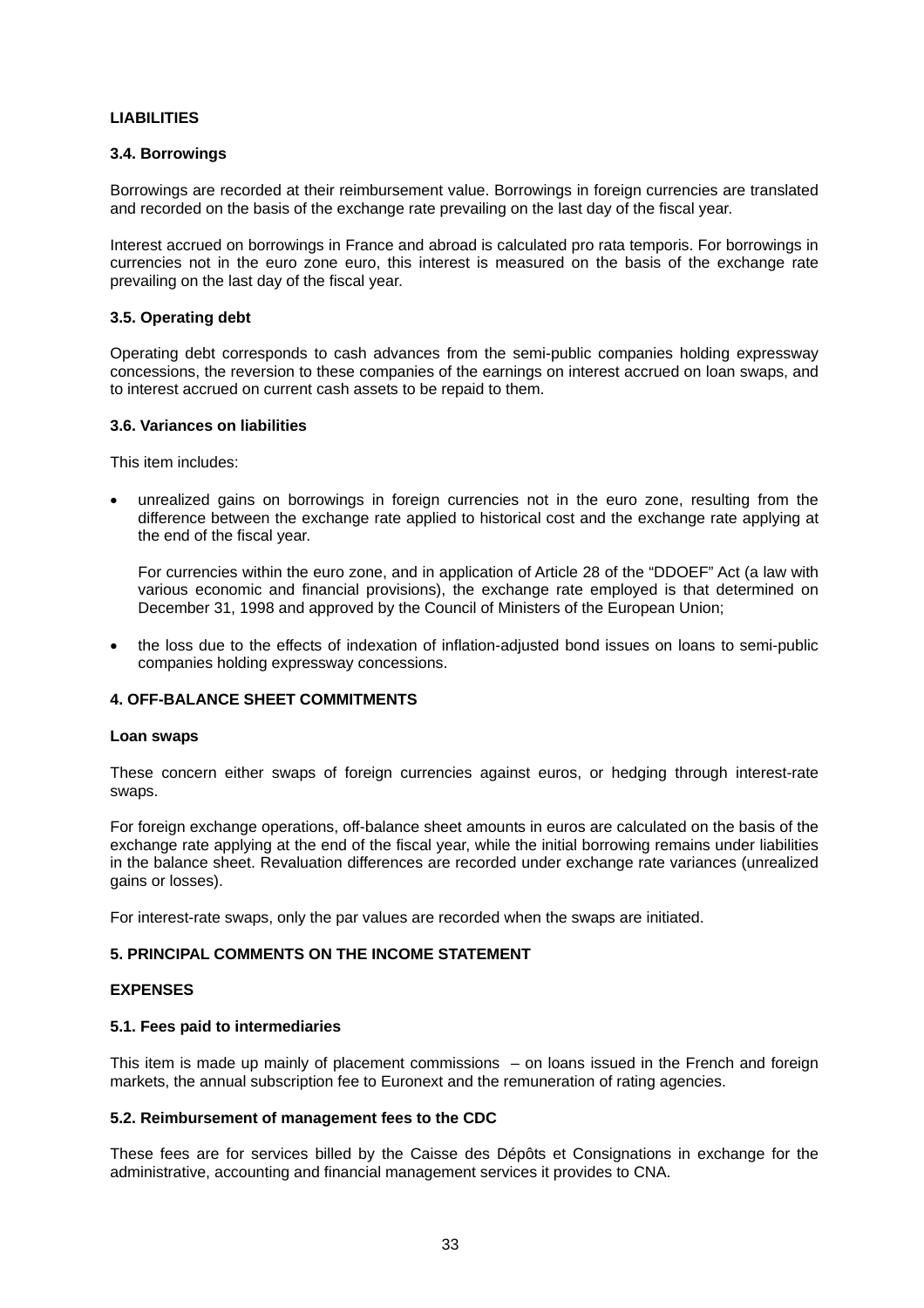# **5.3. Commissions for financial services**

These are financial services commissions on coupons due and bonds amortized, paid to intermediaries holding securities accounts and other financial intermediaries.

#### **5.4. Taxes, duties and similar payments**

Until 2003, this item covered payment for services rendered, in particular listing by Euronext.

# **5.5. Payment of financial revenues to the semi-public companies holding expressway concessions**

Given that CNA must be transparent to the semi-public companies holding expressway concessions, the company repays to them the interest on funds invested with the CDC, foreign exchange gains and other financial revenues.

#### **5.6. Issue premiums below par**

Beginning in 2004, below-par issue premiums are recorded under financial expenses; the full amount is no longer recorded under amortization expense.

# **5.7. Equalization payment on the equity exchange offer**

The share exchange offer of 7/15/2005 gave rise to an equalization payment that was entirely borne by the semi-public expressway company concerned.

# **REVENUES**

#### **5.8. Share of the semi-public companies holding expressway concessions**

Given the above-mentioned required transparency, each semi-public company holding an expressway concession pays its share in the reimbursement of all CNA's operating financial, and exceptional expenses. Hence, net income for the year is systematically equal to zero.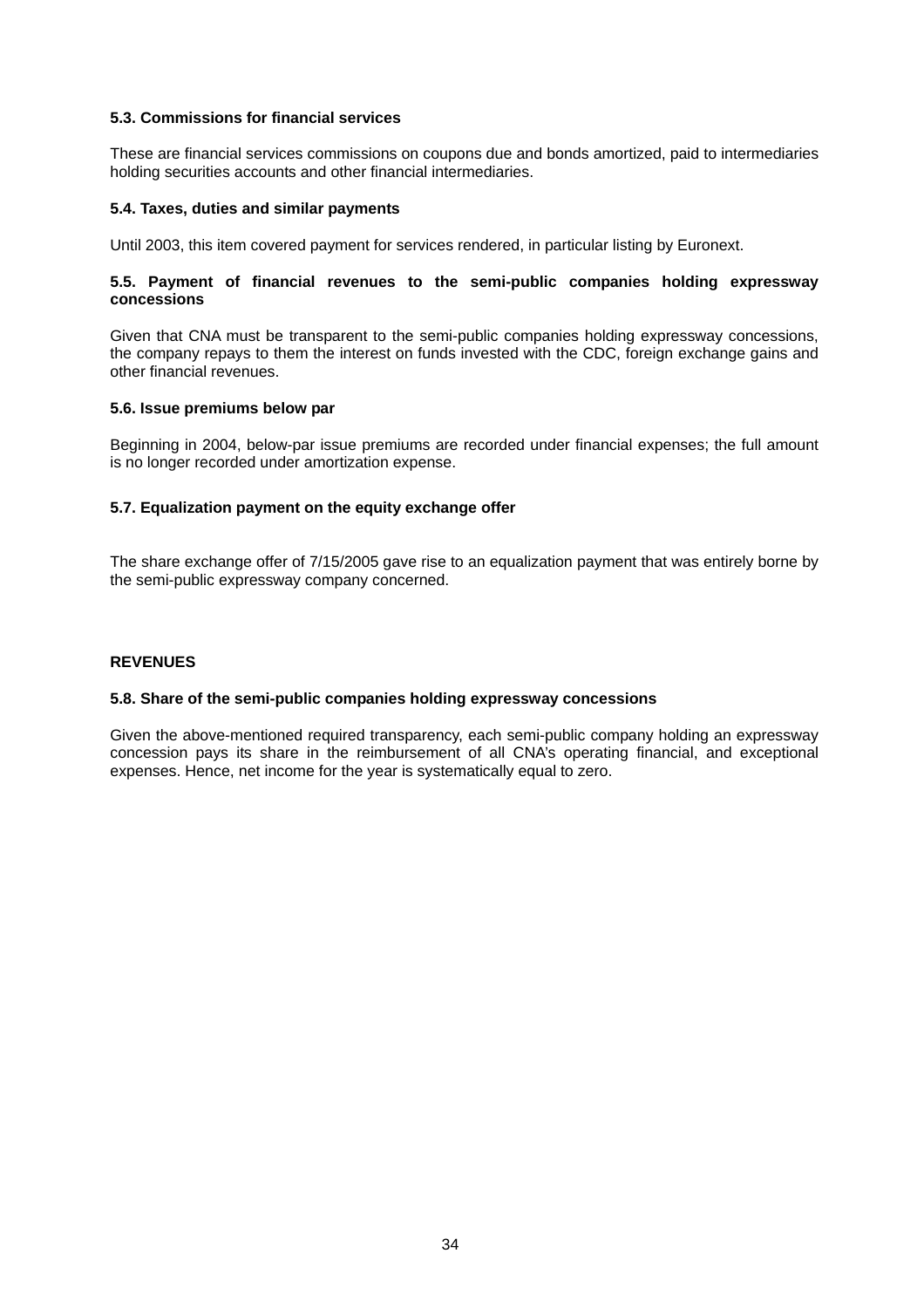# **COMMITMENTS ON FUTURES CONTRACTS**

#### **Nature of the operations**

CNA's futures contract transactions are detailed in the tables as set forth in paragraph 1. ("Selected Financial Information") above.

These comprise foreign exchange (forex) and interest rate futures swaps (loan swaps) used to hedge future payments on loan issues in foreign currencies and in euros. The purpose of swap operations on loan issues in foreign currencies is to reduce foreign exchange risk inherent in debt in foreign currencies and to balance out the risks incurred on the different currencies in which CNA has borrowed.

Interest rate swap transactions are intended to change the nature of the interest rate on loans contracted.

#### **GENERAL ACCOUNTING PRINCIPLES**

#### **Recognizing commitments**

Foreign currency swaps are recorded off-balance sheet in euros, on the basis of the exchange rate applying at the end of the fiscal year, while the initial loan remains recorded as a liability in the balance sheet. Differences in revaluation are recorded as unrealized gains or losses in forex translation.

For interest-rate swap operations, par values are recorded when the swaps are initiated.

Given CNA's duty in respect of transparency to the semi-public companies holding expressway concessions, who in the end bear the foreign-exchange risks, no provisions for exchange rate losses are recorded under liabilities.

#### **Recognition of revenues and expenses**

On maturity, flows on exchange and interest rate swaps are transferred to third-party accounts in order to reduce the level of revenues and expenses. Net income on the swap is recorded under "other financial expense" or "interest and related financial revenues."

Interest accrued on foreign currency swaps is measured on the basis of the exchange rate applying at the end of the fiscal year, with net income (loss) recorded under the items indicated above.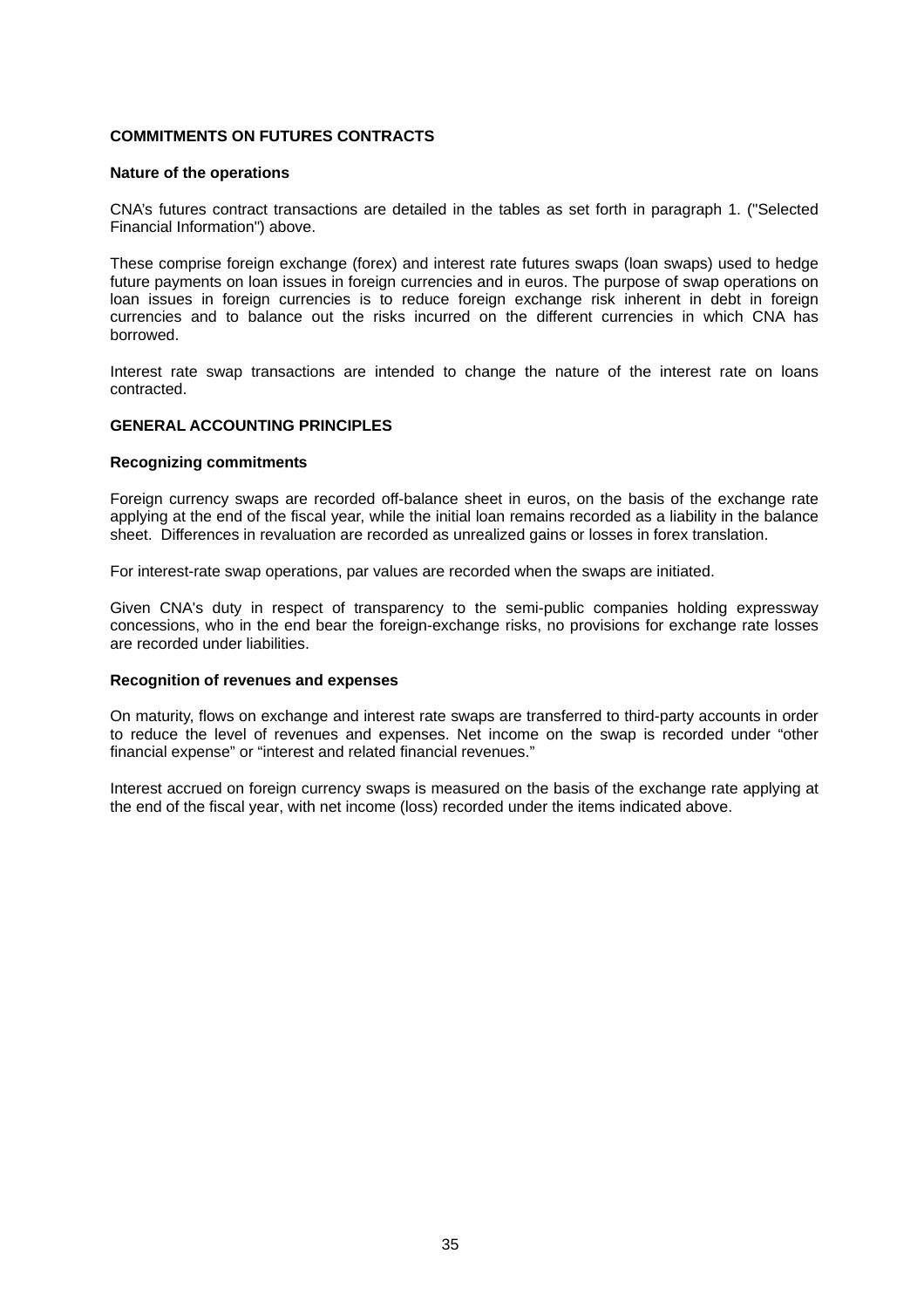# **SELECTED FINANCIAL INFORMATION**

| (in millions of euros) |             |                   |                   |        |  |  |  |  |
|------------------------|-------------|-------------------|-------------------|--------|--|--|--|--|
| <b>LOANS</b>           | < at 1 year | from 1 to 5 years | more than 5 years | Total  |  |  |  |  |
| <b>Bonds</b>           | .431        | 5.973             | 8.974             | 16.378 |  |  |  |  |
| Contractual            |             | 355               | 3.550             | 3.913  |  |  |  |  |
| Total                  | ,439        | 6,328             | 12,524            | 20,291 |  |  |  |  |

# **Breakdown of outstanding debt - Situation as at 31 December 2005**

No significant element has occurred that would modify the financial statements of CNA.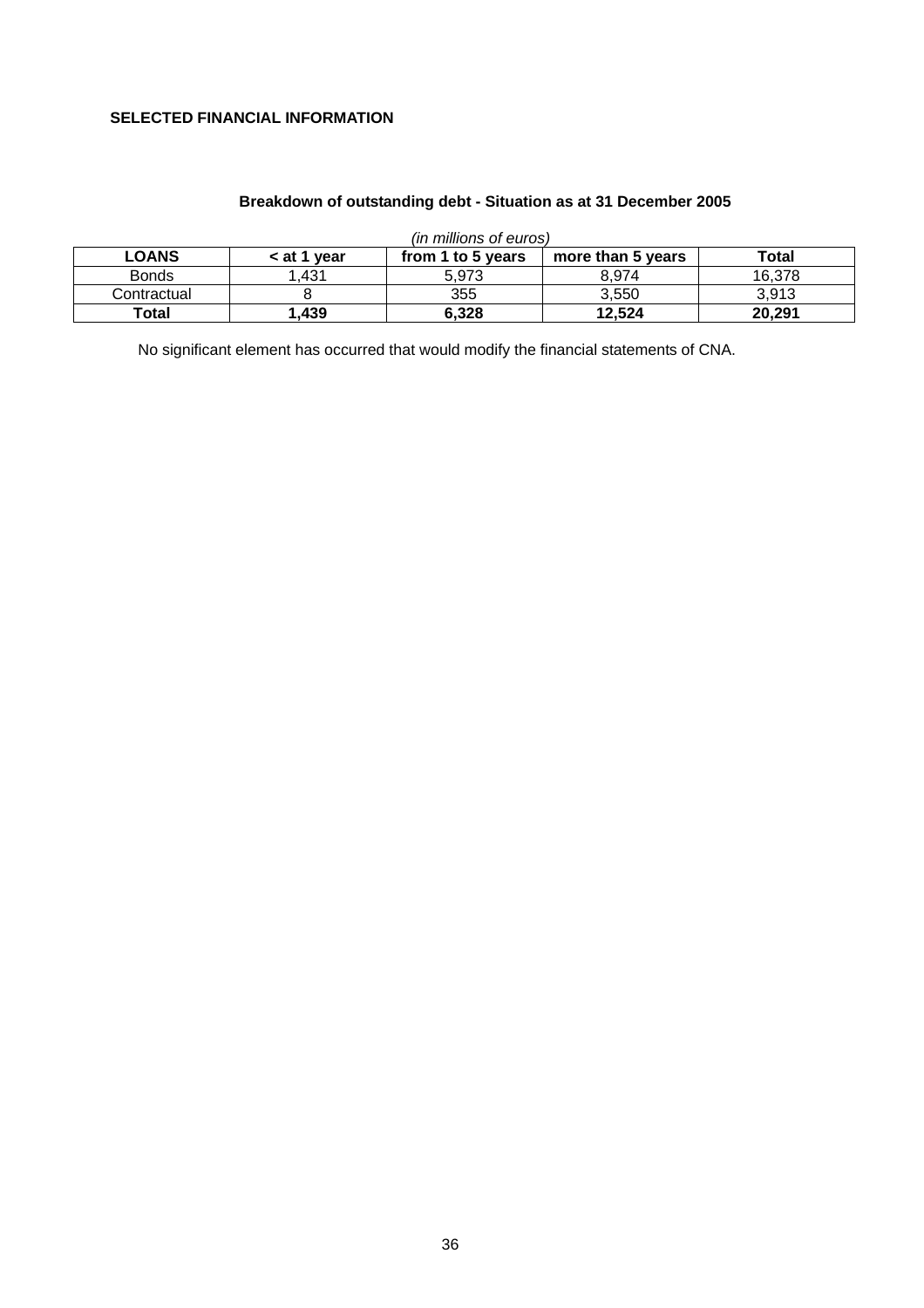# **I – FUNDS BORROWED ON THE FRENCH BOND MARKET**

| <b>ISIN</b>  |                                                   | <b>INTEREST</b>               | <b>FINAL</b>           | <b>LISTING</b> | RATE  | <b>NOMINAL</b>      | <b>OUTSTANDING</b> |                      |
|--------------|---------------------------------------------------|-------------------------------|------------------------|----------------|-------|---------------------|--------------------|----------------------|
|              |                                                   |                               |                        |                |       |                     | <b>PRINCIPAL</b>   |                      |
| CODE         | <b>DESIGNATION OF LOAN</b>                        | <b>RANKING</b><br><b>DATE</b> | <b>PAYMENT</b><br>DATE | <b>MARKET</b>  | %     | <b>AMOUNT</b>       |                    | <b>CURREN</b><br>CY. |
|              |                                                   |                               |                        | $(*)$          | $(*)$ |                     |                    |                      |
|              | <b>BOND DEBT NOT GUARANTEED BY THE GOVERNMENT</b> |                               |                        |                |       |                     |                    |                      |
|              |                                                   |                               |                        |                |       |                     |                    |                      |
| FR0000119778 | 9,20% 1991-2006 EUR198,18m                        | 07/10/1991                    | 07/10/2006             | <b>FR</b>      | 9,20  | 198 185 000,00      | 198 185 000,00     | <b>EUR</b>           |
| FR0000193666 | 9,00% 1992-2007 EUR304,90m                        | 04/05/1992                    | 04/05/2007             | <b>FR</b>      | 9,00  | 304 900 000,00      | 304 900 000,00     | <b>EUR</b>           |
| FR0000194490 | 8,00% 1993-2008 EUR381,12m                        | 01/03/1993                    | 01/03/2008             | FR             | 8,00  | 381 125 000,00      | 381 125 000,00     | <b>EUR</b>           |
| FR0000195927 | 6,25% 1994-2006 EUR304,90m                        | 05/04/1994                    | 05/04/2006             | <b>FR</b>      | 6,25  | 304 900 000,00      | 304 900 000,00     | <b>EUR</b>           |
| FR0000196891 | 8,00% 1995-2007 EUR304,90m                        | 13/03/1995                    | 13/03/2007             | <b>FR</b>      | 8,00  | 304 900 000,00      | 304 900 000,00     | <b>EUR</b>           |
| FR0000197071 | 7,50% 1995-2010 EUR381,13m                        | 26/06/1995                    | 26/06/2010             | <b>FR</b>      | 7,50  | 381 125 000,00      | 381 125 000,00     | <b>EUR</b>           |
| FR0000197261 | 7,50% 1995-2009 EUR457,35m                        | 29/09/1995                    | 29/09/2009             | <b>FR</b>      | 7,50  | 457 350 000,00      | 428 095 607,25     | <b>EUR</b>           |
| FR0000197469 | 7,40% 1995-2008 EUR426,86m                        | 24/11/1995                    | 24/11/2008             | <b>FR</b>      | 7,40  | 426 860 000,00      | 426 860 000,00     | <b>EUR</b>           |
| FR0000197576 | 6,70% 1996-2010 EUR381,12m                        | 05/02/1996                    | 05/02/2010             | <b>FR</b>      | 6,70  | 381 125 000,00      | 381 125 000,00     | <b>EUR</b>           |
| FR0000197691 | 6,70% 1996-2006 EUR304,90m                        | 20/03/1996                    | 25/04/2006             | <b>FR</b>      | 6,70  | 304 900 000,00      | 304 900 000,00     | <b>EUR</b>           |
| FR0000197816 | 6,80% 1996-2012 EUR228,67m                        | 13/05/1996                    | 13/05/2012             | <b>FR</b>      | 6,80  | 228 675 000,00      | 228 675 000,00     | <b>EUR</b>           |
| FR0000207052 | 6,75% 1996-2009 EUR304,90m                        | 15/07/1996                    | 15/07/2009             | <b>FR</b>      | 6,75  | 304 900 000,00      | 304 900 000,00     | <b>EUR</b>           |
| FR0000207128 | 6,70% 1996-2011 EUR365,88m                        | 09/09/1996                    | 09/09/2011             | FR             | 6,70  | 365 880 000,00      | 365 880 000,00     | <b>EUR</b>           |
| FR0000207243 | 6,30% 1996-2007 EUR335,39m                        | 07/10/1996                    | 07/10/2007             | <b>FR</b>      | 6,30  | 335 390 000,00      | 335 390 000,00     | <b>EUR</b>           |
| FR0000208571 | 5,60% 1997-2007 EUR304,90m                        | 19/12/1997                    | 19/12/2007             | FR             | 5,60  | 304 900 000,00      | 304 900 000,00     | <b>EUR</b>           |
| FR0000582637 | 6,00% 1999-2009 EUR762,25m                        | 03/04/1999                    | 24/01/2009             | <b>FR</b>      | 6,00  | 762 245 086,00      | 758 120 674,00     | EUR                  |
| FR0000582645 | 8,25% 1999-2006 EUR579,31m                        | 03/04/1999                    | 02/11/2006             | <b>FR</b>      | 8,25  | 579 306 265,00      | 579 306 265,00     | <b>EUR</b>           |
| FR0000582652 | 6,00% 1999-2008 EUR640,29m                        | 03/04/1999                    | 13/11/2008             | FR             | 6,00  | 640 285 872,00      | 640 285 872,00     | EUR                  |
| FR0000582660 | 5,85% 1999-2013 EUR1100m                          | 03/04/1999                    | 24/03/2013             | <b>FR</b>      | 5,85  | 1 100 000<br>000,00 | 1079 817 136,00    | <b>EUR</b>           |
| FR0000582678 | 5.90% 1999-2011 EUR1400m                          | 03/04/1999                    | 06/06/2011             | <b>FR</b>      | 5,90  | 1 400 000<br>000,00 | 1 288 277 357,00   | <b>EUR</b>           |
| FR0000582686 | 5,80% 1999-2012 EUR1200m                          | 03/04/1999                    | 20/10/2012             | FR.            | 5,80  | 1 200 000<br>000,00 | 1 079 020 400,00   | <b>EUR</b>           |
| FR0010212613 | 3,75% 2005-2025 EUR336,26m                        | 15/07/2005                    | 15/07/2025             | FR             | 3.75  | 336 263 911,75      | 336 263 911,75     | <b>EUR</b>           |

*(\*) FR: PARIS LU: LUXEMBOURG CH: SWITZERLAND GB: LONDON* 

# **II – FUNDS BORROWED FROM FRENCH INSTITUTIONS**

| <b>ISIN</b><br>CODE |                            | <b>INTEREST</b><br><b>RANKING</b> | <b>FINAL</b><br><b>PAYMENT</b><br><b>DATE</b> | <b>RATE</b> | NOMINAL       | <b>OUTSTANDING</b><br><b>PRINCIPAL</b> |                 |
|---------------------|----------------------------|-----------------------------------|-----------------------------------------------|-------------|---------------|----------------------------------------|-----------------|
|                     | <b>DESIGNATION OF LOAN</b> | <b>DATE</b>                       |                                               | %           | <b>AMOUNT</b> |                                        | <b>CURRENCY</b> |
|                     |                            |                                   |                                               | (*)         |               |                                        |                 |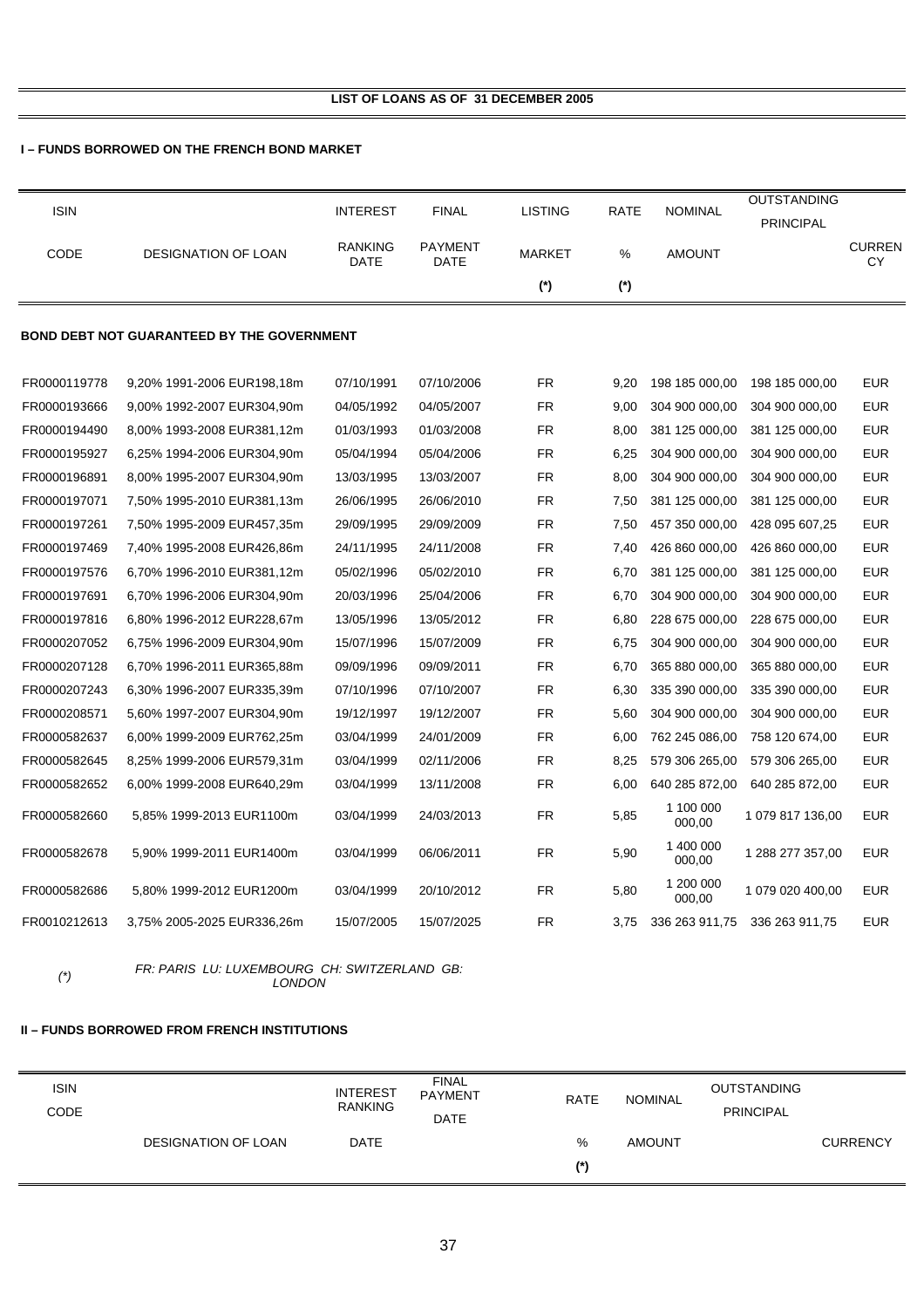| 5 22% 2002-2022 EUR20m ATMB       | 28/03/2002 | 28/03/2022 | 5.22 | 20 000 000.00 | 17 000 000.00 | <b>EUR</b> |
|-----------------------------------|------------|------------|------|---------------|---------------|------------|
| 4 87% 2004-2027 EUR42,57m<br>APRR | 14/06/2004 | 01/07/2027 | 4.87 | 80 650 000.00 | 80 650 000.00 | <b>EUR</b> |

#### **III - FUNDS BORROWED ON THE INTERNATIONAL MARKET**

| <b>CODE</b>  |                                                   | <b>INTEREST</b><br><b>RANKING</b> | <b>FINAL</b><br><b>PAYMENT</b><br><b>DATE</b> | <b>LISTING</b> | <b>RATE</b> | <b>NOMINAL</b>                    | <b>OUTSTANDING</b><br><b>PRINCIPAL</b> |                 |
|--------------|---------------------------------------------------|-----------------------------------|-----------------------------------------------|----------------|-------------|-----------------------------------|----------------------------------------|-----------------|
| <b>ISIN</b>  | <b>DESIGNATION OF LOAN</b>                        | <b>DATE</b>                       |                                               | <b>MARKET</b>  | %           | <b>AMOUNT</b>                     |                                        | <b>CURRENCY</b> |
|              |                                                   |                                   |                                               | $(*)$          | $(*)$       |                                   |                                        |                 |
|              | <b>BOND DEBT GUARANTEED BY THE GOVERNMENT</b>     |                                   |                                               |                |             |                                   |                                        |                 |
| XS0020594015 | 16.00% 1981-2006 GBP30m                           | 15/12/1981                        | 15/12/2006                                    | <b>GB</b>      | 16.00       | 30 000 000.00                     | 30 000 000.00                          | <b>GBP</b>      |
|              | <b>BOND DEBT NOT GUARANTEED BY THE GOVERNMENT</b> |                                   |                                               |                |             |                                   |                                        |                 |
| CH0008470673 | 3,375% 1998-2008 CHF500m                          | 27/02/1998                        | 27/02/2008                                    | <b>CH</b>      | 3,38        | 500 000 000,00                    | 500 000 000,00                         | <b>CHF</b>      |
| FR0000583478 | 4.50% 1998-2010 EUR700m                           | 03/04/1999                        | 25/04/2010                                    | FR-LU          | 4,50        | 700 000 000,00                    | 700 000 000,00                         | <b>EUR</b>      |
| FR0000494759 | 4.375% 1999-2014 EUR1000m                         | 19/05/1999                        | 19/05/2014                                    | FR-LU          | 4.38        | 000 000 000,00                    | 000 000 000.00                         | <b>EUR</b>      |
| FR0000483133 | 6.00% 2000-2015 EUR700m                           | 26/10/2000                        | 26/10/2015                                    | FR-LU          | 6,00        | 700 000 000,00                    | 700 000 000,00                         | <b>EUR</b>      |
| FR0000486706 | CNAi 3.90% 2001-20 EUR16 600m                     | 25/07/2001                        | 25/07/2016                                    | FR-LU          | 4.20        | 645 894 000.00                    | 645 894 000.00                         | <b>EUR</b>      |
| FR0000488017 | 5,25% 2002-2017 EUR1000m                          | 30/01/2002                        | 30/01/2017                                    | FR-LU          | 5,25        | 1 000 000 000,00                  | 000 000 000.00<br>-1                   | <b>EUR</b>      |
| FR0000473217 | 4.50% 2003-2018 EUR1250m                          | 28/03/2003                        | 28/03/2018                                    | FR-LU          | 4.50        | 1 250 000 000.00 1 250 000 000.00 |                                        | <b>EUR</b>      |

*(\*) FR: PARIS LU:LUXEMBOURG CH:SWITZERLAND GB : LONDON* 

# **IV – FUNDS BORROWED FROM FOREIGN INSTITUTIONS**

#### **LOANS FROM THE EUROPEAN INVESTMENT BANK**

| <b>CONTRACT</b> |                                               | <b>PAYMENT</b> | <b>FINAL</b>                  | <b>RATE</b> | <b>NOMINAL</b> | <b>OUTSTANDING</b><br><b>PRINCIPAL</b> |                 |  |
|-----------------|-----------------------------------------------|----------------|-------------------------------|-------------|----------------|----------------------------------------|-----------------|--|
| <b>NUMBER</b>   | <b>DESIGNATION OF LOAN</b>                    | <b>DATE</b>    | <b>PAYMENT</b><br><b>DATE</b> | %           | <b>AMOUNT</b>  |                                        | <b>CURRENCY</b> |  |
|                 |                                               |                |                               | $(*)$       |                |                                        |                 |  |
|                 | <b>LOANS NOT GUARANTEED BY THE GOVERNMENT</b> |                |                               |             |                |                                        |                 |  |
| 17 632          | 7,80% 1994-2014 EUR41,16 SFTRF                | 12/12/1994     | 01/12/2014                    | 3,28        | 41 161 234,65  | 41 161 234,65                          | <b>EUR</b>      |  |
| 17888           | 7,60% 1995-2015 EUR106,71m<br><b>SFTRF</b>    | 28/04/1995     | 20/04/2015                    | 3,12        | 106 714 312,07 | 106 714 312.07                         | <b>EUR</b>      |  |
| 8 2 4 9         | 6,59% 1995-2015 EUR37,35m<br><b>SFTRF</b>     | 28/11/1995     | 20/11/2015                    | 2,93        | 37 350 009,22  | 37 350 009,22                          | <b>EUR</b>      |  |
| 18 5 85         | 5,84% 1996-2015 EUR106,71m<br><b>SFTRF</b>    | 15/04/1996     | 15/04/2015                    | 4,80        | 106 714 312,07 | 106 714 312.07                         | <b>EUR</b>      |  |
| 18 842          | 6,85% 1996-2010 EUR15,24m<br><b>AREA</b>      | 15/07/1996     | 05/07/2010                    | 6,85        | 15 244 901.72  | 15 244 901.72                          | <b>EUR</b>      |  |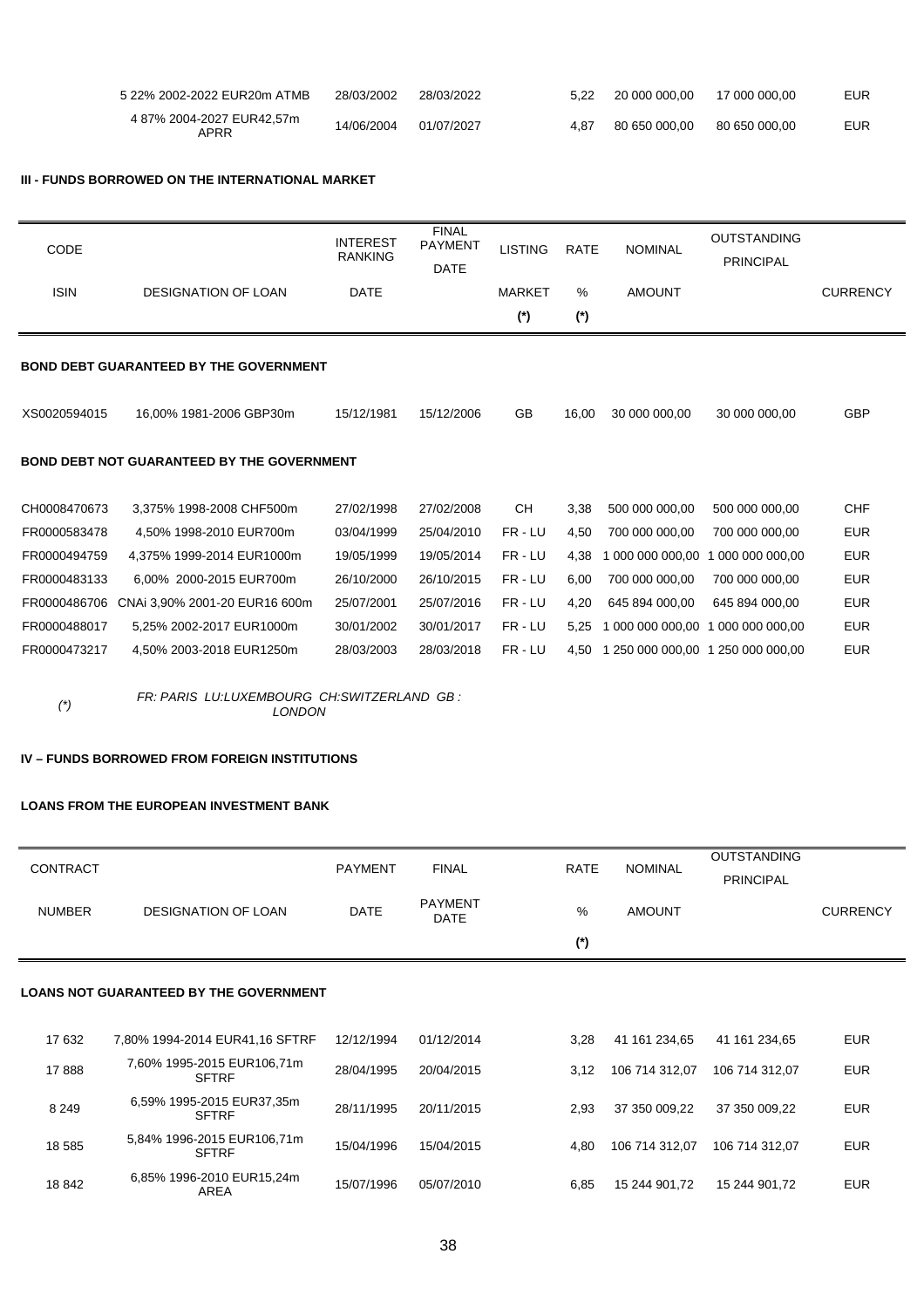| 19 000  | 5,67% 1996-2015 EUR83,85m<br><b>SFTRF</b> | 15/10/1996 | 15/10/2015 | 5,67 | 83 846 959,48 | 83 846 959,48 | <b>EUR</b> |
|---------|-------------------------------------------|------------|------------|------|---------------|---------------|------------|
| 19 107  | 6,26% 1996-2010 EUR7,93m AREA             | 22/11/1996 | 15/11/2010 | 6,26 | 7 927 348,90  | 7 927 348,90  | <b>EUR</b> |
| 19 165  | 5,47% 1996-2015 EUR13,26m<br><b>SFTRF</b> | 09/12/1996 | 30/11/2015 | 5,47 | 13 263 064,50 | 13 263 064,50 | <b>EUR</b> |
| 19 347  | 5,08% 1997-2015 EUR75,92m<br><b>SFTRF</b> | 28/02/1997 | 30/11/2015 | 5,08 | 75 919 610,58 | 75 919 610,58 | <b>EUR</b> |
| 19 929  | 5,91% 1997-2010 EUR13,87m<br><b>AREA</b>  | 10/12/1997 | 20/11/2010 | 5,91 | 13 872 860,57 | 13 872 860,57 | <b>EUR</b> |
| 19 932  | 5,84% 1997-2007 EUR30,49m ASF             | 10/12/1997 | 20/11/2007 | 5,84 | 30 489 803,45 | 30 489 803,45 | <b>EUR</b> |
| 19 934  | 5,10% 1997-2009 EUR30,49m<br><b>SANEF</b> | 10/12/1997 | 20/11/2009 | 2,83 | 30 489 803,45 | 30 489 803,45 | <b>EUR</b> |
| 19 9 35 | 5,25% 1997-2010 EUR45,73m<br><b>SANEF</b> | 10/12/1997 | 15/11/2010 | 5,25 | 45 734 705,17 | 45 734 705.17 | <b>EUR</b> |
| 19 936  | 5,10% 1997-2009 EUR15,24m<br><b>SANEF</b> | 10/12/1997 | 20/11/2009 | 2,83 | 15 244 901,72 | 15 244 901,72 | <b>EUR</b> |
| 17 238  | 5,60% 1998-2013 EUR80,65m<br><b>APRR</b>  | 27/02/1998 | 15/02/2013 | 5,60 | 80 645 530,12 | 80 645 530,12 | <b>EUR</b> |
| 17 266  | 5,44% 1998-2012 EUR22,87m<br>AREA         | 06/03/1998 | 24/02/2012 | 5,44 | 22 867 352,59 | 22 867 352,59 | <b>EUR</b> |
| 17 267  | 5,49% 1998-2013 EUR30,49m<br><b>SANEF</b> | 06/03/1998 | 25/02/2013 | 5,49 | 30 489 803,45 | 30 489 803,45 | <b>EUR</b> |
| 17 269  | 5,45% 1998-2013 EUR26,37m<br><b>SAPN</b>  | 09/03/1998 | 25/02/2013 | 5,45 | 26 373 679,98 | 26 373 679,98 | <b>EUR</b> |
| 17 526  | 5,27% 1998-2013 EUR68,60m<br>SANEF        | 10/07/1998 | 05/07/2013 | 5,27 | 68 602 057,76 | 68 602 057,76 | <b>EUR</b> |
| 17 527  | 5,27% 1998-2013 EUR22,87m<br><b>SANEF</b> | 10/07/1998 | 05/07/2013 | 5,27 | 22 867 352,59 | 22 867 352,59 | <b>EUR</b> |
| 17824   | 4,59% 1998-2010 EUR95,28m ASF             | 09/12/1998 | 09/12/2010 | 4,59 | 95 280 635,77 | 95 280,635,77 | <b>EUR</b> |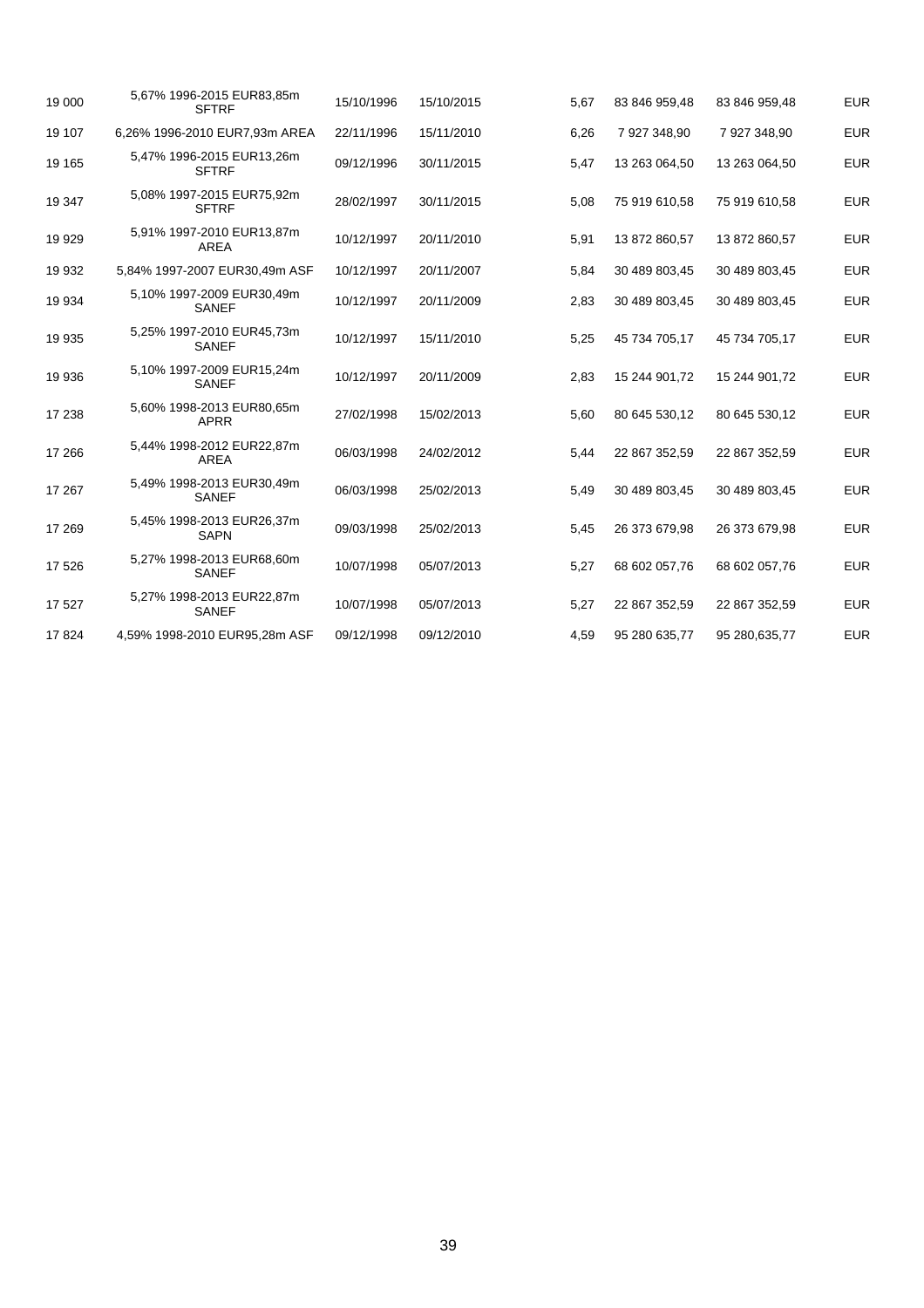# **LOANS FROM THE EUROPEAN INVESTMENT BANK (cont.)**

| <b>CONTRACT</b> |                     | <b>PAYMENT</b> | <b>FINAL</b>                  | <b>RATE</b> | NOMINAL       | <b>OUTSTANDING</b><br><b>PRINCIPAL</b> |          |
|-----------------|---------------------|----------------|-------------------------------|-------------|---------------|----------------------------------------|----------|
| <b>NUMBER</b>   | DESIGNATION OF LOAN | DATE           | <b>PAYMENT</b><br><b>DATE</b> | %           | <b>AMOUNT</b> |                                        | CURRENCY |
| <b>CONTRACT</b> |                     |                |                               |             |               |                                        |          |

#### **LOANS NOT GUARANTEED BY THE GOVERNMENT**

| 17830   | 4,79% 1998-2013 EUR8,54m<br><b>ESCOTA</b>   | 09/12/1998 | 09/12/2013 | 4,79  | 8 537 144,97          | 8 537 144,97   | <b>EUR</b> |
|---------|---------------------------------------------|------------|------------|-------|-----------------------|----------------|------------|
| 17826   | 4,79% 1998-2013 EUR22,41m<br>SANEF          | 09/12/1998 | 09/12/2013 | 4,79  | 22 410 005,53         | 22 410 005,53  | <b>EUR</b> |
| 20 349  | 5,60% 1999-2014 EURm60 ASF                  | 10/12/1999 | 10/12/2014 | 5,60  | 60 000 000,00         | 60 000 000,00  | <b>EUR</b> |
| 20 350  | 5,60% 1999-2014 EUR50m ASF                  | 10/12/1999 | 10/12/2014 | 5,60  | 50 000 000,00         | 50 000 000,00  | <b>EUR</b> |
| 20 348  | 5,60% 1999-2014 EUR50m ASF                  | 10/12/1999 | 10/12/2014 | 5,60  | 50 000 000,00         | 50 000 000,00  | <b>EUR</b> |
| 20 338  | 4.65% 1999-2014 EUR15m SANEF                | 15/12/1999 | 15/12/2014 | 4,65  | 15 000 000,00         | 15 000 000,00  | <b>EUR</b> |
| 20813   | 6,09% 2000-2015 EUR40m ASF                  | 07/12/2000 | 07/12/2015 | 6,09  | 40 000 000,00         | 40 000 000,00  | <b>EUR</b> |
| 20 812  | 6,09% 2000-2015 EUR30m ASF                  | 07/12/2000 | 07/12/2015 | 6,09  | 30 000 000,00         | 30 000 000,00  | <b>EUR</b> |
| 20 821  | 6,02% 2000-2015 EUR60m SANEF                | 14/12/2000 | 14/12/2015 | 6,02  | 60 000 000,00         | 60 000 000,00  | <b>EUR</b> |
| 20 8 26 | 5,98% 2000-2014 EUR20m<br><b>ESCOTA</b>     | 14/12/2000 | 12/12/2014 | 5,98  | 20 000 000,00         | 20 000 000,00  | <b>EUR</b> |
| 20 347  | 6,02% 2000-2015 EUR6m SAPN                  | 14/12/2000 | 14/12/2015 | 6,02  | 6 000 000,00          | 6 000 000,00   | <b>EUR</b> |
| 20816   | EURIBOR 2000-2015 EUR53m ASF                | 15/12/2000 | 15/12/2015 | 2, 44 | 53 000 000,00         | 53 000 000,00  | <b>EUR</b> |
| 20 347  | EURIBOR 2000-2015 EUR64m<br>APRR            | 15/12/2000 | 15/12/2015 | 2, 44 | 64 000 000,00         | 64 000 000,00  | <b>EUR</b> |
| 20 347  | 5,48% 2001-2016 EUR13,5m SAPN               | 05/09/2001 | 05/09/2016 | 5, 48 | 13 500 000,00         | 13 500 000,00  | <b>EUR</b> |
| 21 200  | 5,51% 2001-2016 EUR30m ATMB                 | 10/09/2001 | 10/09/2016 | 5, 51 | 30 000 000,00         | 30 000 000,00  | <b>EUR</b> |
| 20 347  | 5,09% 2001-2011 EUR70m ASF                  | 25/10/2001 | 25/10/2011 | 5,09  | 70 000 000,00         | 70 000 000,00  | <b>EUR</b> |
| 20 347  | 4,79% 2001-2011 EUR12m AREA                 | 13/11/2001 | 13/11/2011 | 4,79  | 12 000 000,00         | 12 000 000,00  | <b>EUR</b> |
| 21 288  | 5,12% 2001-2016 EUR56m SANEF                | 21/11/2001 | 21/11/2016 | 5, 12 | 56 000 000,00         | 56 000 000,00  | <b>EUR</b> |
| 21 285  | 5,13% 2001-2016 EUR22m ASF                  | 21/11/2001 | 21/11/2016 | 5, 13 | 22 000 000,00         | 22 000 000,00  | <b>EUR</b> |
| 21 286  | 5,13% 2001-2016 EUR29m ASF                  | 21/11/2001 | 21/11/2016 | 5, 13 | 29 000 000,00         | 29 000 000,00  | <b>EUR</b> |
| 21 287  | 5,13% 2001-2016 EUR24m ASF                  | 21/11/2001 | 21/11/2016 | 5, 13 | 24 000 000,00         | 24 000 000,00  | <b>EUR</b> |
| 20 347  | 5,07% 2001-2016 EUR77m ASF                  | 23/11/2001 | 23/11/2016 | 5, 07 | 77 000 000,00         | 77 000 000,00  | <b>EUR</b> |
| 21 200  | 5,03% 2001-2016 EUR11m ATMB                 | 23/11/2001 | 23/11/2016 | 5,03  | 11 000 000,00         | 11 000 000,00  | <b>EUR</b> |
| 21 504  | 6,97% 2002-2011 EUR137,01m<br>AREA          | 05/04/2002 | 05/04/2011 | 6, 97 | 137 012 944,43        | 137 012 944,43 | <b>EUR</b> |
| 21 505  | 6,15% 2002-2017 EUR412,61m<br>ASF           | 05/04/2002 | 05/04/2017 | 6, 15 | 412 613 235,32        | 412 613 235,32 | <b>EUR</b> |
| 21 506  | 6.18% 2002-2015 EUR142.74m<br><b>ESCOTA</b> | 05/04/2002 | 05/04/2015 |       | 6, 18 142 742 797, 92 | 142 742 797,92 | <b>EUR</b> |
| 21 507  | 6,56% 2002-2016 EUR459,11m<br>SANEF         | 05/04/2002 | 05/04/2016 | 6, 56 | 459 105 642,56        | 459 105 642,56 | <b>EUR</b> |
| 21 508  | 6,68% 2002-2016 EUR186,36m<br><b>SAPN</b>   | 05/04/2002 | 05/04/2016 | 6,68  | 186 357 825,30        | 186 357 825,30 | <b>EUR</b> |
| 21 509  | 6,35% 2002-2017 EUR453,55m<br>APRR          | 05/04/2002 | 05/04/2017 | 6, 35 | 453 551 569,71        | 453 551 569,71 | <b>EUR</b> |
| 21 200  | 3,80% 2002-2017 EUR1m ATMB                  | 16/10/2002 | 16/10/2017 | 3,80  | 19 000 000,00         | 19 000 000,00  | <b>EUR</b> |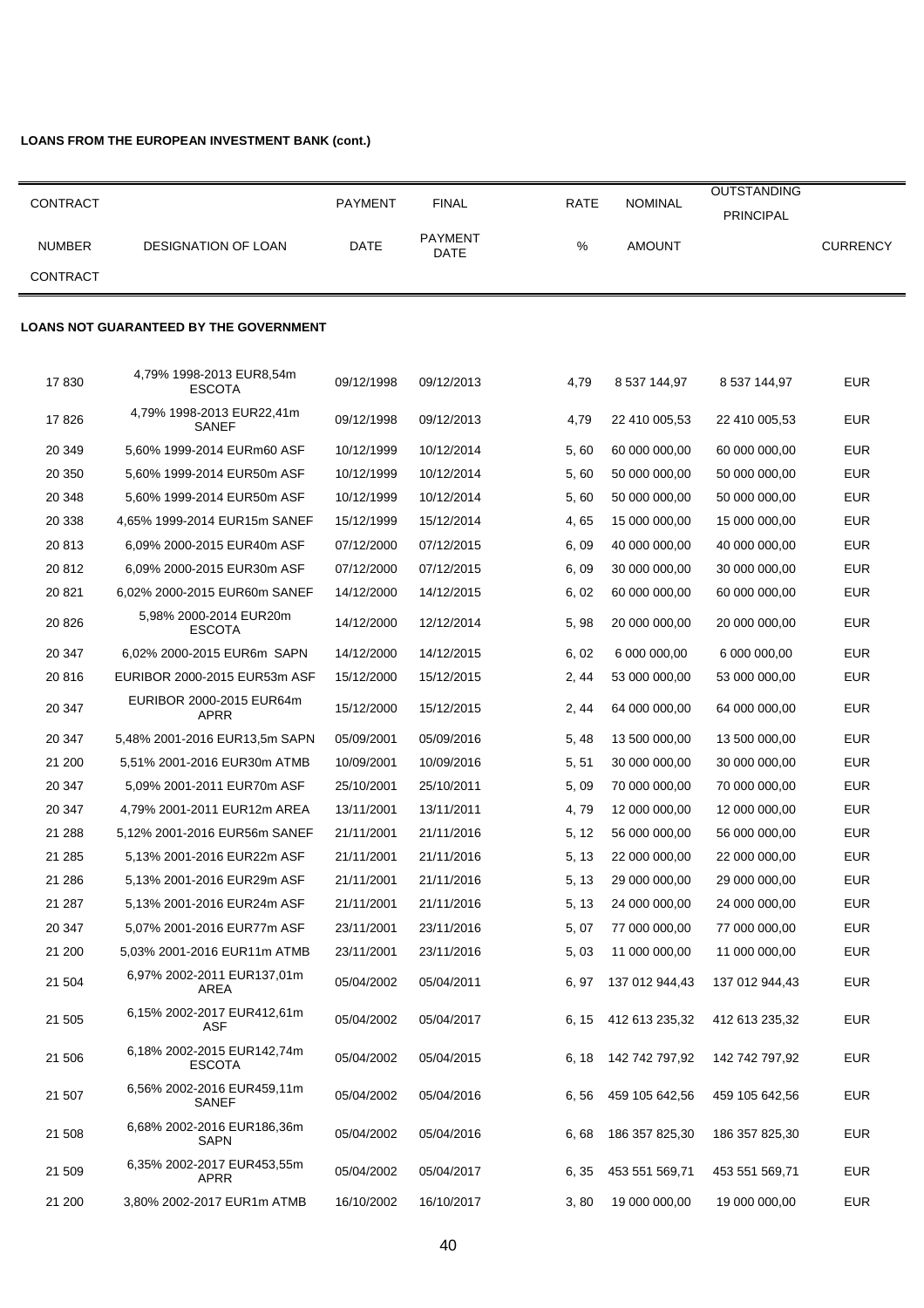| 20 347   | 3.77% 2002-2017 EUR33.40m<br><b>SANEF</b> | 22/10/2002 | 22/10/2017 | 3, 77 | 33 400 000,00 | 33 400 000.00 | <b>EUR</b> |
|----------|-------------------------------------------|------------|------------|-------|---------------|---------------|------------|
| 20 347   | 3,94% 2002-2017 EUR3,30 SAPN              | 22/11/2002 | 22/11/2017 | 3, 94 | 3 300 000.00  | 3 300 000.00  | <b>EUR</b> |
| 21 775   | 3,83% 2002-2017 EUR15,60m<br><b>SANEF</b> | 06/12/2002 | 06/12/2017 | 3,83  | 15 600 000.00 | 15 600 000.00 | <b>EUR</b> |
| 21 7 7 5 | 3,83% 2002-2017 EUR13,70 SAPN             | 06/12/2002 | 06/12/2017 | 3.83  | 13 700 000.00 | 13 700000.00  | <b>EUR</b> |
| 20 347   | EURIBOR 2002-2010 EUR15m<br>ATMB          | 16/12/2002 | 15/12/2010 | 2.44  | 15 000 000.00 | 15 000 000.00 | <b>EUR</b> |
| 21 8 21  | EURIBOR 2002-2017 EUR17m<br><b>SANEF</b>  | 16/12/2002 | 15/12/2017 | 2.44  | 17 000 000.00 | 17 000 000.00 | <b>EUR</b> |
| 21 7 7 5 | 3.48% 2003-2018 EUR10m SAPN               | 12/11/2003 | 12/11/2018 | 3.48  | 10 000 000.00 | 10 000 000.00 | <b>EUR</b> |
| 21 7 7 5 | 3.48% 2003-2018 EUR20m SANEF              | 12/11/2003 | 12/11/2018 | 3,48  | 20 000 000,00 | 20 000 000.00 | <b>EUR</b> |
| 21 7 7 5 | 3.48% 2003-2018 EUR70m SANEF              | 12/11/2003 | 12/11/2018 | 3,48  | 70 000 000.00 | 70 000 000.00 | <b>EUR</b> |
| 21 7 7 5 | 2.655% 2005-2008 EUR12m ATMB              | 22/08/2005 | 22/08/2008 | 2.66  | 12 000 000.00 | 12 000 000.00 | <b>EUR</b> |
|          |                                           |            |            |       |               |               |            |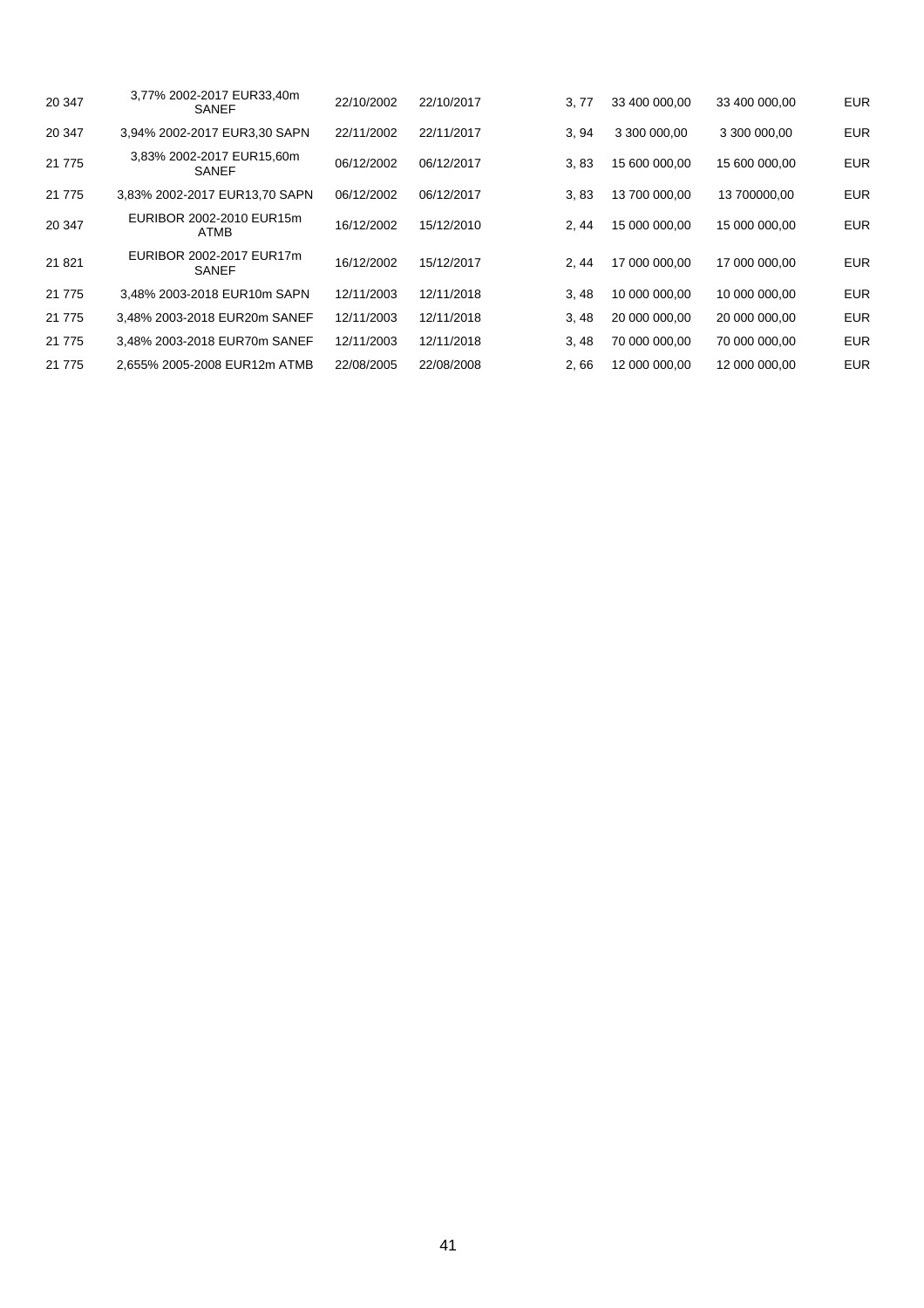# **V – CURRENCY SWAP TRANSACTIONS**

|                                           | <b>PAYMENT</b> | <b>FINAL</b>                  | <b>RATE</b> | <b>NOMINAL</b> | <b>OUTSTANDING</b><br><b>PRINCIPAL</b> |                 |
|-------------------------------------------|----------------|-------------------------------|-------------|----------------|----------------------------------------|-----------------|
| <b>DESIGNATION OF LOAN</b>                | <b>DATE</b>    | <b>PAYMENT</b><br><b>DATE</b> | %           | <b>AMOUNT</b>  |                                        | <b>CURRENCY</b> |
|                                           |                |                               | $(*)$       |                |                                        |                 |
| <b>SWAP BORROWINGS (LOANS)</b>            |                |                               |             |                |                                        |                 |
| SWAP LOAN 16% 1996-2006<br>GBP30m         | 01/07/1996     | 14/12/2006                    | 16,00       | 30 000000,00   | 30 000 000,00                          | <b>GBP</b>      |
| SWAP LOAN 3,385% 1998-2008<br>CHF500m     | 27/02/1998     | 27/02/2008                    | 3,39        | 500 000 000,00 | 500 000 000,00                         | <b>CHF</b>      |
|                                           |                |                               |             |                |                                        |                 |
| <b>CONTRACTED BORROWINGS (BORROWINGS)</b> |                |                               |             |                |                                        |                 |
| EMP SWAP 13,9575% 1996-2006<br>EUR36,53m  | 01/07/1996     | 14/12/2006                    | 13,96       | 36 532 882,49  | 36 532 882,49                          | <b>EUR</b>      |
| EMP SWAP 5,407% 1998-2008<br>EUR316,39m   | 27/02/1998     | 27/02/2008                    | 5,41        | 316 388 851,71 | 316 388 851,71                         | <b>EUR</b>      |

#### **VI – INTEREST RATE SWAP TRANSACTIONS**

|                                            | <b>PAYMENT</b> | <b>FINAL</b>                  | <b>RATE</b> | <b>NOMINAL</b> |                 |
|--------------------------------------------|----------------|-------------------------------|-------------|----------------|-----------------|
| <b>DESIGNATION OF LOAN</b>                 | <b>DATE</b>    | <b>PAYMENT</b><br><b>DATE</b> | %           | <b>AMOUNT</b>  | <b>CURRENCY</b> |
|                                            |                |                               | $(*)$       |                |                 |
| <b>SWAP LOANS (LOANS)</b>                  |                |                               |             |                |                 |
| SWAP LOAN 5,90% 1999-2011 226<br>M EUR     | 09/11/1999     | 06/06/2011                    | 5,90        | 226 000 000,00 | <b>EUR</b>      |
| SWAP LOAN 5,80% 2000-2012 15<br>M EUR      | 28/04/2000     | 20/10/2012                    | 5,80        | 15 000 000,00  | <b>EUR</b>      |
| SWAP LOAN 6% 2000-2015 115 M<br><b>EUR</b> | 26/10/2000     | 26/10/2015                    | 6,00        | 115 000 000,00 | <b>EUR</b>      |
| SWAP LOAN 6% 2000-2015 35 M<br><b>EUR</b>  | 26/10/2000     | 26/10/2015                    | 6,00        | 35 000 000,00  | <b>EUR</b>      |
|                                            |                |                               |             |                |                 |
| <b>CONTRACTED LOANS (LOANS)</b>            |                |                               |             |                |                 |
|                                            |                |                               |             |                |                 |

| EMP SWAP TAG(+0,195%)99-2011<br>226 M EUR | 09/11/1999 | 06/06/2011 | 2.34 | 226 000 000.00 | EUR. |
|-------------------------------------------|------------|------------|------|----------------|------|
| EMP SWAP EURIBOR(+0,03%)<br>2000-2012     | 28/04/2000 | 20/10/2012 | 2.22 | 15 000 000.00  | EUR. |
| EMP SWAP EURIBOR(+0,049%)                 | 26/10/2000 | 26/10/2015 | 2.23 | 115 000 000.00 | EUR. |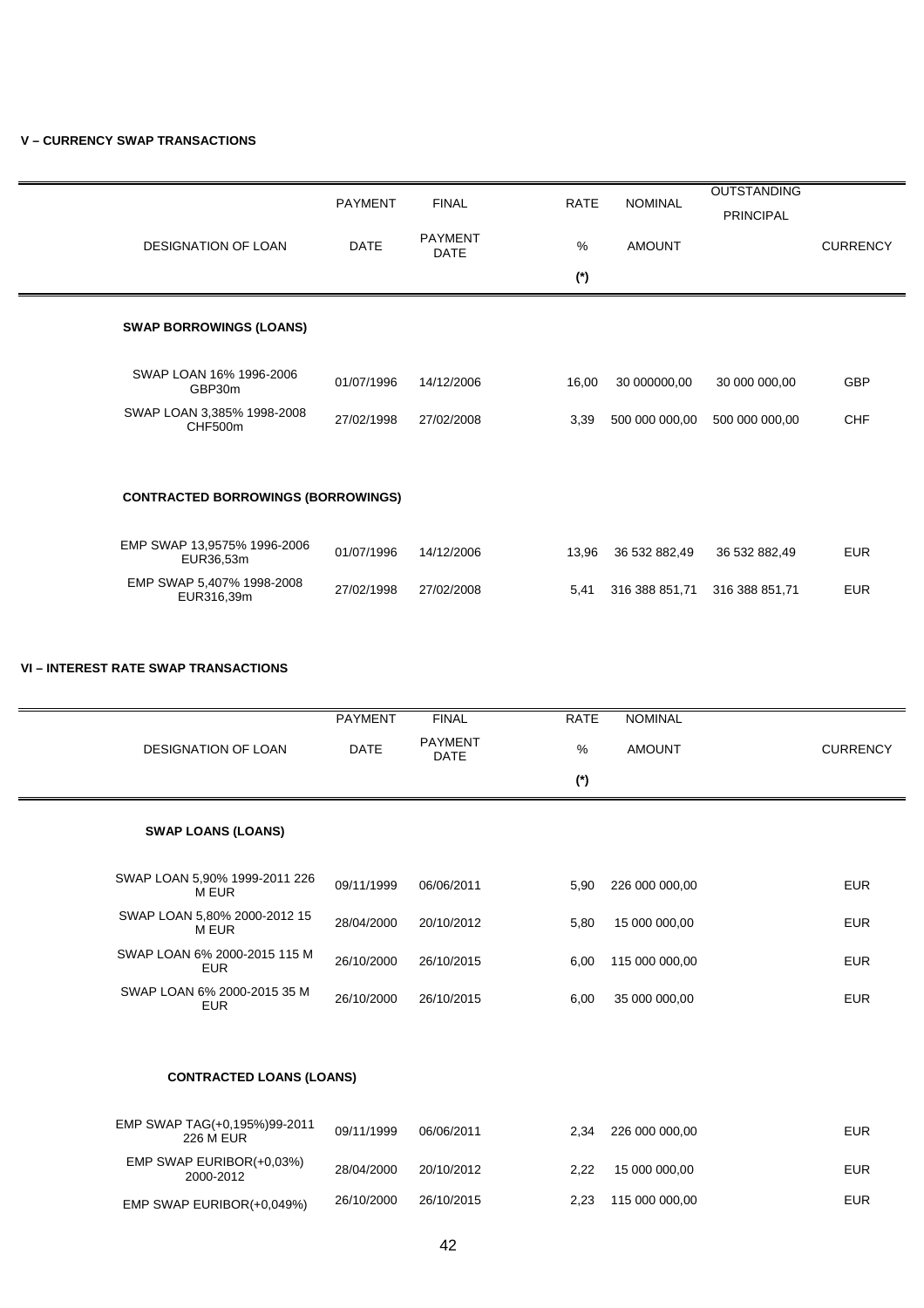| 2000-2015 |  |
|-----------|--|
|-----------|--|

EMP SWAP EURIBOR(+0,049%) 2000-2015 26/10/2000 26/10/2015 2,23 35 000 000,00 EUR

(\*) NB: Variable rates are calculated on the list's closing date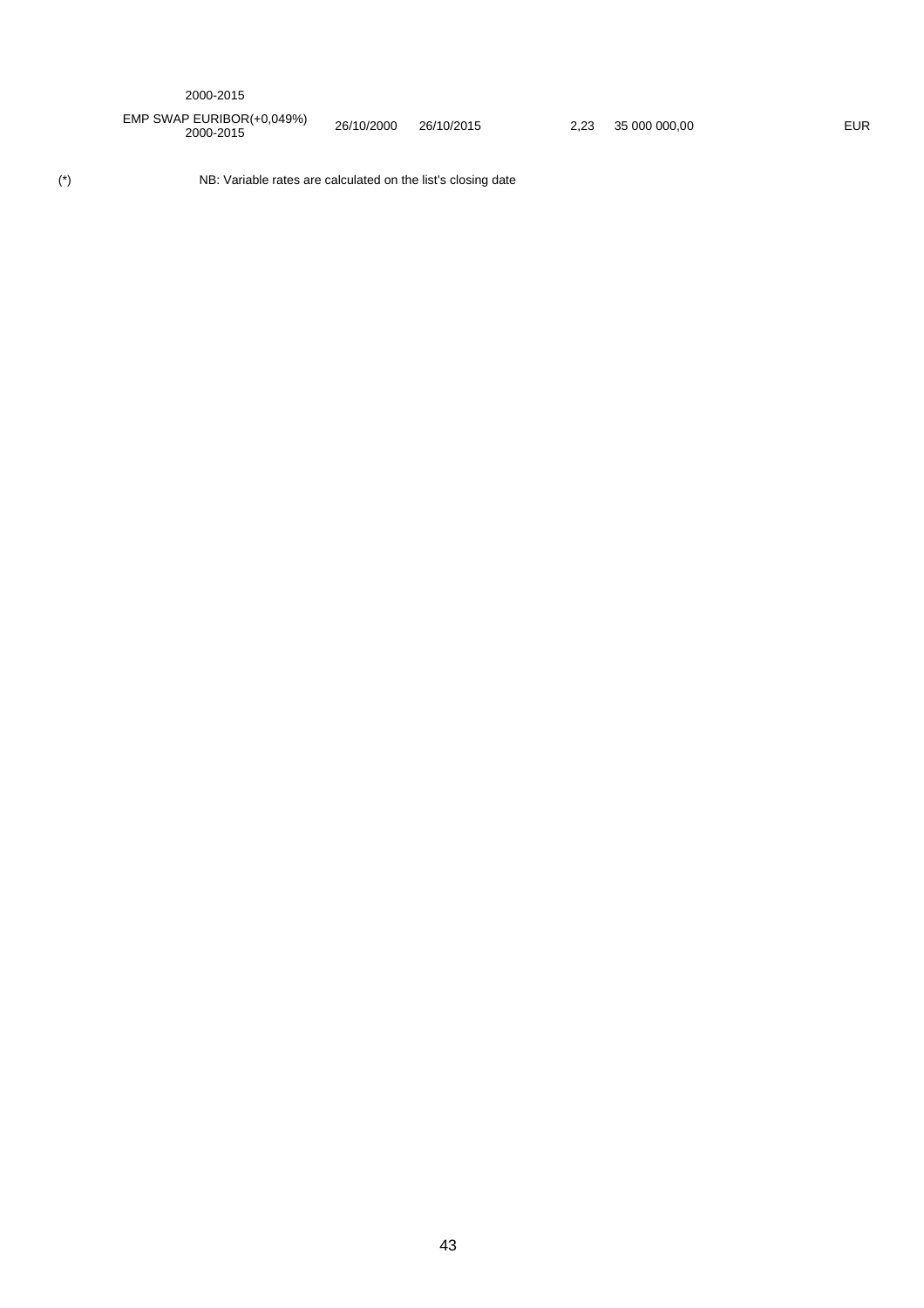# **SITUATION OF SWAP LOAN TRANSACTIONS AS AT 31 DECEMBER 2005**

|                |                                |              |             | <b>SWAP LOAN (LOAN)</b> |                                        |                            |              | <b>CONTRACTED LOAN (BORROWING)</b>    |                                          |                            |
|----------------|--------------------------------|--------------|-------------|-------------------------|----------------------------------------|----------------------------|--------------|---------------------------------------|------------------------------------------|----------------------------|
| <b>PAYMENT</b> | <b>FINAL</b><br><b>PAYMENT</b> |              | <b>RATE</b> | <b>NOMINAL</b>          | <b>OUTSTANDIN</b><br>G                 |                            | <b>RATE</b>  | <b>NOMINAL</b>                        | <b>OUTSTANDING</b>                       |                            |
| <b>DATE</b>    | <b>DATE</b>                    |              |             |                         |                                        |                            |              |                                       |                                          |                            |
|                |                                | <b>PERIO</b> | %           | AMOUNT IN               | IPRINCIPAL IN<br>CURRENCIES CURRENCIES | <b>CURRE</b><br><b>NCY</b> | $\%$         | <b>AMOUNT IN</b><br><b>CURRENCIES</b> | <b>PRINCIPAL IN</b><br><b>CURRENCIES</b> | <b>CURRE</b><br><b>NCY</b> |
|                |                                | D            |             |                         |                                        |                            |              |                                       |                                          |                            |
|                |                                |              |             |                         |                                        |                            |              |                                       |                                          |                            |
| 01/07/1996     | 15/12/2006                     | 10           | 16.00       | 30 000 000              | 30 000 000                             | <b>GBP</b>                 | 13.96        | 36 532 882,49                         | 36 532 882.49                            | <b>EUR</b>                 |
|                |                                | years        |             |                         |                                        |                            |              |                                       |                                          |                            |
| 27/02/1998     | 27/02/2008                     | 10           | 3,39        | 500 000 000             | 500 000 000                            | <b>CHF</b>                 | 5,41         | 316 388 851,71                        | 316 388 851.71                           | <b>EUR</b>                 |
|                |                                | years        |             |                         |                                        |                            |              |                                       |                                          |                            |
|                |                                |              |             |                         |                                        |                            | <b>TOTAL</b> | 352 921 734.20                        | 352 921 734.20                           | <b>EUR</b>                 |
|                |                                |              |             |                         |                                        |                            |              |                                       |                                          |                            |

# **SITUATION OF INTEREST RATE SWAP TRANSACTIONS AS AT**

# **31 DECEMBER 2005**

| <b>AMOUNT</b>  | <b>CURRENCY</b> | <b>BENCHMARK RATE</b> |
|----------------|-----------------|-----------------------|
| 226 000<br>000 | <b>EUR</b>      | <b>TAG</b>            |
| 15 000 000     | <b>EUR</b>      | <b>EURIBOR</b>        |
| 115 000<br>000 | <b>EUR</b>      | <b>EURIBOR</b>        |
| 35 000 000     | <b>EUR</b>      | <b>EURIBOR</b>        |

# **NET INCOME OF LOAN SWAP TRANSACTIONS**

*(en euros)* 

| <b>DESCRIPTION</b> | 2003 | 2004<br>___ | 2005 |
|--------------------|------|-------------|------|

| <b>EXPENSE</b>    |               | -             |              |
|-------------------|---------------|---------------|--------------|
| <b>REVENUES</b>   | 62 276 772,45 | 12 234 022,14 | 9 726 340,53 |
| <b>NET INCOME</b> | 62 276 772.45 | 12 234 022,14 | 9726 340,53  |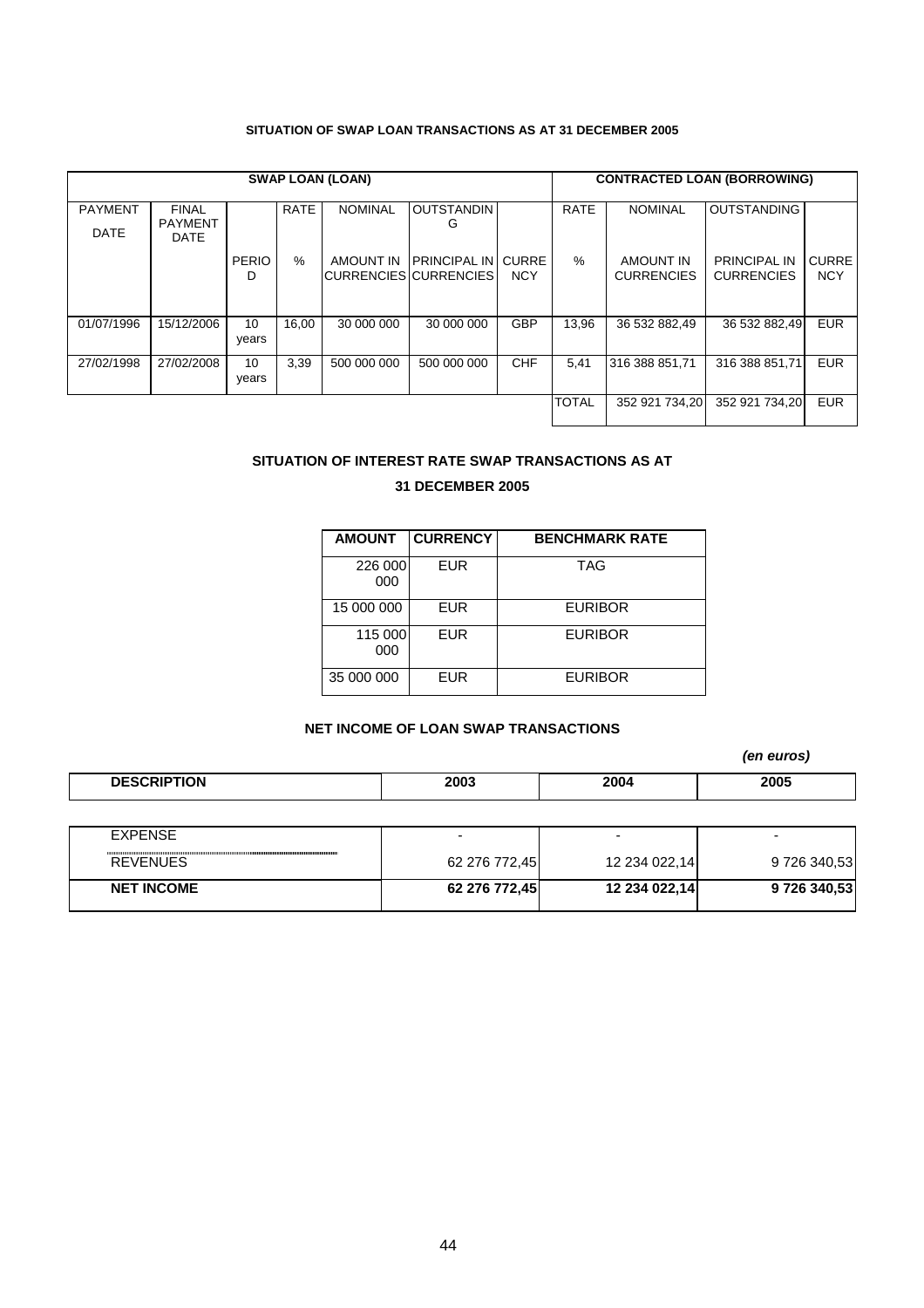# **SPREADING OF DEBT TAKING INTO ACCOUNT LOAN SWAPS AS OF 31 DECEMBER 2005**

*(in millions of euros)* 

| <b>YEAR</b> | <b>IN PRINCIPAL</b> | <b>IN INTEREST</b> |
|-------------|---------------------|--------------------|
| 2006        | 1 4 3 1             | 1 1 7 6            |
| 2007        | 1 2 8 8             | 1 0 6 5            |
| 2008        | 1787                | 973                |
| 2009        | 1 5 4 9             | 854                |
| 2010        | 1 6 9 9             | 755                |
| 2011        | 1809                | 656                |
| 2012        | 1 3 3 5             | 551                |
| 2013        | 1 3 9 1             | 471                |
| 2014        | 1517                | 391                |
| 2015        | 1952                | 320                |
| 2016        | 1 3 9 6             | 218                |
| 2017        | 1 3 8 3             | 150                |
| 2018        | 1 3 5 5             | $\overline{75}$    |
| 2019        | $\overline{5}$      | 15                 |
| 2020        | $\overline{5}$      | 15                 |
| 2021        | $\overline{6}$      | 14                 |
| 2022        | $\,6$               | 14                 |
| 2023        | $\overline{5}$      | 14                 |
| 2024        | $\overline{5}$      | 14                 |
| 2025        | 342                 | 13                 |
| 2026        | $\overline{6}$      | $\overline{1}$     |
| 2027        | $\,6$               | $\overline{1}$     |

Valuation is carried out on the basis of the last exchange rate for the foreign currency loans and the last known indexation coefficient for the CNA loan.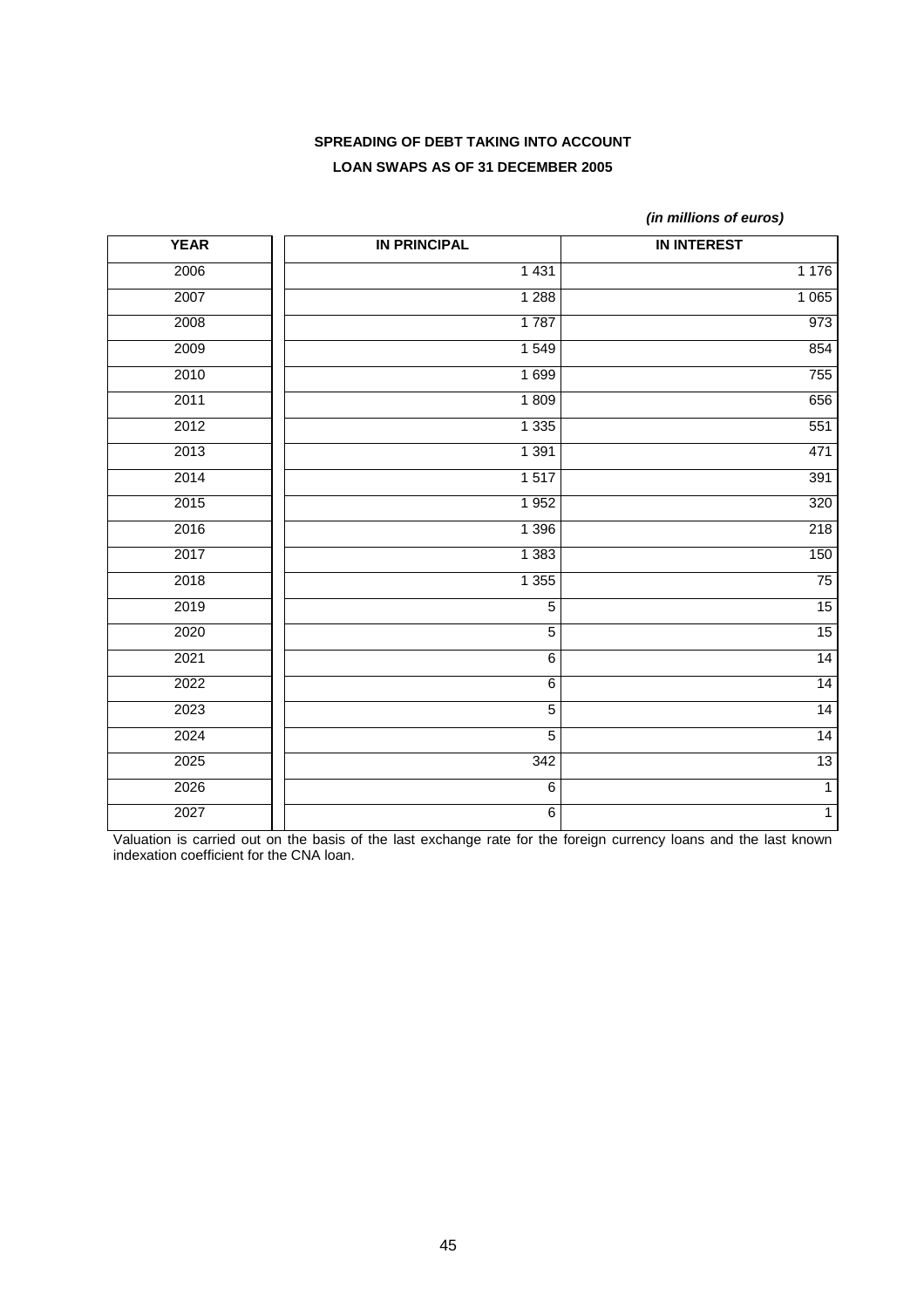# **SUMMARY OF OUTSTANDING LOANS AS AT 31 DECEMBER 2005**

|                       |                                        |                        |                          | (in euros)   |
|-----------------------|----------------------------------------|------------------------|--------------------------|--------------|
|                       | <b>CURRENCY</b><br><b>OUTSTANDINGS</b> |                        | <b>EURO OUTSTANDINGS</b> |              |
| <b>GUARANTE</b><br>ED | NON-<br><b>GUARANTEED</b>              | <b>GUARANTE</b><br>ED. | NON-<br>GUARANTEED       | <b>TOTAL</b> |

| <b>CURRENCY BOND BORROWINGS</b> |                  |                |                 |                |                |
|---------------------------------|------------------|----------------|-----------------|----------------|----------------|
| <b>ISSUED IN GBP</b>            | 30 000<br>000,00 |                | 43776<br>448,27 |                | 43 776 448,27  |
| <b>ISSUED IN CHF</b>            |                  | 500 000 000,00 |                 | 321 522 731,66 | 321 522 731,66 |
| <b>TOTAL</b>                    |                  |                | 43776<br>448,27 | 321 522 731,66 | 365 299 179,93 |

| <b>EURO BOND BORROWINGS</b> |  |                      |                      |
|-----------------------------|--|----------------------|----------------------|
| <b>FIXED RATE</b>           |  | 15 366 952<br>223,00 | 15 366 952<br>223,00 |
| <b>INDEXED ON INFLATION</b> |  | 645 894 000,00       | 645 894 000,00       |
| <b>TOTAL</b>                |  | 16 012 846<br>223,00 | 16 012 846<br>223,00 |

| <b>EURO CONTRACTUAL LOANS</b> |  |               |               |
|-------------------------------|--|---------------|---------------|
| <b>FIXED RATE</b>             |  | 97 650 000,00 | 97 650 000,00 |
| <b>TOTAL</b>                  |  | 97 650 000,00 | 97 650 000,00 |

| <b>LOANS FROM EIB</b><br>3814931<br>3 814 931<br>405,55<br>405,55 |
|-------------------------------------------------------------------|
|-------------------------------------------------------------------|

| TOTAL BEFORE LOAN SWAP TRANSACTIONS | 43 776 II | 20 246 950 | 20 290 726 |
|-------------------------------------|-----------|------------|------------|
|                                     | 448,27 "  | 360,21     | 808,48     |
|                                     |           |            |            |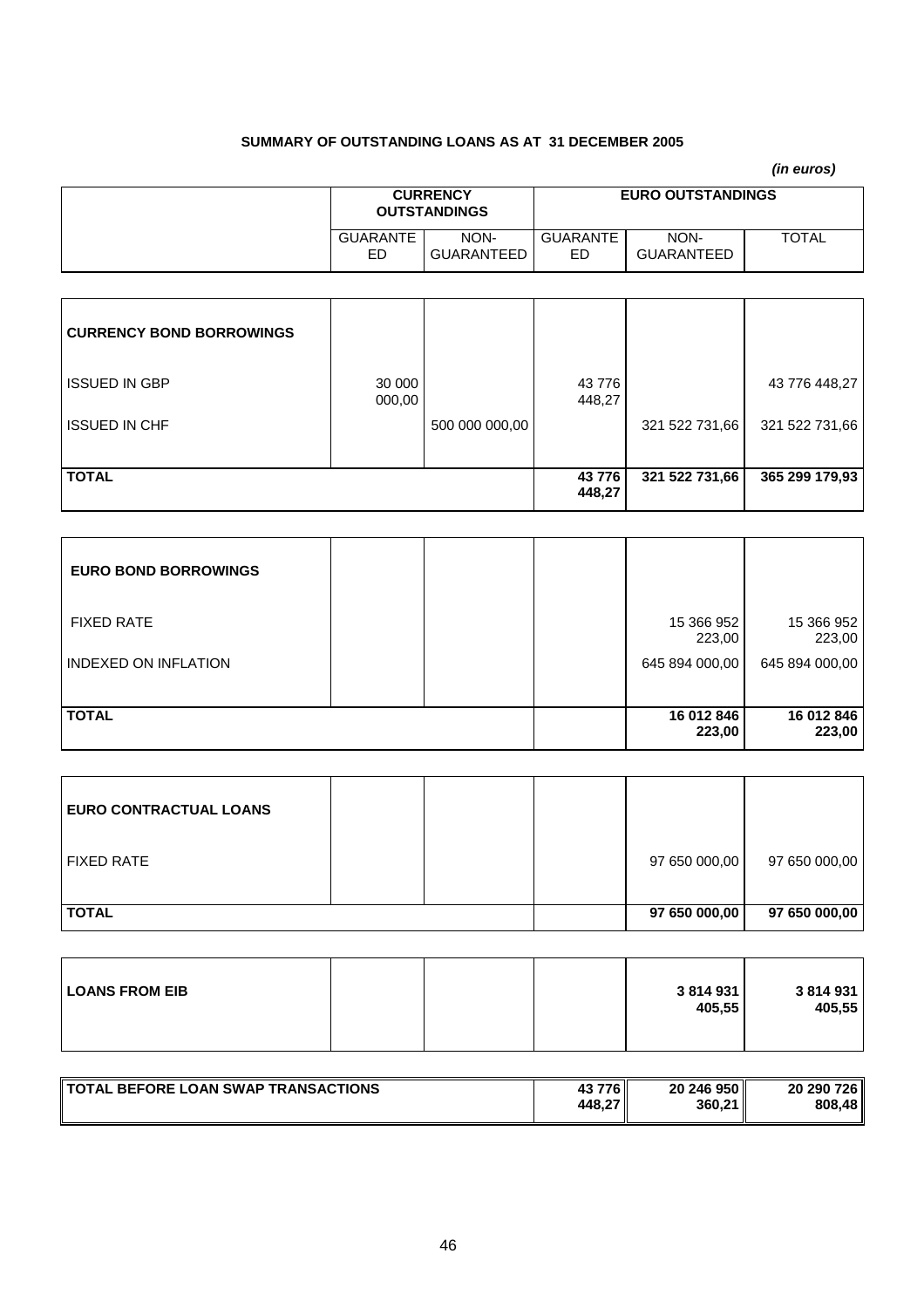| <b>LOAN SWAP TRANSACTIONS</b> |                  |                |                 |                |                |  |  |  |
|-------------------------------|------------------|----------------|-----------------|----------------|----------------|--|--|--|
| LOANS swapped (-)             |                  |                |                 |                |                |  |  |  |
| <b>ISSUED IN GBP</b>          | 30 000<br>000,00 |                | 43776<br>448,27 |                | 43 776 448,27  |  |  |  |
| <b>ISSUED IN CHF</b>          |                  | 500 000 000,00 |                 | 321 522 731,66 | 321 522 731,66 |  |  |  |
| <b>TOTAL swapped</b>          |                  |                | 43776<br>448,27 | 321 522 731,66 | 365 299 179,93 |  |  |  |
| LOANS contracted in euros (+) |                  |                |                 | 352 921 734,20 | 352 921 734,20 |  |  |  |
| DIFFERENCE + or -             |                  |                |                 |                | -12 377 445,73 |  |  |  |
|                               |                  |                |                 |                |                |  |  |  |

| <b>TOTAL TAKING INTO ACCOUNT LOAN SWAP TRANSACTIONS</b> | 20 278 349 |
|---------------------------------------------------------|------------|
|                                                         | 362.75     |
|                                                         |            |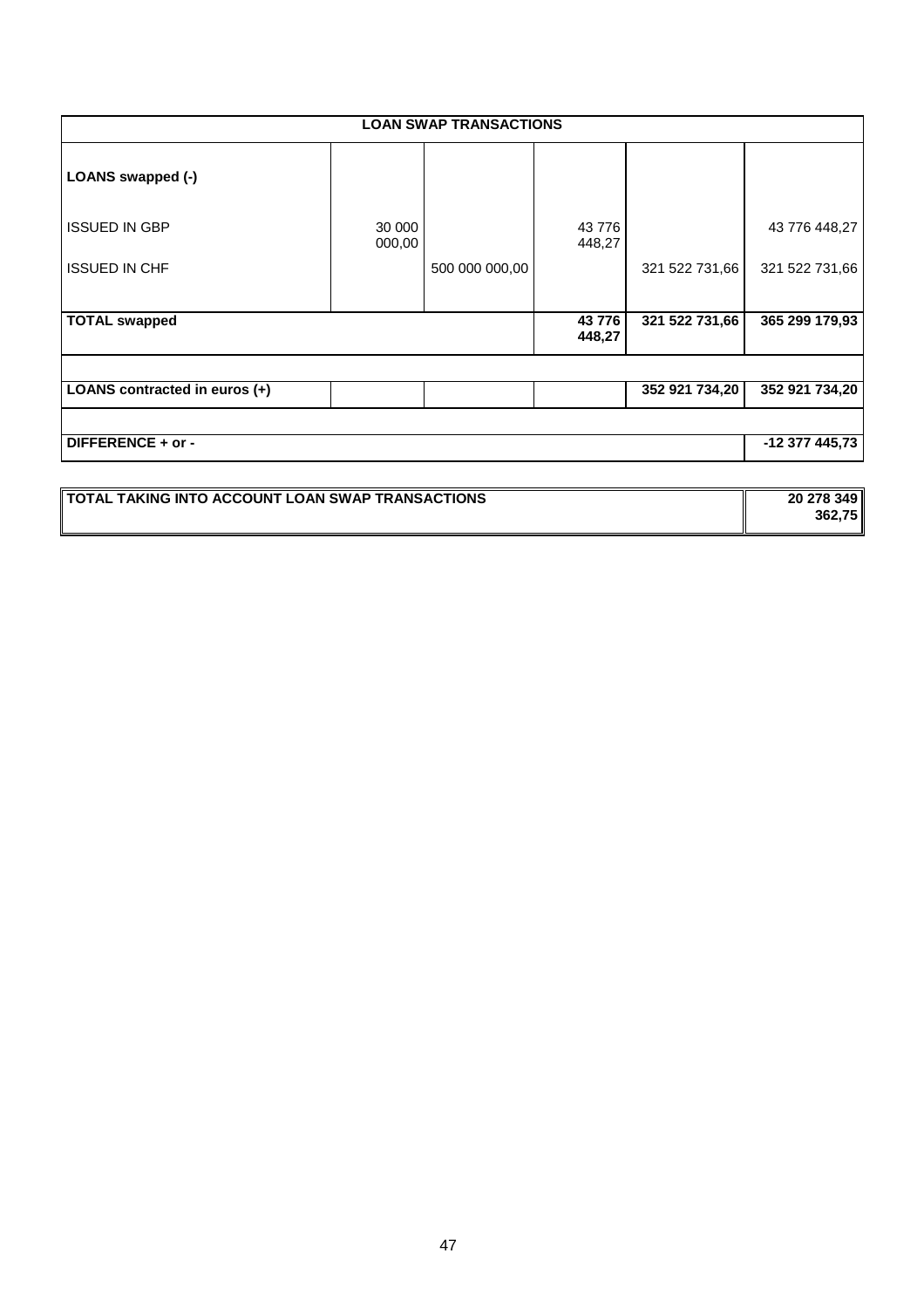# **LOANS GRANTED TO SEMI-PUBLIC EXPRESSWAY COMPANIES FROM THE BEGINNING**

*(in millions of euros)* 

| <b>YEAR</b>       | <b>APRR</b>      | <b>AREA</b>              | <b>ASF</b>       | <b>ATMB</b>                  | <b>ESCOTA</b>                | <b>SANEF</b>     | <b>SAPN</b>                  | <b>SFTRF</b>                 | <b>TOTAL</b>             |
|-------------------|------------------|--------------------------|------------------|------------------------------|------------------------------|------------------|------------------------------|------------------------------|--------------------------|
| 1963              | $\overline{19}$  | $\blacksquare$           | 10               | $\blacksquare$               | $\qquad \qquad \blacksquare$ | 5                | 4                            | $\blacksquare$               | 38                       |
| 1964              | 10               | $\blacksquare$           | 14               | $\overline{\phantom{a}}$     | $\qquad \qquad \blacksquare$ | 18               | 3                            | $\overline{\phantom{a}}$     | 45                       |
| 1965              | 13               | $\overline{\phantom{a}}$ | 17               | $\overline{\phantom{a}}$     | -                            | 22               |                              | $\overline{\phantom{a}}$     | 52                       |
| 1966              | $\overline{21}$  | $\overline{\phantom{a}}$ | $\overline{22}$  | $\overline{\phantom{a}}$     | ٠                            | $\overline{13}$  | 3                            | $\overline{\phantom{a}}$     | 59                       |
| 1967              | 15               | $\overline{\phantom{a}}$ | 30               | $\blacksquare$               | 8                            | 11               | 4                            | $\blacksquare$               | 68                       |
| 1968              | 26               | $\overline{\phantom{a}}$ | $\overline{25}$  | $\overline{\phantom{a}}$     | 6                            | 6                | 8                            | $\overline{\phantom{a}}$     | $\overline{71}$          |
| 1969              | $\overline{38}$  | $\overline{\phantom{a}}$ | $\overline{17}$  | $\overline{\phantom{a}}$     | 6                            | 9                | $\overline{7}$               | $\overline{\phantom{a}}$     | $\overline{77}$          |
| 1970              | $\overline{32}$  | $\overline{\phantom{0}}$ | 29               | $\overline{\phantom{a}}$     | $\overline{18}$              | 1                | 18                           | $\overline{\phantom{a}}$     | 98                       |
| 1971              | $\overline{6}$   | $\overline{\phantom{a}}$ | $\overline{38}$  | $\blacksquare$               | $\overline{34}$              | $\overline{22}$  | 10                           | $\blacksquare$               | $\overline{110}$         |
| 1972              | $\overline{2}$   | $\blacksquare$           | 15               | $\overline{\phantom{a}}$     | 35                           | 1                | 4                            | ÷,                           | 57                       |
| $\frac{1}{1973}$  | $\blacksquare$   | $\blacksquare$           | 43               | $\blacksquare$               | $\overline{28}$              | $\overline{4}$   | 8                            | $\blacksquare$               | $\overline{\mathbf{83}}$ |
| 1974              | $\overline{7}$   | ÷,                       | $\overline{34}$  | $\qquad \qquad \blacksquare$ | 48                           | 7                | 8                            | $\qquad \qquad \blacksquare$ | 104                      |
| 1975              | $\overline{13}$  | $\blacksquare$           | 59               | $\blacksquare$               | 63                           | $\overline{26}$  | 8                            | $\blacksquare$               | 169                      |
| 1976              | $\blacksquare$   | $\overline{\phantom{a}}$ | 49               | $\overline{\phantom{a}}$     | 51                           | 44               | 18                           | $\blacksquare$               | 162                      |
| 1977              | 22               | $\overline{\phantom{a}}$ | 74               | $\blacksquare$               | 34                           | 45               | 8                            | $\blacksquare$               | 183                      |
| $\overline{1978}$ | $\overline{38}$  | $\overline{\phantom{a}}$ | $\overline{131}$ | $\blacksquare$               | $\overline{20}$              | 42               | 1                            | $\blacksquare$               | 232                      |
| 1979              | 39               | $\overline{\phantom{a}}$ | 150              | $\overline{\phantom{a}}$     | $\overline{13}$              | 4                |                              | $\overline{\phantom{a}}$     | 206                      |
| 1980              | $\overline{74}$  | $\overline{\phantom{a}}$ | 251              | $\overline{\phantom{a}}$     | $\overline{38}$              | $\overline{36}$  | 1                            | $\blacksquare$               | 400                      |
| 1981              | $\overline{74}$  | $\overline{\phantom{a}}$ | $\overline{272}$ | $\blacksquare$               | 29                           | $\overline{75}$  | 3                            | $\blacksquare$               | 453                      |
| 1982              | 147              | $\overline{\phantom{a}}$ | 206              | $\overline{\phantom{a}}$     | 60                           | 111              | $\overline{\mathbf{c}}$      | $\overline{\phantom{a}}$     | 526                      |
| 1983              | $\overline{2}33$ |                          | 73               | $\qquad \qquad \blacksquare$ | 67                           | 107              | 9                            | $\overline{\phantom{m}}$     | 489                      |
| 1984              | 291              | $\overline{\phantom{a}}$ | 122              | $\blacksquare$               | 107                          | 74               | $\overline{11}$              | $\blacksquare$               | 605                      |
| 1985              | 260              | 17                       | 166              | $\overline{\phantom{a}}$     | 107                          | 146              | 19                           | $\overline{\phantom{a}}$     | 715                      |
| 1986              | 381              | 19                       | 193              | $\blacksquare$               | 123                          | 126              | 20                           | $\blacksquare$               | 862                      |
| 1987              | 403              | 120                      | 210              | ä,                           | $117$                        | $\overline{222}$ | 30                           | ÷,                           | 1102                     |
| 1988              | 318              | 62                       | 361              | ä,                           | 186                          | 158              | $\mathbf 1$                  | ä,                           | 1 0 8 6                  |
| 1989              | 379              | 156                      | 421              | $\qquad \qquad \blacksquare$ | 249                          | 105              | $\qquad \qquad \blacksquare$ | $\blacksquare$               | 1 3 1 0                  |
| 1990              | 316              | 253                      | 408              | $\blacksquare$               | 214                          | 187              | ٠                            | $\blacksquare$               | 1 3 7 8                  |
| 1991              | 406              | 299                      | 400              | $\overline{\phantom{a}}$     | $\frac{175}{2}$              | 250              | ٠                            | ٠                            | 1 530                    |
| 1992              | 479              | 159                      | 458              | $\blacksquare$               | 136                          | 375              | 122                          | ÷.                           | 1729                     |
| 1993              | 500              | 59                       | 366              | $\blacksquare$               | 115                          | 336              | 236                          | 25                           | 1 637                    |
| 1994              | 950              | 81                       | 560              | $\blacksquare$               | 125                          | 540              | 313                          | 87                           | 2656                     |
| 1995              | 627              | 92                       | 711              | 58                           | 127                          | 375              | 434                          | 220                          | 2 6 4 4                  |
| 1996              | 576              | $\overline{75}$          | 747              | 42                           | 150                          | 449              | 363                          | 356                          | 2 7 5 8                  |
| 1997              | 731              | 98                       | 705              | 56                           | 151                          | 315              | 270                          | 372                          | 2698                     |
| 1998              | 707              | $\overline{1}03$         | 618              | 15                           | 161                          | 205              | 136                          | 243                          | 2 1 8 8                  |
| 1999              | 397              | $\overline{74}$          | 686              | $\blacksquare$               | 89                           | 34               | 83                           | 135                          | 1 4 9 8                  |
| 2000              | 295              | 25                       | 664              | 42                           | $\overline{75}$              | 140              | 31                           | 91                           | 1 3 6 3                  |
| 2001              | 347              | $\overline{32}$          | 1 1 6 2          | $\overline{121}$             | $\overline{35}$              | 103              | 13                           | $\blacksquare$               | 1813                     |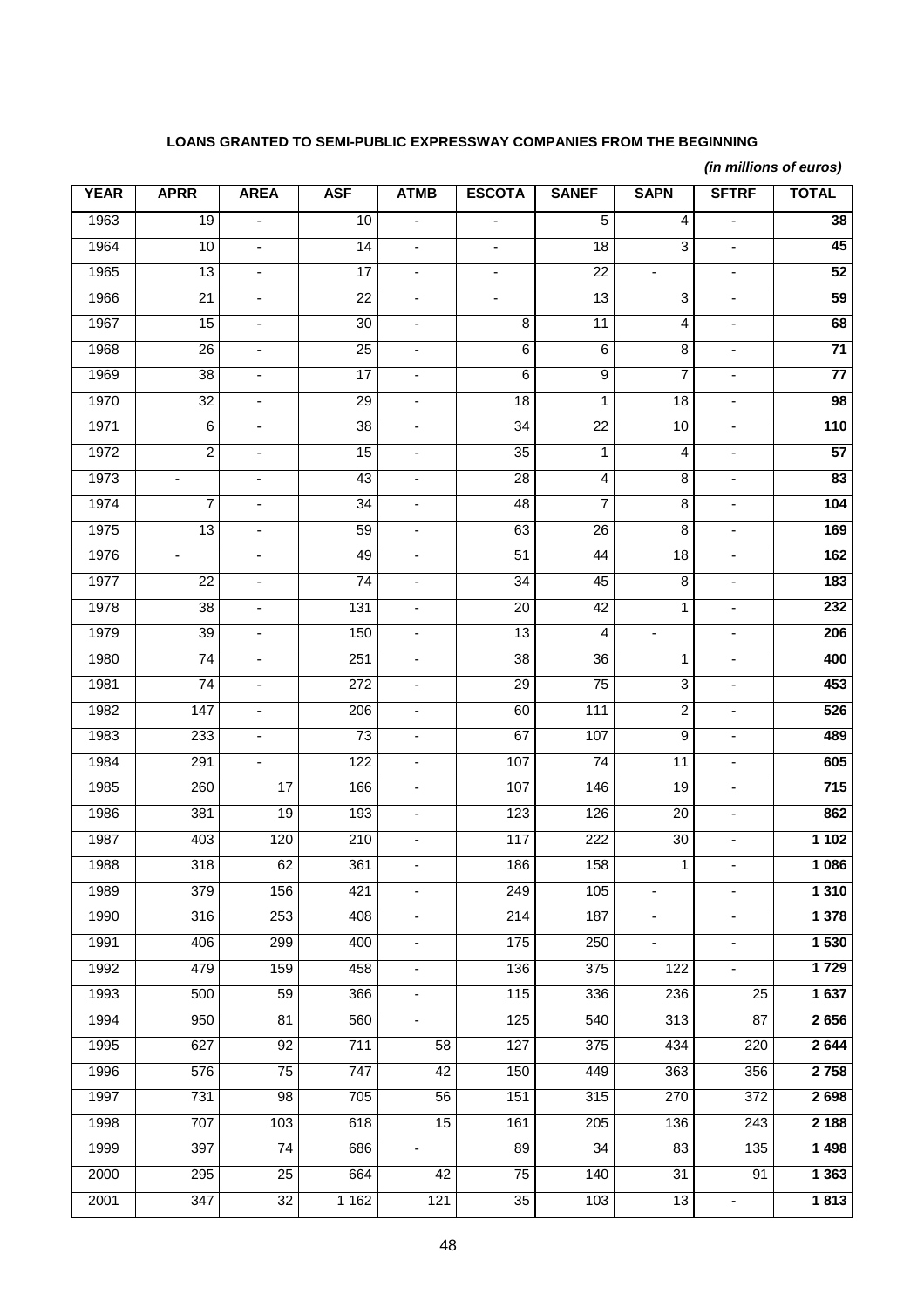| 2002              | 309  | 11   | 796    | 79    | 36      | 274     | 32      |      | 1 537  |
|-------------------|------|------|--------|-------|---------|---------|---------|------|--------|
| 2003              | 300  |      |        | 50    |         | 220     | 30      |      | 600    |
| 2004              | 43   |      | 450    | -     |         |         |         |      | 493    |
| 2005              | 38   |      | 300    | 12    |         |         |         | 336  | 686    |
| $\parallel$ TOTAL | 9882 | 1735 | 12 063 | 475 l | 3 0 3 6 | 5 2 4 3 | 2 2 7 1 | 1865 | 36 570 |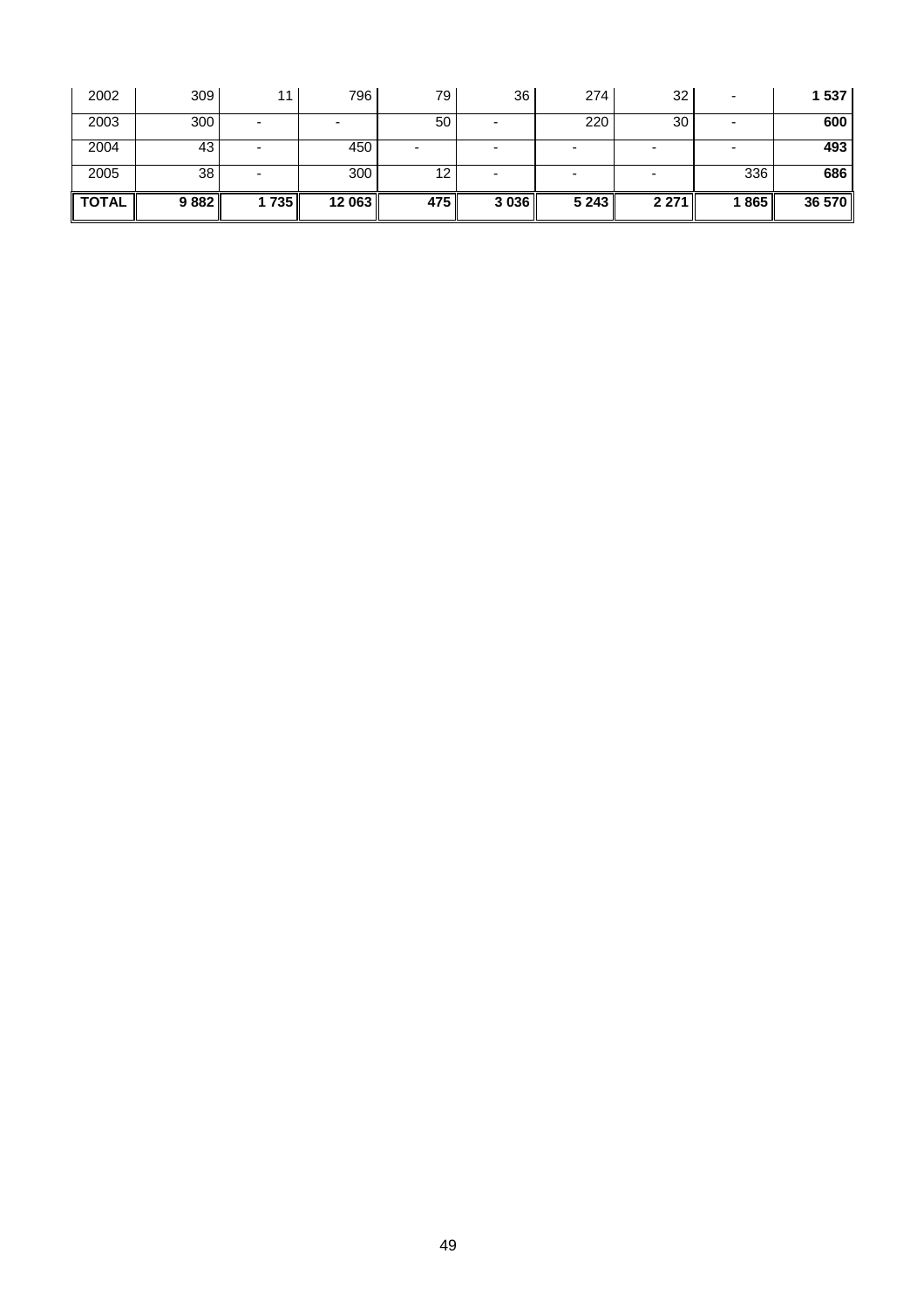#### **OUTSTANDING LOAN TRENDS BY SEMCA**

#### *(in millions of euros)*

|               |               | OUTSTANDING* |               |         |               |         |               |         |
|---------------|---------------|--------------|---------------|---------|---------------|---------|---------------|---------|
| <b>SEMCA</b>  | 31/12/2003    |              | 31/12/2004    |         | 31/12/2005    |         | 31/12/2005    |         |
|               | <b>AMOUNT</b> | %            | <b>AMOUNT</b> | %       | <b>AMOUNT</b> | %       | <b>AMOUNT</b> | %       |
| <b>APRR</b>   | 5705          | 26.31%       | 5 3 9 6       | 25.65%  | 5 0 5 8       | 24.98%  | 5072          | 25.00%  |
| AREA          | 1 1 2 2       | 5.17%        | 1 0 8 7       | 5.17%   | 934           | 4.61%   | 934           | 4.60%   |
| <b>ASF</b>    | 6873          | 31.69%       | 6889          | 32.75%  | 6874          | 33.95%  | 6904          | 34.02%  |
| <b>ATMB</b>   | 462           | 2.13%        | 461           | 2.19%   | 414           | 2.04%   | 415           | 2.05%   |
| <b>ESCOTA</b> | 1 2 8 3       | 5.92%        | 1 1 1 3       | 5.29%   | 1 0 5 1       | 5.19%   | 1 0 5 1       | 5.18%   |
| <b>SANEF</b>  | 2877          | 13.27%       | 2769          | 13.16%  | 2946          | 14.55%  | 2946          | 14.52%  |
| <b>SAPN</b>   | 1837          | 8.47%        | 1793          | 8.52%   | 1416          | 6.99%   | 1416          | 6.98%   |
| <b>SFTRF</b>  | 1528          | 7.04%        | 1 5 2 8       | 7.27%   | 1 553         | 7.69%   | 1553          | 7.65%   |
| <b>TOTAL</b>  | 21 687        | 100.00%      | 21 0 36       | 100.00% | 20 24 6       | 100.00% | 20 291        | 100.00% |

\* Valuation is carried out on the basis of the last exchange rate for the foreign currency loans and the last known indexation coefficient for the CNA loan.

#### **OUTSTANDING BORROWINGS ON 31 DECEMBER 2005**

|                                    |              | (in millions of euros) |
|------------------------------------|--------------|------------------------|
| <b>FRENCH AND FOREIGN LOANS:</b>   |              | 16 378                 |
| - Guaranteed by the<br>government  | 44           |                        |
| - Not guaranteed by the government | 16 334       |                        |
| <b>OTHER BORROWINGS:</b>           |              | 3913                   |
| - Not guaranteed by the government | 3913         |                        |
|                                    |              |                        |
|                                    | <b>TOTAL</b> | 20 291                 |
|                                    |              |                        |

Variable-rate loans account for 5.62% of total debt.

Foreign currency debt is converted into euros on the basis of the year-end exchange rate.

The CNA loan is valued on the basis of the indexation coefficient calculated at the end of the period.

Loans granted by CNA to expressway concession companies incorporate the same terms, particularly for interest rate and period, as the borrowings contracted to finance them. Consequently, payment dates of annual financial flows to be received by CNA coincide with those of the flows that must be paid out to creditors for the loans issued.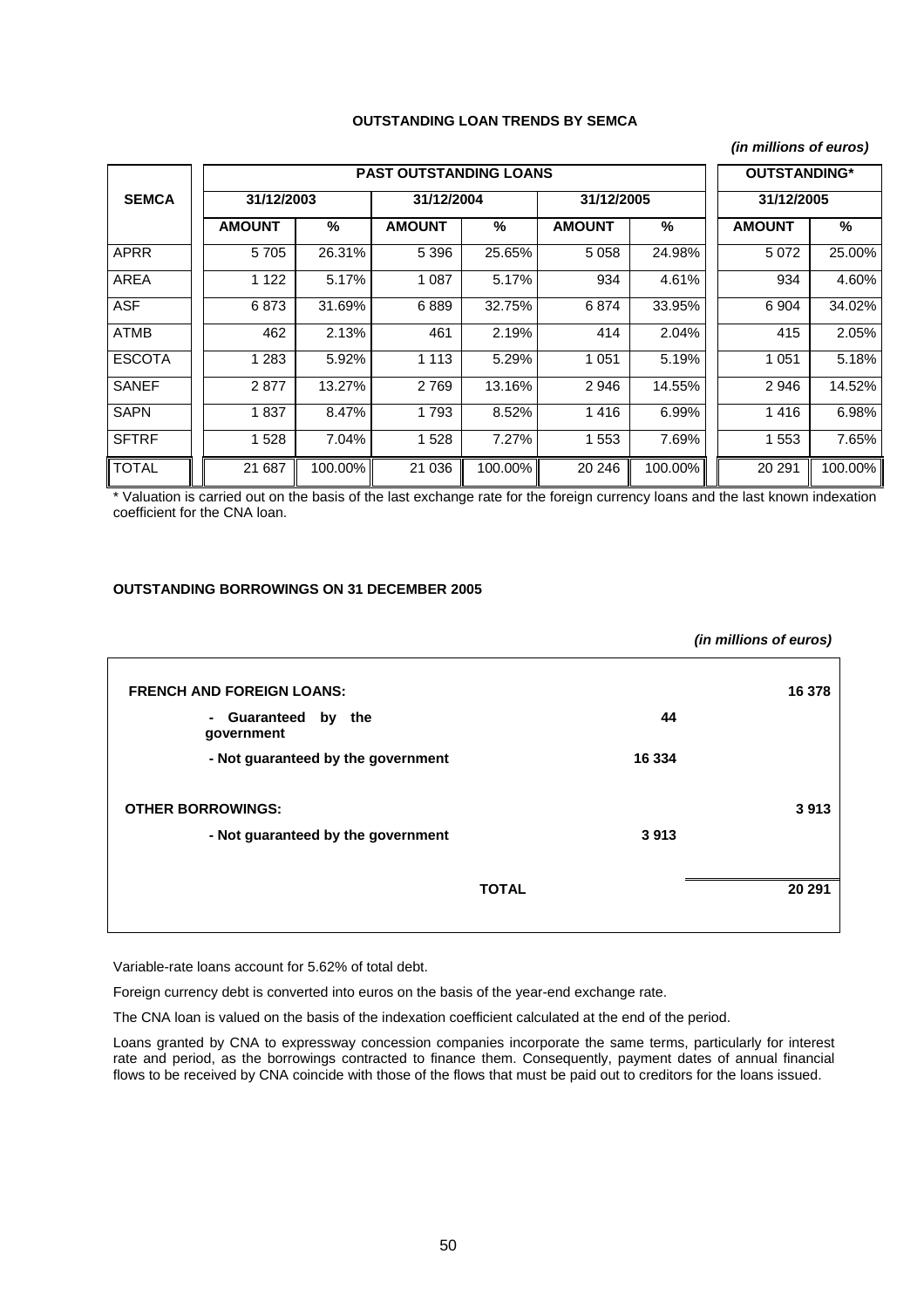#### **CASH FLOW STATEMENT**

*(in million of euros)* 

|                                         | 2003    | 2004    | 2005    |
|-----------------------------------------|---------|---------|---------|
| <b>SOURCES</b>                          |         |         |         |
| Borrowings received in nominal<br>terms | 600     | 493     | 686     |
| Loan reimbursements                     | 1 2 2 1 | 1 1 4 4 | 1476    |
| <b>TOTAL</b>                            | 1821    | 1637    | 2 1 6 2 |
| <b>USES</b>                             |         |         |         |
| Loan payments                           | 600     | 493     | 686     |
| <b>Borrowing reimbursements</b>         | 1 2 2 1 | 1 1 4 4 | 1476    |
| <b>TOTAL</b>                            | 1821    | 1637    | 2 1 6 2 |

# **INTERESTS**

Not applicable - CNA has no subsidiaries and holds no investment securities. The establishment thus does not compile consolidated accounts.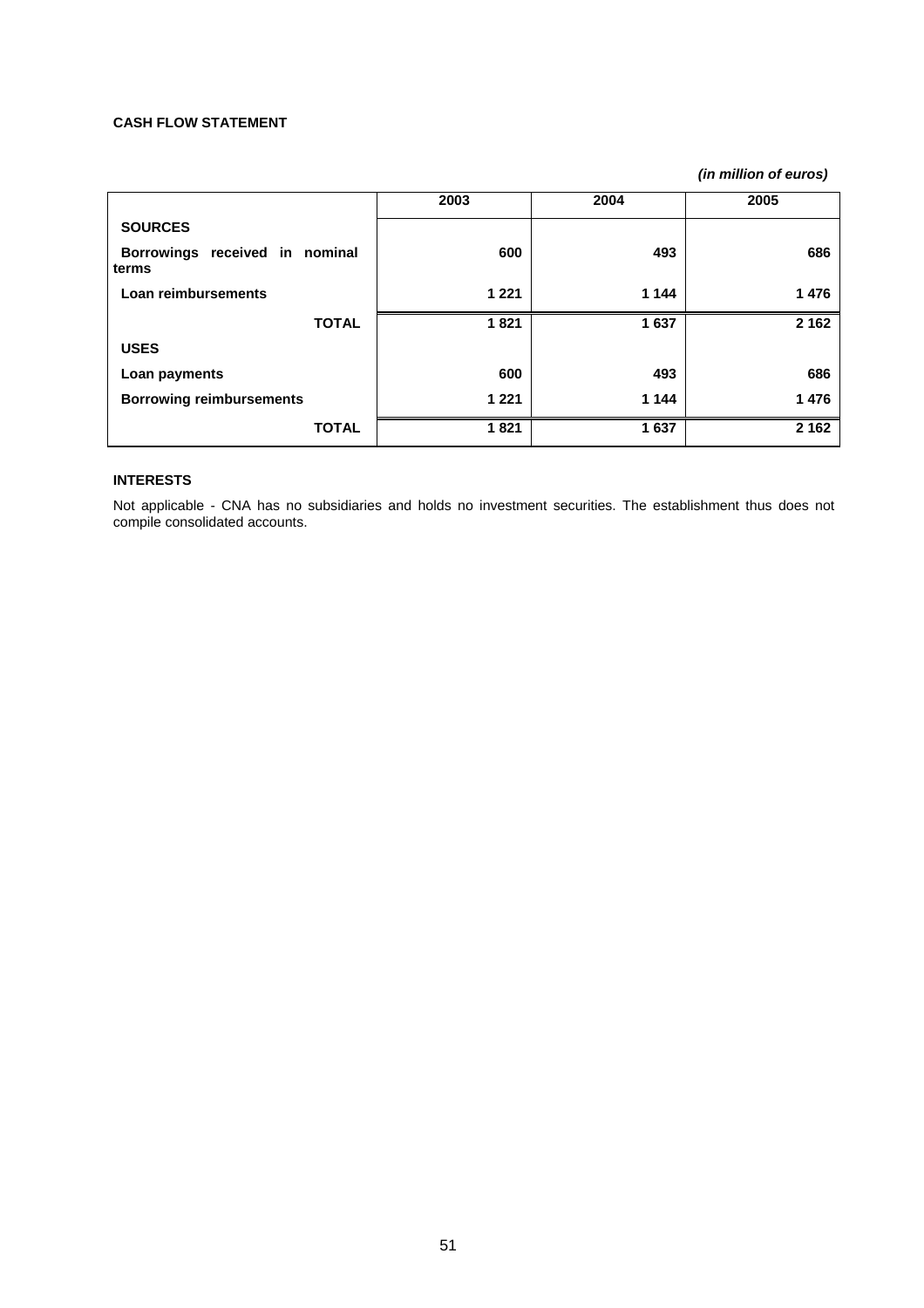# **BALANCE SHEET AS OF DECEMBER 31, 2004**

| <b>ASSETS</b>                                       | <b>REF.NOTE</b> | <b>AMOUNT</b><br>31/12/2004 | AMOUNT 31/12/2003  | <b>AMOUNT 31/12/2002</b> |
|-----------------------------------------------------|-----------------|-----------------------------|--------------------|--------------------------|
| <b>FIXED ASSETS</b>                                 |                 |                             |                    |                          |
| <b>LONG-TERM INVESTMENTS</b>                        | 3.1             | 21 734 667 504.59           | 22 425 970 975.87  | 23 039 198 989.76        |
| Direct loans to semi-public superhighway companies. |                 | 21 069 422 158.31           | 21 710 875 226.31  | 22 320 496 312.31        |
| - Accrued interest.                                 |                 | 665 245 346.28              | 715 095 749.56     | 718 702 677.45           |
| TOTAL I:                                            |                 | 21 734 667 504.59           | 22 425 970 975.87  | 23 039 198 989.76        |
| <b>CURRENT ASSETS</b>                               |                 |                             |                    |                          |
| <b>OPERATING RECEIVABLES</b>                        |                 | 12 590 266.66               | 12 860 113.85      | 13 277 775.36            |
| Trade receivables and related.                      | 3.2             | 12 590 266.66               | 12 860 113.85      | 13 277 775.36            |
| <b>CASH ASSETS</b>                                  |                 | 2872499.14                  | 3 515 058.72       | 6 521 858.46             |
| Current account at the Caisse des Dépôts.           |                 | 874 662.00                  | 1 232 511.81       | 3 039 451.21             |
| - Interest due.                                     |                 | 1 997 837.14                | 2 282 546.91       | 3 482 407.25             |
| <b>TOTAL II:</b>                                    |                 | 15 462 765.80               | 16 375 172.57      | 19 799 633.82            |
| <b>ASSET VARIANCES</b>                              | 3.3             | 34 208 116.26               | 27 938 009.96      | 40 276 928.52            |
| - Variances on foreign currency debt                |                 | 482<br>116.26               | 4556<br>009.96     | 27 868<br>928.52         |
| - Variances on indexed debt.                        |                 | 33726<br>000.00             | 23 3 8 2<br>000.00 | 12 408<br>000.00         |
| <b>TOTAL III:</b>                                   |                 | 34 208 116.26               | 27 938 009.96      | 40 276 928.52            |
| OVERALL TOTAL (I + II + III)                        |                 | 21 784 338 386.65           | 22 470 284 158.40  | 23 099 275 552.10        |
|                                                     |                 |                             |                    |                          |
| <b>LIABILITIES</b>                                  | <b>REF.NOTE</b> | <b>AMOUNT</b><br>31/12/2004 | AMOUNT 31/12/2003  | <b>AMOUNT 31/12/2002</b> |
| <b>DEBT</b>                                         |                 |                             |                    |                          |
| <b>BORROWINGS</b>                                   | 3.4             | 21 735 149 620.85           | 22 423 347 974.52  | 23 063 442 010.70        |
| Bond issues                                         |                 | 17 206 400 869.02           | 17 886 320 819.41  | 18 621 807 927.69        |
| - Accrued interest.                                 |                 | 550 185 089.52              | 600 292 275.90     | 603 970 277.15           |
| Loan contracts                                      |                 | 3 863 503 405.55            | 3 821 931 405.55   | 3722931405.56            |
| - Accrued interest.                                 |                 | 115 060 256.76              | 114 803 473.66     | 114 732 400.30           |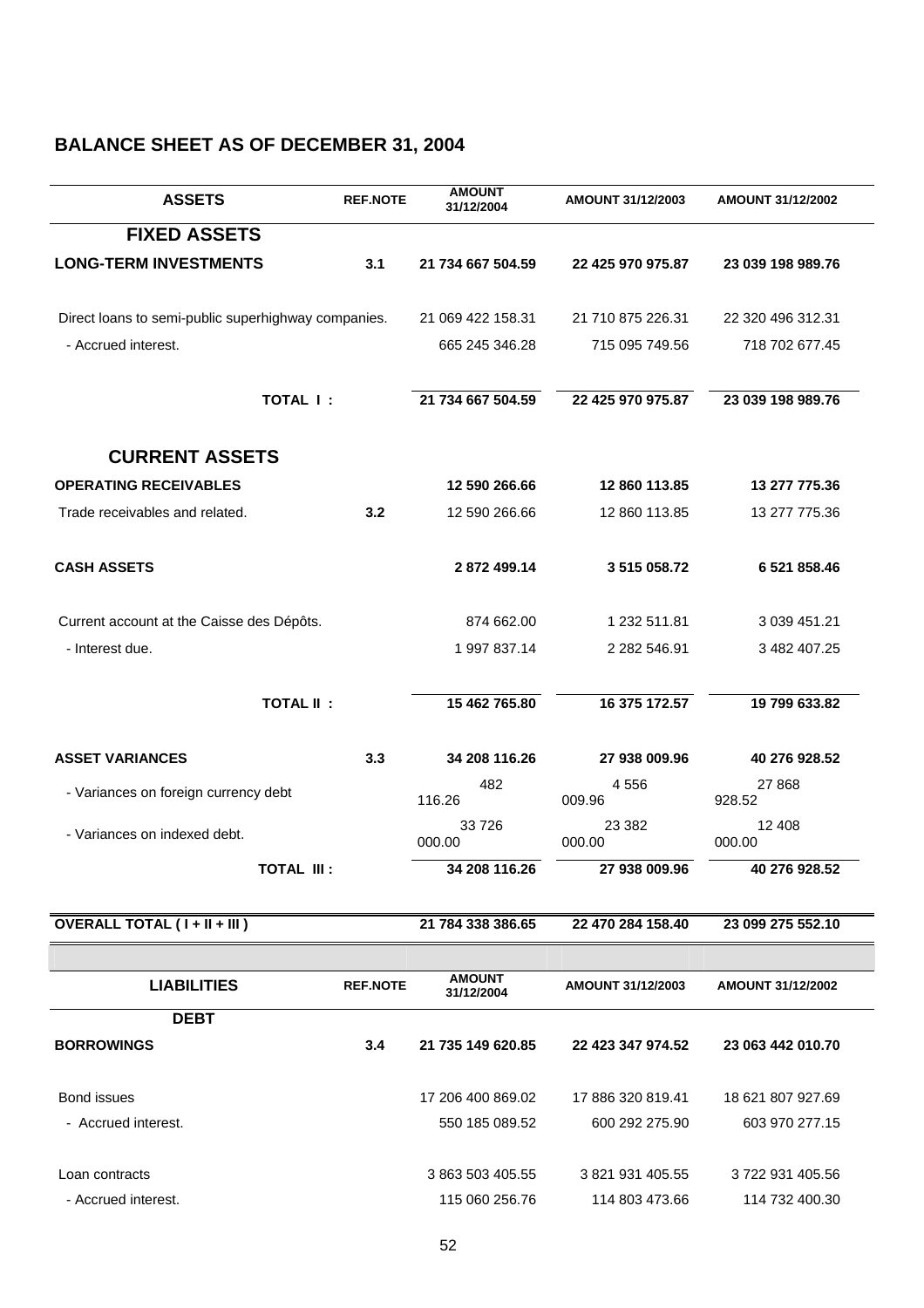| <b>OPERATING DEBT</b>                |                  | 3.5 | 15 462 765.80     | 16 375 172.57      | 19 799 633.67     |
|--------------------------------------|------------------|-----|-------------------|--------------------|-------------------|
| Trade payables and related.          |                  |     | 1 997 837.14      | 2 795 176.87       | 3 978 807.25      |
| Other debt                           |                  |     | 13 464 928.66     | 13 579 995.70      | 15 820 826.42     |
|                                      | TOTAL I:         |     | 21 750 612 386.65 | 22 439 723 147.09  | 23 083 241 644.37 |
| <b>LIABILITIES VARIANCES</b>         |                  | 3.6 | 33 726 000.00     | 30 561 011.31      | 16 033 907.73     |
| - Variances on foreign currency debt |                  |     |                   | 7 1 7 9<br>011.31  | 3625<br>907.73    |
| - Variances on indexed debt.         |                  |     | 33 726<br>000.00  | 23 3 8 2<br>000.00 | 12 408<br>000.00  |
|                                      | <b>TOTAL II:</b> |     | 33 726 000.00     | 30 561 011.31      | 16 033 907.73     |
| <b>OVERALL TO TAL</b><br>$(1 + 11)$  |                  |     | 21 784 338 386.65 | 22 470 284 158.40  | 23 099 275 552,10 |

# **OFF-BALANCE SHEET COMMITMENTS**

| <b>LOAN SWAPS</b>                                      | <b>AMOUNT</b><br>31/12/2004 | AMOUNT 31/12/2003 | <b>AMOUNT 31/12/2002</b> |
|--------------------------------------------------------|-----------------------------|-------------------|--------------------------|
| <b>FOREIGN CURRENCY (FOREX) SWAPS</b><br>4.            |                             |                   |                          |
| - Forex to be received (against delivery of euros)     | 366 615 246.02              | 363 510 128.41    | 390 376 150.71           |
| - Euros to be delivered (against forex to be received) | 352 921 734.20              | 352 921 734.20    | 352 921 734.20           |
| - Forex translation variances                          |                             |                   |                          |
| o Capital increase.                                    | 13 693 511.82               | 10 588 394.21     | 37 454 416.51            |
| o Capital decrease.                                    |                             |                   |                          |
| <b>INTEREST RATE SWAPS</b><br>4.                       |                             |                   |                          |
| - Euros to be received (against euros to deliver)      | 451 000 000 00              | 451 000 000 00    | 839 489 619.00           |
| - Euros to deliver (against euros to be received)      | 451 000 000.00              | 451 000 000.00    | 839 489 619.00           |

The reference note refers to paragraphs in the Appendix.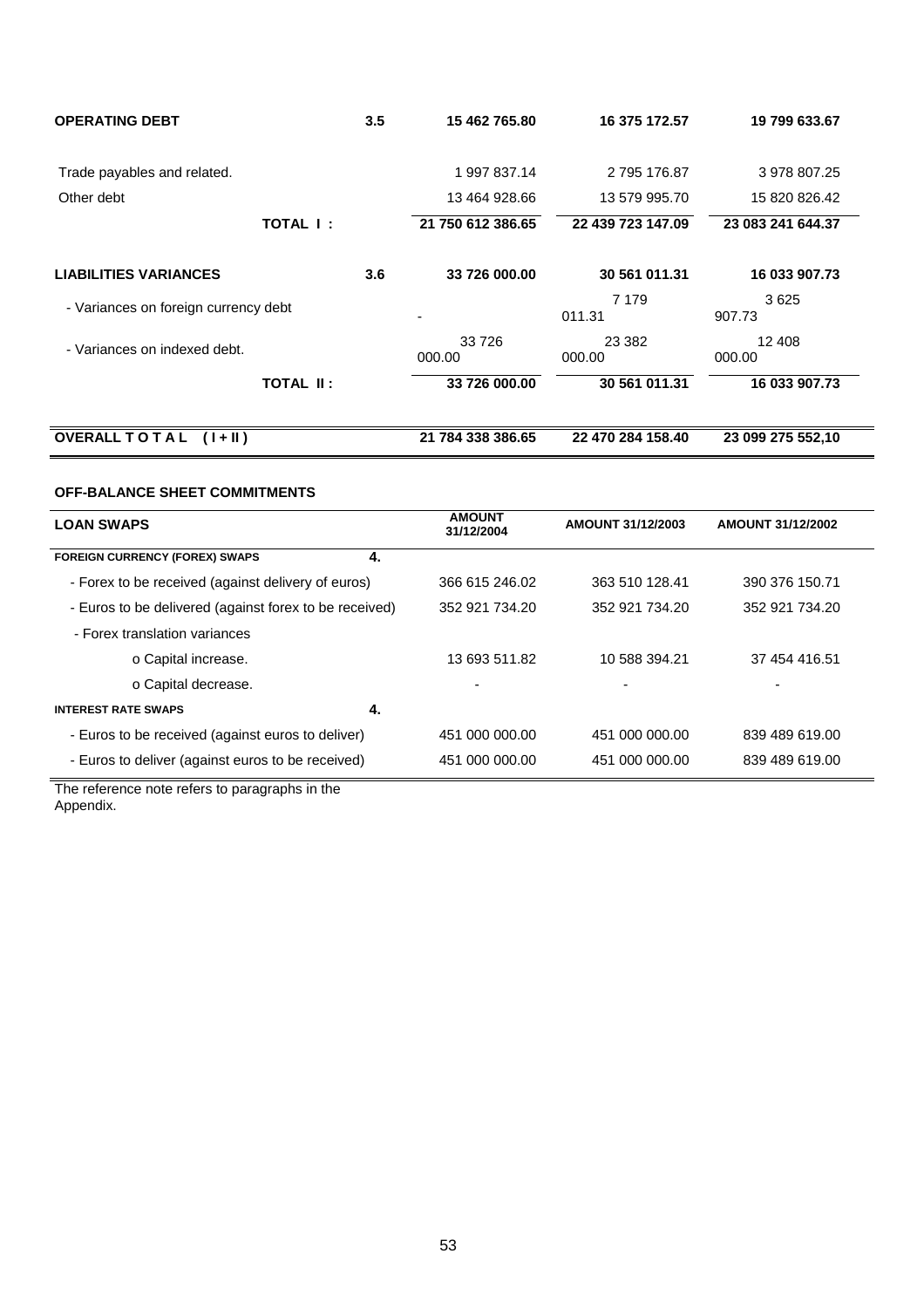# **INCOME STATEMENT AS OF DECEMBER 31, 2004**

| <b>EXPENSES</b>                                           | <b>REF.NOTE</b> | <b>AMOUNT</b><br>31/12/2004 | AMOUNT 31/12/2003 | <b>AMOUNT 31/12/2002</b> |
|-----------------------------------------------------------|-----------------|-----------------------------|-------------------|--------------------------|
| <b>OPERATING EXPENSES</b>                                 |                 |                             |                   |                          |
| OTHER EXTERNAL PURCHASES AND EXPENSES                     |                 | 4 156 047.81                | 4 347 523.08      | 8 627 251.18             |
| - Remuneration of intermediaries.                         | 5.1             | 1 245 802.22                | 1 266 724.33      | 5 680 699.66             |
| - Reimbursment to CDC for administrative<br>costs.        | 5.2             | 2 130 045.66                | 2 128 158.79      | 2 109 893.74             |
| - Commissions for financial services.                     | 5.3             | 778 403.45                  | 950 843.48        | 828 326.36               |
| - Advertisements, media research and<br>programs.         |                 | 1796.48                     | 1796.48           | 8 3 3 1 . 4 2            |
| - Other administrative costs                              |                 |                             |                   |                          |
| <b>TAXES, DUTIES AND SIMILAR</b><br><b>DISBURSEMENTS:</b> | 5.4             |                             | 161 351.16        | 163 173.88               |
|                                                           |                 |                             |                   |                          |
| <b>TOTAL</b>                                              |                 | 4 156 047.81                | 4 508 874.24      | 8790425.06               |
| <b>FINANCIAL EXPENSES</b>                                 |                 |                             |                   |                          |
| <b>AMORTIZATION OF</b>                                    |                 |                             |                   |                          |
| <b>REIMBURSEMENT PREMIUMS:</b>                            |                 |                             | 2835000.00        | 37 040 000.00            |
| <b>OTHER FINANCIAL EXPENSES:</b>                          |                 | 1 323 496 478.24            | 1 491 617 930.68  | 1 480 737 987.97         |
| - Interest on borrowings and<br>advances.                 |                 | 1 296 637 795.15            | 1418 860 438.65   | 1 453 859 095.68         |
| - Payment of interest received to SEMCAs                  | 5.5             | 21 459 329.43               | 71 901 097.52     | 26 129 508.26            |
| - Losses on foreign exchange.                             |                 | 16 066.97                   | 856 394.51        | 749 384.03               |
| - Issue premiums below par.                               | 5.6             | 5 377 500.00                |                   |                          |
| - Payback of lapsed coupons.                              |                 | 5786.69                     |                   |                          |
| <b>TOTAL</b>                                              |                 | 1 323 496 478.24            | 1 494 452 930.68  | 1 517 777 987.97         |
| <b>OVERALL TOTAL</b>                                      |                 | 1 327 652 526.05            | 1 498 961 804.92  | 1 526 568 413.03         |
|                                                           |                 |                             |                   |                          |
| <b>REVENUES</b>                                           | <b>REF.NOTE</b> | <b>AMOUNT</b><br>31/12/2004 | AMOUNT 31/12/2003 | <b>AMOUNT 31/12/2002</b> |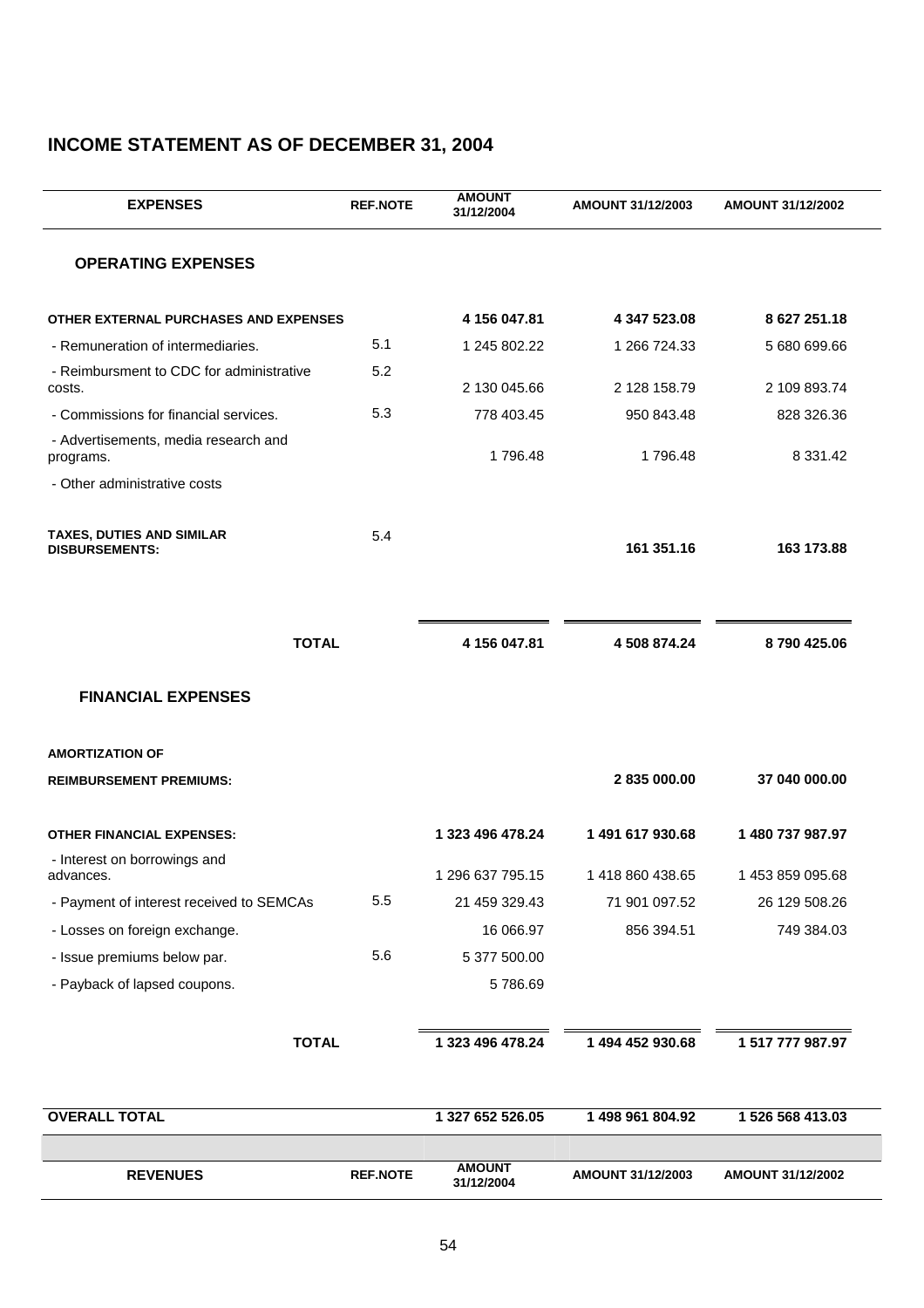# **OPERATING REVENUES**

| <b>REIMBURSEMENTS BY SEMCAs:</b>    | 5.7          | 4 156 047.81     | 4 508 874.24     | 8790425.06       |
|-------------------------------------|--------------|------------------|------------------|------------------|
| - of administrative expenses.       |              | 3 211 652.31     | 3 273 968.68     | 3 097 341.04     |
| - of taxes and duties.              |              |                  | 161 351.16       | 163 173.88       |
| - of loan issuance costs.           |              | 944 395.50       | 1 073 554.40     | 5 529 910.14     |
|                                     | <b>TOTAL</b> | 4 156 047.81     | 4508874.24       | 8790425.06       |
| <b>FINANCIAL REVENUES</b>           |              |                  |                  |                  |
| <b>INTEREST AND OTHER REVENUES:</b> |              | 1 304 086 757.15 | 1 424 834 379.92 | 1 495 130 890.05 |
| - Interest on loans.                |              | 1 290 342 758.40 | 1 412 656 081.52 | 1 448 399 967.75 |
| - Interest on cash assets.          |              | 2 055 669.40     | 2 282 546.91     | 3 482 410.84     |
| - Reimbursements by SEMCAs          |              |                  |                  |                  |
| . of forex losses                   |              | 6 310 829.35     | 7 060 751.49     | 749 383.53       |
| . of various financial expenses.    |              | 5 377 500.00     | 2 835 000.00     | 42 499 127.93    |
| <b>OTHER FINANCIAL REVENUES:</b>    |              | 19 409 721.09    | 69 618 550.76    | 22 647 097.92    |
| - Exchange rate gains.              |              | 874 601.14       | 1 133 817.27     | 468 444.86       |
| - Other.                            |              | 18 535 119.95    | 68 484 733.49    | 22 178 653.06    |
|                                     | <b>TOTAL</b> | 1 323 496 478.24 | 1 494 452 930.68 | 1 517 777 987.97 |
|                                     |              |                  |                  |                  |

| <b>OVERALL</b><br>ו סד<br>TAL | 327 652 526.05 | 498 961 804.92 | 526 568 413.03 |
|-------------------------------|----------------|----------------|----------------|
|                               |                |                |                |

The reference notes refer to paragraphs in the Appendix.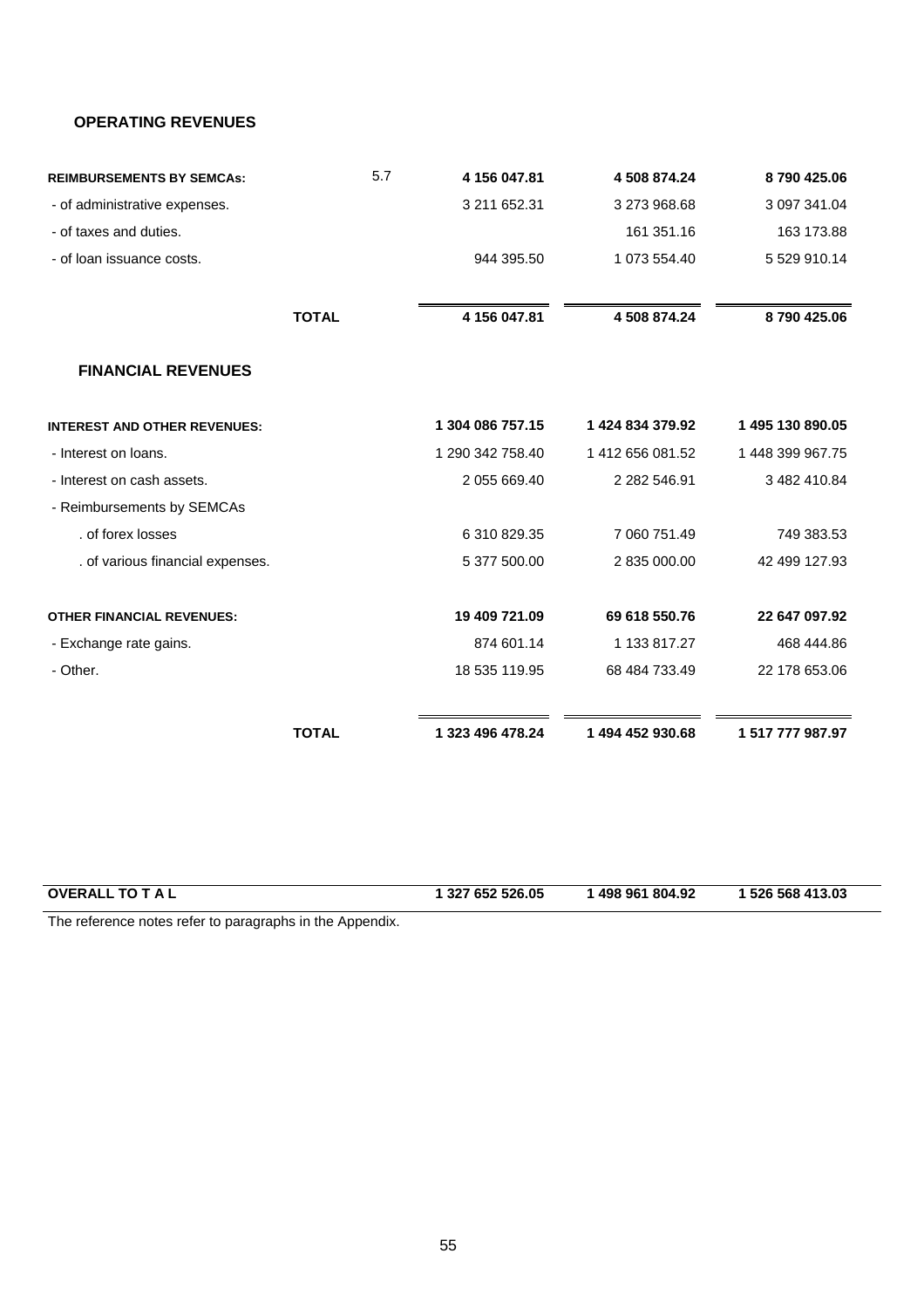# **APPENDIX TO THE FINANCIAL STATEMENTS OF CNA AS OF DECEMBER 31, 2004**

#### **1. LEGAL STATUS OF THE COMPANY**

CNA is a national public-sector administrative institution with a corporate structure and financial independence. It is subject to the general principles of public-sector accounting, has a government accountant and, in accordance with the decree establishing the institution, the Caisse des Dépôts provides its administrative management under the supervision of the board of directors.

# **2. GENERAL ACCOUNTING PRINCIPLES**

The financial statements are presented in accordance with General Instruction M-91 on the accounts of national public-sector administrative institutions.

The accounting principles applied are:

- operational continuity;
- permanent application of methods;
- independence of each fiscal year.

The basic method of valuation in the accounts is the historical cost method.

# **3. METHODS APPLIED TO THE PRINCIPAL LINE ITEMS OF THE BALANCE SHEET**

# **ASSETS**

#### **3.1. Long-term investments**

The amount in the balance sheets corresponds to loans actually disbursed.

The amount of accrued interest attached to the loan lines and is calculated pro rata temporis, based on the amount accrued and not yet due.

Loans are recorded at gross value; commissions, premiums and costs are passed on to the holders of the expressway concessions as a single package.

#### **3.2. Trade receivables**

This item includes mainly the revenues on interest accrued in loan swap operations, and is passed on to the companies holding the expressway concessions.

#### **3.3. Asset variances**

The following are recorded under this item:

• unrealized losses on debt expressed in currencies outside of the euro zone, resulting from the difference between the exchange rate applied to historical cost and the rate applying at the end of the fiscal year.

For currencies within the euro zone, and pursuant to Article 28 of the "DDOEF" Act (a law with various economic and financial provisions), the exchange rate employed is that determined on December 31, 1998 and approved by the Council of Ministers of the European Union;

• the loss on the indexation of inflation-adjusted bond issues.

Given CNA's duty in respect of transparency to the holders of expressway concessions, no provisions have been recorded for these items .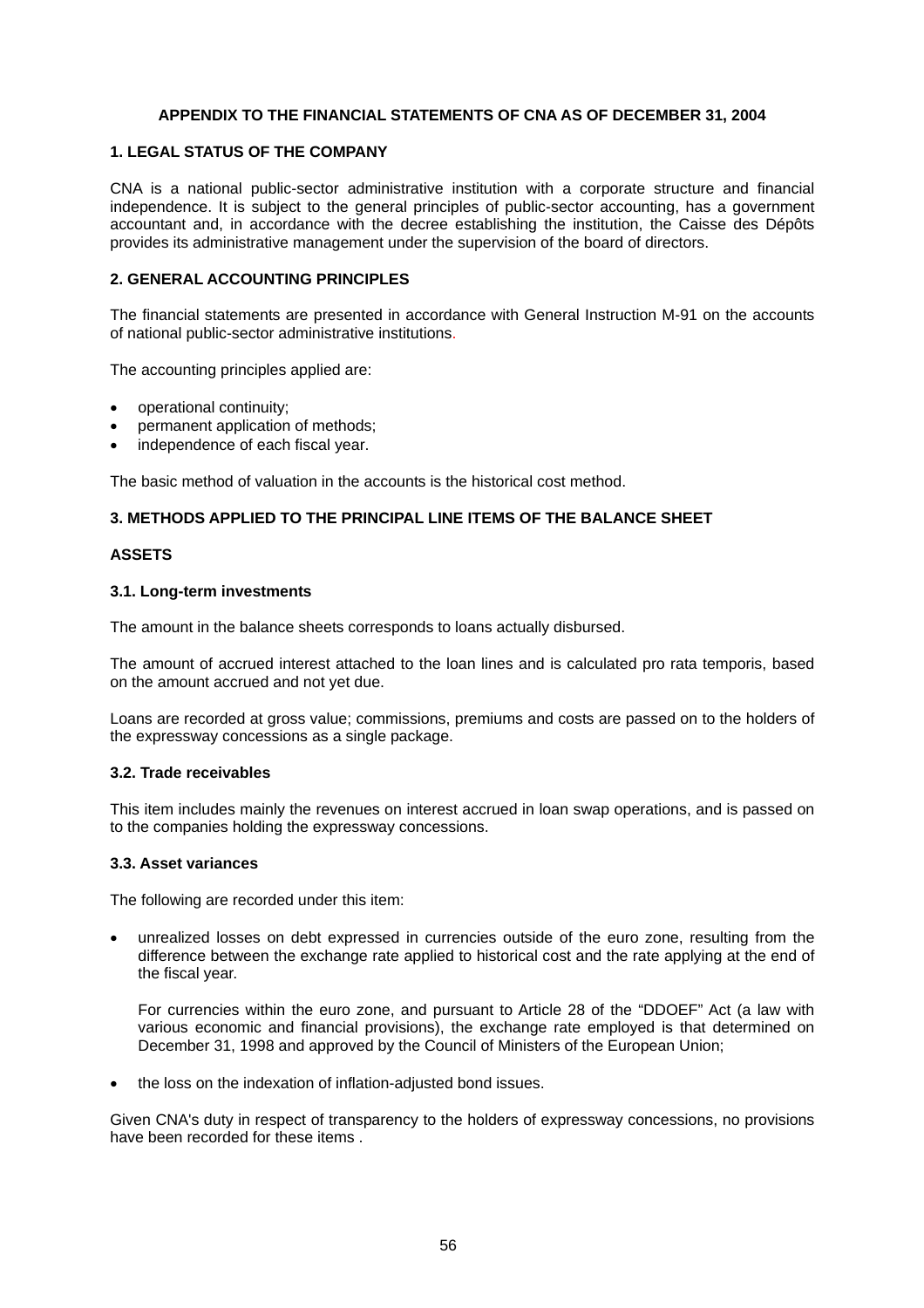#### **LIABILITIES**

#### **3.4. Borrowings**

Borrowings are recorded at their reimbursement value. Borrowings in foreign currencies are translated and recorded on the basis of the exchange rate prevailing on the last day of the fiscal year.

Interest accrued on borrowings in France and abroad is calculated pro rata temporis. For borrowings in currencies not in the euro zone euro, this interest is measured on the basis of the exchange rate applicable on the last day of the fiscal year.

# **3.5. Operating debt**

Operating debt corresponds to cash advances to companies holding expressway concessions, to the earnings on interest accrued on loan swaps, and to interest accrued on current cash assets to be repaid to the expressway concessionaires.

# **3.6. Variances on liabilities**

This item includes:

• unrealized gains on borrowings in foreign currencies not in the euro zone, resulting from the difference between the exchange rate applied to historical cost and the exchange rate applying at the end of the fiscal year.

For currencies within the euro zone, pursuant to Article 28 of the "DDOEF" Act (a law with various economic and financial provisions), the exchange rate employed is that determined on December 31, 1998 and approved by the Council of Ministers of the European Union;

• the loss due to the indexation of inflation-adjusted bond issues on loans to holders of expressway concessions.

# **4. OFF-BALANCE SHEET COMMITMENTS**

#### **Loan swaps**

These concern either swaps of foreign currencies against euros, or hedging through interest-rate swaps.

For foreign exchange transactions, off-balance sheet amounts in euros are calculated on the basis of the exchange rate applicable at the end of the fiscal year, while the initial borrowing is recorded under liabilities in the balance sheet. Revaluation differences are recorded under exchange rate variances (unrealized gains or losses).

For interest-rate swaps, only the par values are recorded when the swaps are initiated.

#### **5. PRINCIPAL COMMENTS ON THE INCOME STATEMENT**

#### **EXPENSES**

#### **5.1. Fees paid to intermediaries**

This item comprises mainly placement commissions – on loans issued in the French and foreign markets, the annual subscription fee to Euronext and the remuneration of rating agencies.

#### **5.2. Reimbursement of management fees to the Caisse des Dépôts**

These fees are for services billed by the Caisse des Dépôts in exchange for the administrative, accounting and financial management services it provides to CNA.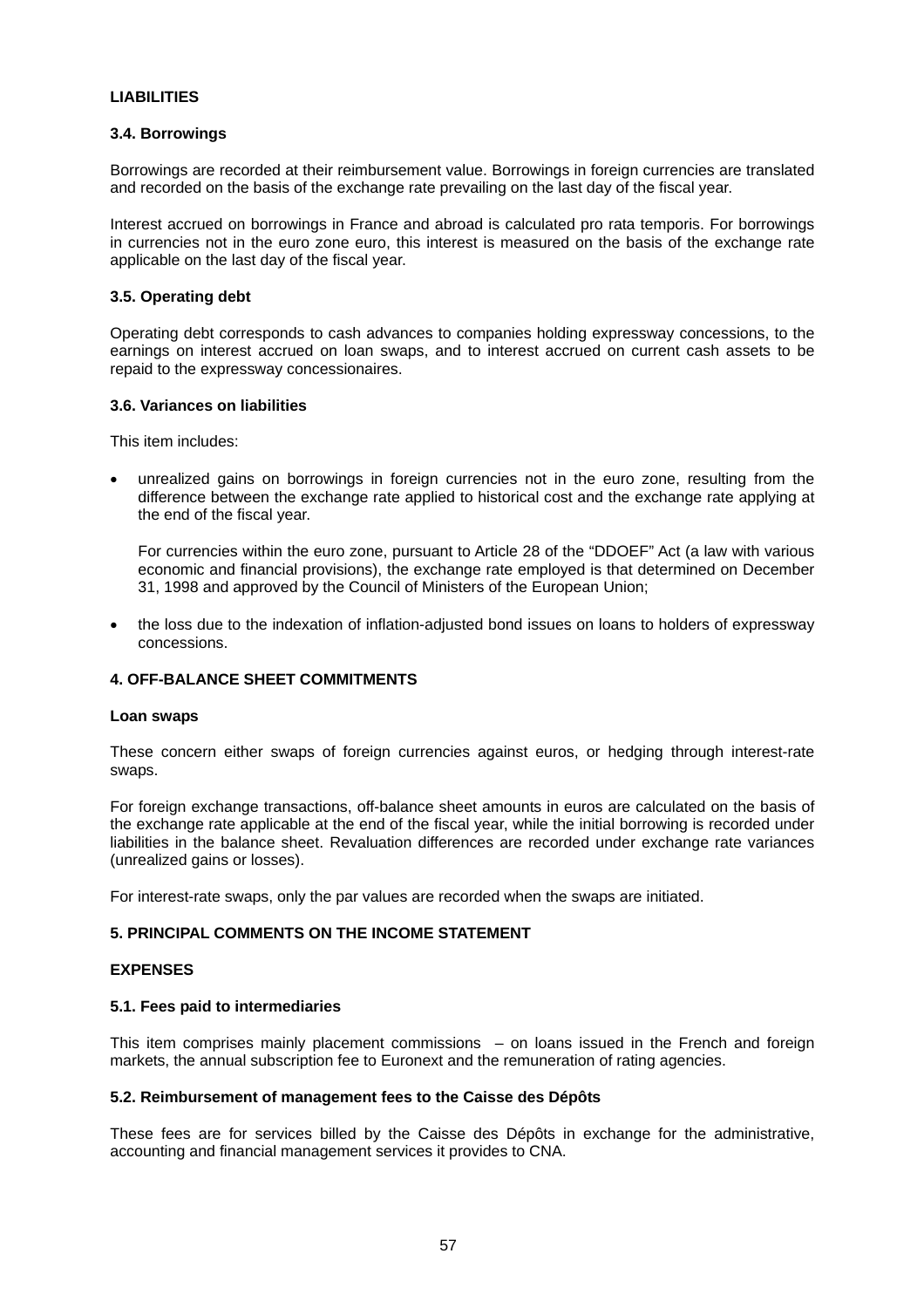# **5.3. Commissions for financial services**

These are financial services commissions on coupons due and bonds amortized, paid to intermediaries holding securities accounts and other financial intermediaries.

#### **5.4. Taxes, duties and similar payments**

Until 2003, this item covered payment for services rendered, in particular listing by Euronext.

#### **5.5. Payment of financial revenues to companies holding expressway concessions**

Given CNA's duty in respect of transparency to the holders of expressway concessions, the company repays to them the interest on funds invested with the Caisse des Dépôts, foreign exchange gains and other financial revenues.

#### **5.6. Issue premiums below par**

Beginning in 2004, below-par issue premiums are recorded under financial expenses; the full amount is no longer recorded under amortization expense.

# **REVENUES**

#### **5.7. Share of companies holding expressway concessions**

Given the above-mentioned required transparency, each company holding an expressway concession pays its share in the reimbursement of all CNA's operating financial, and exceptional expenses. Net income for the year is consequently systematically equal to zero.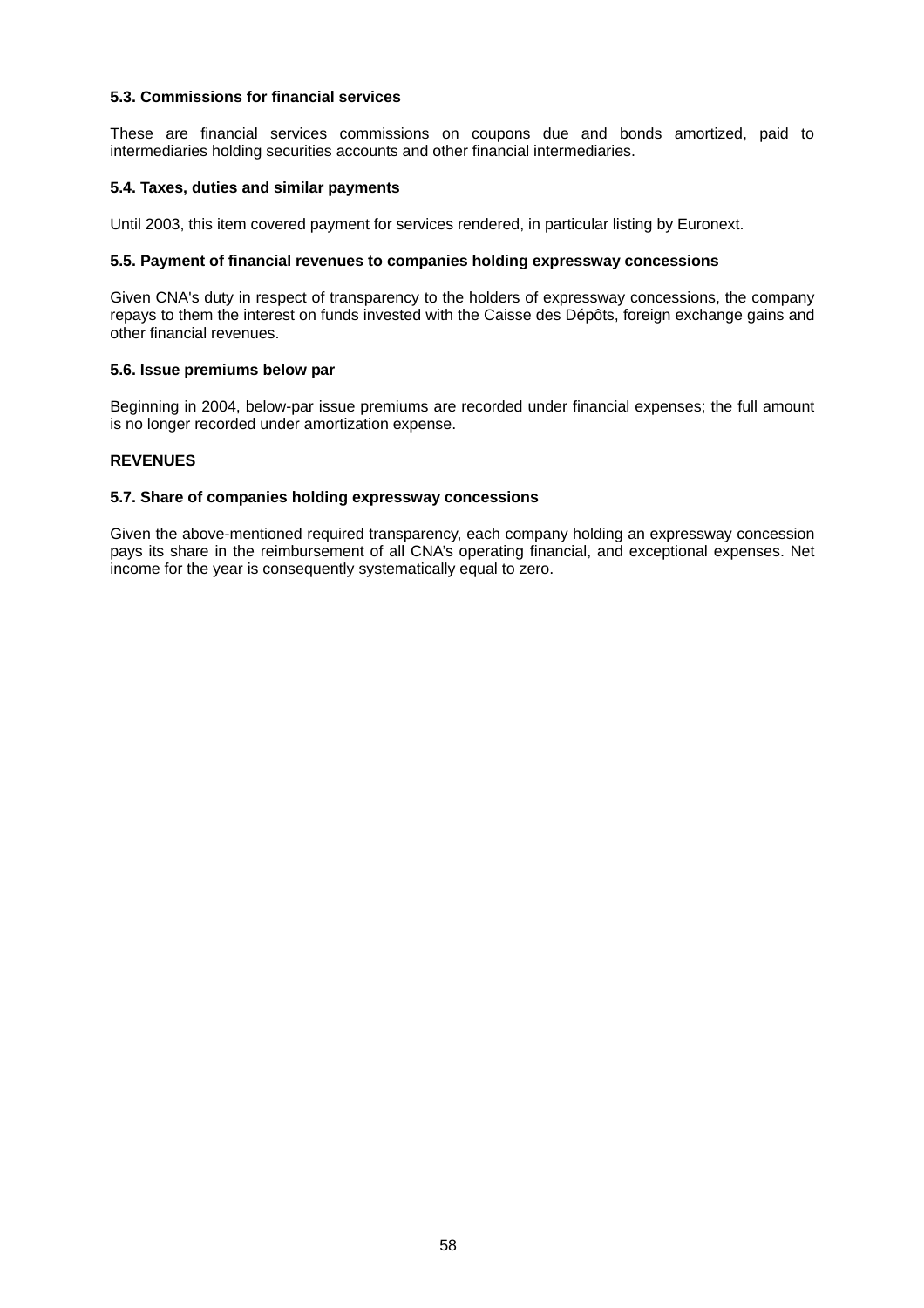# **COMMITMENTS ON FUTURES CONTRACTS**

#### **Nature of the operations**

CNA's futures contract transactions are detailed in the tables as set forth in paragraph 1. ("Selected Financial Information") above.

These comprise foreign exchange (forex) and interest rate futures swaps (loan swaps), used to hedge future payments on loan issues in foreign currencies and in euros. The purpose of swap operations on loan issues in foreign currencies is to reduce foreign exchange risk inherent in debt in foreign currencies and to balance out the risks incurred on the different currencies in which CNA has borrowed.

Interest rate swap transactions are intended to change the nature of the interest rate on loans contracted.

#### **GENERAL ACCOUNTING PRINCIPLES**

#### **Recognizing commitments**

Foreign currency swaps are recorded off-balance sheet in euros, on the basis of the exchange rate applying at the end of the fiscal year, while the initial loan remains recorded as a liability in the balance sheet. Differences in revaluation are recorded as unrealized gains or losses in forex translation.

For interest-rate swap operations, par values are recorded when the swaps are initiated.

Given CNA's duty in respect of transparency to the holders of expressway concessions, who in the end bear the foreign-exchange risks, no provisions for exchange rate losses are recorded under liabilities.

#### **Recording of revenues and expenses**

On maturity, flows on exchange and interest rate swaps are transferred to third-party accounts in order to reduce the level of revenues and expenses. Net income on the swap is recorded under "other financial expense" or "interest and related financial revenues."

Interest accrued on foreign currency swaps is assessed on the basis of the exchange rate applying at the end of the fiscal year, with net income (loss) recorded under the items indicated above.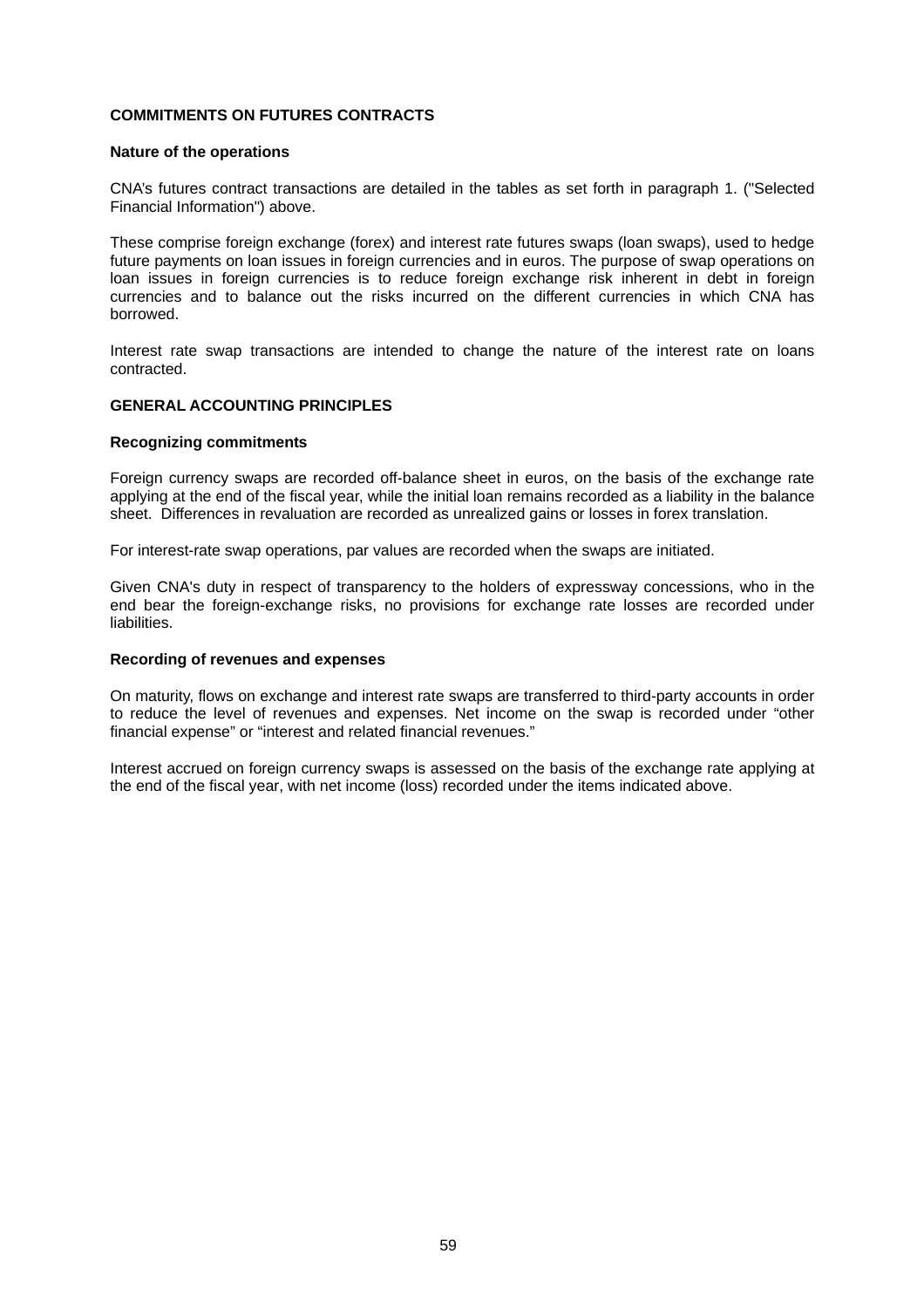# **TAXATION**

*The statements herein regarding taxation are based on the laws in force in France and/or, as the case may be, the Grand Duchy of Luxembourg as of the date of this Prospectus and are subject to any changes in law. The following summary does not purport to be a comprehensive description of all the tax considerations which may be relevant to a decision to purchase, own or dispose of the Bonds. Each prospective holder or beneficial owner of Bonds should consult its tax advisor as to the French or, as the case may be, the Luxembourg tax consequences of any investment in or ownership and disposition of the Bonds.* 

# *EU Directive on the Taxation of Savings Income*

On 3 June 2003, the European Union adopted the Directive 2003/48/EC regarding the taxation of savings income in the form of interest payments (in this section "Taxation", the "**Directive**"). The Directive requires Member States as from 1 July 2005 to provide to the tax authorities of other Member States details of payments of interest and other similar income within the meaning of the Directive made by a paying agent within its jurisdiction to (or under circumstances to the benefit of) an individual resident in another Member State, except that Belgium, Luxembourg and Austria will instead impose a withholding system for a transitional period unless the beneficiary of interest payment elects for the exchange of information.

If a payment were to be made or collected through a Member State which has opted for a withholding system and an amount of, or in respect of tax were to be withheld from that payment, neither the Issuer nor any Paying Agent nor any other person would be obliged to pay additional amounts with respect to any Bond as a result of the imposition of such withholding tax.

In relation to French taxation, the Directive has been implemented in French law under Article 242 *ter* of the *Code général des impôts* (French general tax code) and Articles 49 I *ter* to 49 I *sexies* of the Schedule III to the *Code général des impôts*.

The Directive has been implemented in Luxembourg by the Law of 21 June 2005.

#### *French Taxation*

The Bonds, being denominated in euro, are deemed to be issued outside France, and accordingly payments of interest on, and other revenues with respect to the Bonds, are entitled to the exemption from deduction at source provided by article 131 *quater* of the French *Code général des impôts*. Accordingly such payments do not give the right to any tax credit from any French source

#### *Luxembourg Taxation*

There is no withholding tax for Luxembourg resident Bondholders on payments of interest (including accrued but unpaid interest). There is also no Luxembourg withholding tax payable on payments received upon repayment of the principal or upon redemption of the Bonds.

Luxembourg withholding tax on payments to individual Bondholders (resident in another EU country than Luxembourg) is required to be made since 1 July 2005 by Luxembourg paying agents pursuant to the Directive. The withholding tax rate is initially 15%, increasing steadily to 20% and to 35%.

A Luxembourg withholding tax may also in the future be introduced for interest payments made to Luxembourg individual residents.

#### **All prospective Bondholders should seek independent advice as to their tax positions.**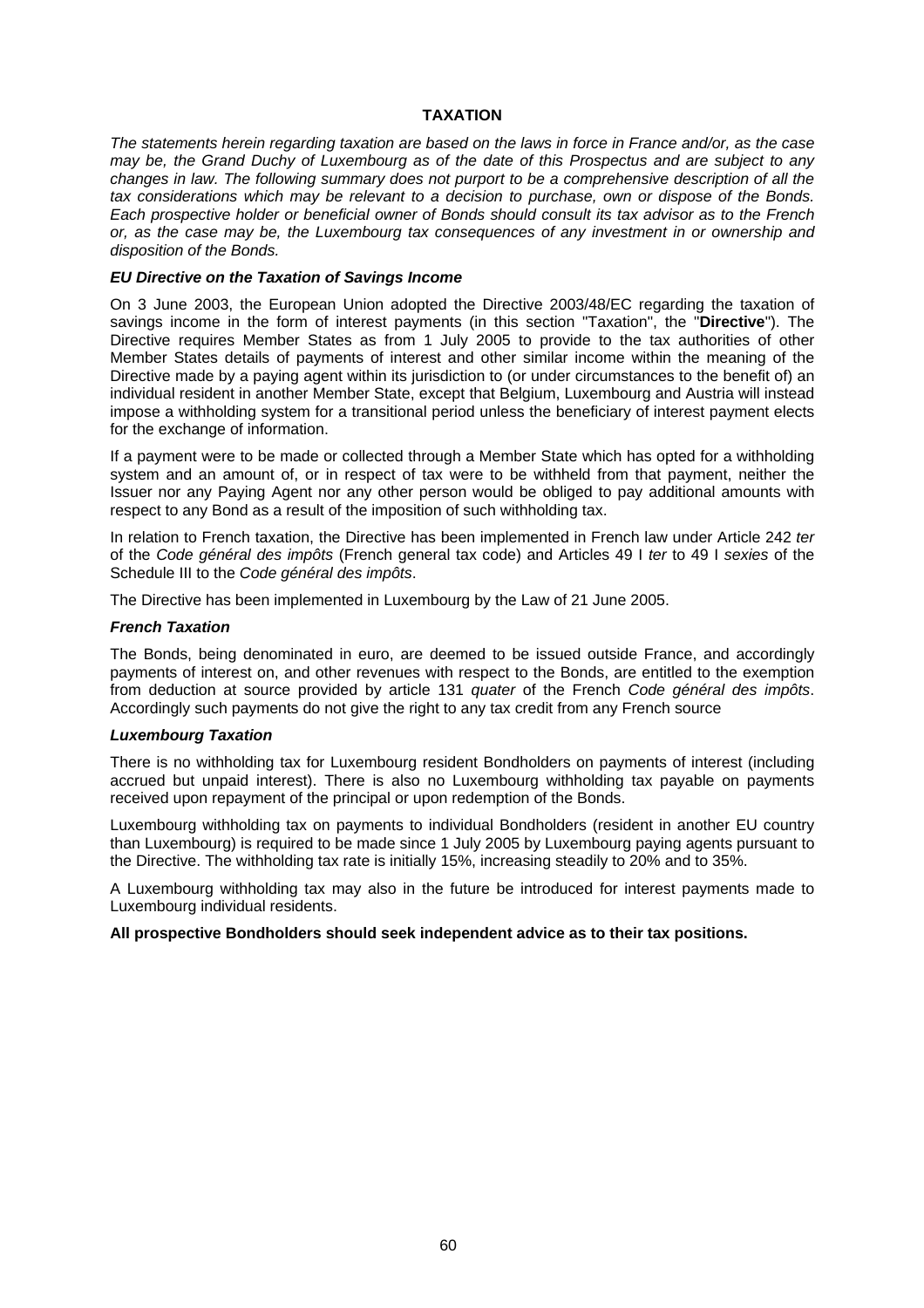# **SUBSCRIPTION AND SALE**

Pursuant to a subscription agreement dated 19 June 2006 (the "**Subscription Agreement**"), Goldman Sachs International and Natexis Banques Populaires (the "**Managers**") have agreed jointly and severally with the Issuer, subject to the satisfaction of certain conditions contained therein, to subscribe the Bonds at an issue price of 102.095 per cent. of the aggregate principal amount of the Bonds, plus accrued interest from, and including, 28 March 2006, to, but excluding, 21 June 2006 at a rate of 1.04794521 per cent. (calculated on the basis of the actual number of days elapsed), less a combined management and underwriting commission and selling concession of 0,083 per cent. of their principal amount. In addition, the Issuer has agreed to reimburse the Managers in respect of certain of their legal and other expenses incurred in connection with the issue of the Bonds. The Subscription Agreement entitles the Managers to terminate it in certain circumstances prior to payment being made to the Issuer. The Issuer has agreed to indemnify the Managers against certain liabilities in connection with the offer and sale of the Bonds.

The underwriting commitment of Goldman Sachs International amounts Euro 214,500,000.

The underwriting commitment of Natexis Banques Populaires amounts Euro 214,500,000.

# **General Restrictions**

No action has been, or will be, taken in any country or jurisdiction that would permit a public offering of the Bonds, or the possession or distribution of this Prospectus or any other document relating to the Bonds, in any country or jurisdiction where action for that purpose is required. Accordingly, the Bonds may not be offered or sold, directly or indirectly, and no offering material relating to the Bonds may be distributed in or from, or published in, any country or jurisdiction except under circumstances that will result in compliance with any applicable laws and regulations.

#### **European Economic Area**

In relation to each Member State of the European Economic Area which has implemented the Prospectus Directive (each, a "**Relevant Member State**"), each Manager has represented and agreed that with effect from and including the date on which the Prospectus Directive is implemented in that Relevant Member State (the "**Relevant Implementation Date**"), it has not made and will not make an offer of Bonds to the public in that Relevant Member State and may, with effect from and including the Relevant Implementation Date, only offer at any time:

- (i) to legal entities which are authorised or regulated to operate in the financial markets or, if not so authorised or regulated, whose corporate purpose is solely to invest in securities; or
- (ii) to any legal entity which has two or more of (1) an average of at least 250 employees during the last financial year; (2) a total balance sheet of more than  $\epsilon$ 43,000,000 and (3) an annual turnover of more than €50,000,000, as shown in its last annual or consolidated accounts; or
- (iii) in any other circumstances which do not require the publication by the Issuer of a prospectus pursuant to Article 3 of the Prospectus Directive.

For the purposes of this provision, the expression an "**offer of Bonds to the public**" in relation to any Bonds in any Relevant Member State means the communication in any form and by any means of sufficient information on the terms of the offer and the Bonds to be offered so as to enable an investor to decide to purchase or subscribe the Bonds, as the same may be varied in that Member State by any measure implementing the Prospectus Directive in that Member State and the expression "**Prospectus Directive**" means Directive 2003/71/EC and includes any relevant implementing measure in each Relevant Member State.

# **United States**

The Bonds have not been and will not be registered under the US Securities Act of 1933 as amended (the "**Securities Act**"). The Bonds may not be offered or sold within the United States or to, or for the account or benefit of, U.S. persons except in certain transactions exempt from the registration requirements of the Securities Act. Terms used in this paragraph have the meanings given to them by Regulation S under the Securities Act ("**Regulation S**").

Each of the Managers has agreed that, except as permitted by the Subscription Agreement, it will not offer or sell the Bonds (i) as part of their distribution at any time or (ii) otherwise until 40 days after the later of the commencement of the offering and the Closing Date, within the United States or to, or for the account or benefit of, U.S. persons, and it will have sent to each dealer to which it sells Bonds during the distribution compliance period a confirmation or other notice setting forth the restrictions on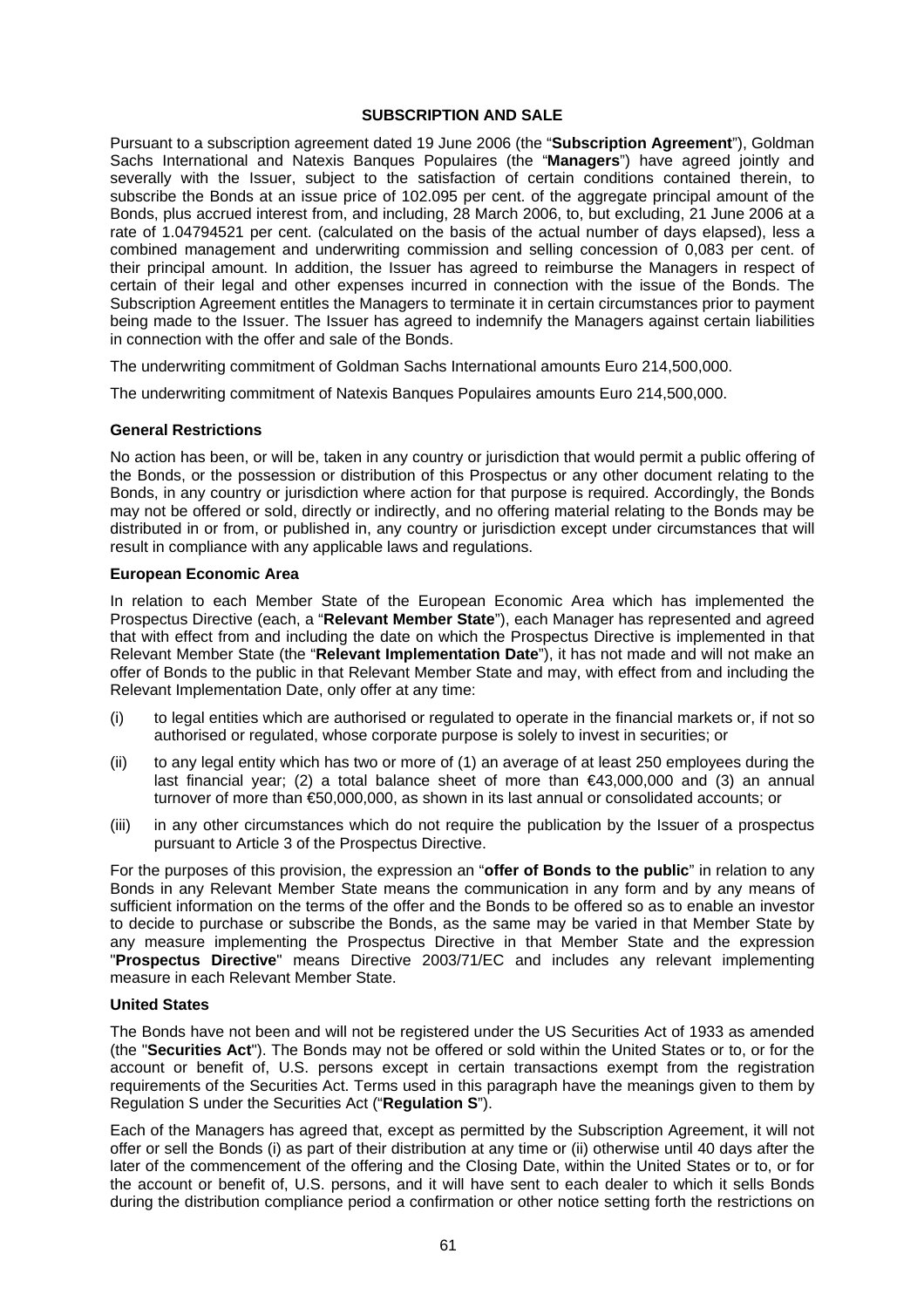offers and sales of the Bonds within the United States or to, or for the account or benefit of, U.S. persons. Terms used in this paragraph have the meanings given to them by Regulation S.

The Bonds are being offered and sold outside of the United States to non-U.S. persons in reliance on Regulation S.

In addition, until 40 days after the commencement of the offering of the Bonds, an offer or sale of Bonds within the United States by any dealer (whether or not such dealer is participating in the offering) may violate the registration requirements of the Securities Act.

# **United Kingdom**

Each of the Managers has represented and agreed that:

- (i) it has only communicated or caused to be communicated and will only communicate or cause to be communicated any invitation or inducement to engage in investment activity (within the meaning of section 21 of the Financial Services and Markets Act 2000 (the "**FSMA**")) received by it in connection with the issue or sale of any Bonds in circumstances in which section 21(1) of the FSMA does not apply to the Issuer; and
- (ii) it has complied with and will comply with all applicable provisions of the FSMA with respect to anything done by it in relation to the Bonds in, from or otherwise involving the United Kingdom.

#### **France**

The Issuer and each Manager has represented and agreed that it has not offered or sold, and will not offer or sell, in connection with their initial distribution, directly or indirectly, any Bonds in the Republic of France, and has not distributed or caused to be distributed and will not distribute or cause to be distributed in the Republic of France this Prospectus or any other offering material relating to the Bonds, except to (i) providers of investment services relating to portfolio management for the account of third parties (*personnes fournissant le service d'investissement de gestion de portefeuille pour compte de tiers*), and/or (ii) qualified investors (*investisseurs qualifiés*), all as defined in, and in accordance with, articles L.411-1, L.411-2 and D.411-1 to D.411-3 of the French *Code monétaire et financier*.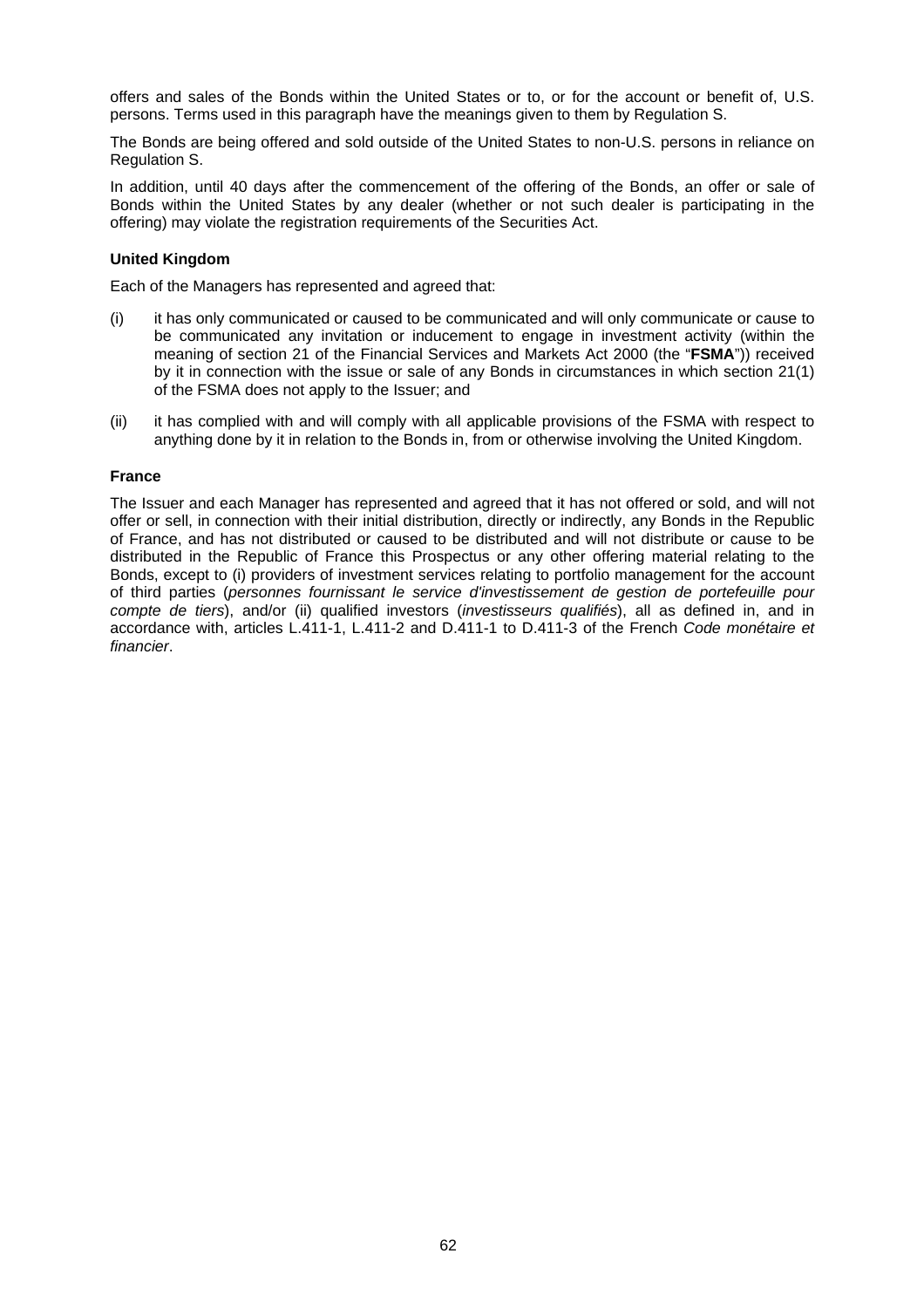#### **GENERAL INFORMATION**

- **1** The Bonds have been accepted for clearance through Euroclear (boulevard du Roi Albert II, 1210 Bruxelles, Belgique) and Clearstream, Luxembourg (42, avenue JF Kennedy, 1855 Luxembourg, Luxembourg) with the Common Code 016476889 and Euroclear France (155, rue Réaumur, 75081 Paris Cedex 02 France) with the International Securities Identification Number (ISIN) FR0000473217.
- **2** Application has been made for the Bonds to be admitted to trading and listed on the Eurolist by Euronext Paris S.A. and on the Luxembourg Stock Exchange. The total expenses of the issue are estimated to EUR 80,100.
- **3** For the sole purpose of the listing of the Bonds on the Eurolist by Euronext Paris S.A., and pursuant to Articles L.412-1 and L. 621-8 of the French *Code monétaire et financier*, this Prospectus has been submitted to the *Autorité des marchés financiers* and received visa n°06- 209 dated 16 June 2006.

For the sole purpose of the admission to trading of the Bonds on the Regulated Market of the Luxembourg Stock Echange, the *Autorité des marchés financiers* has been requested, upon approval of this Prospectus, to provide the *Commission de surveillance du secteur financier* in Luxembourg with a certificate of approval pursuant to article 18 of the Prospectus Directive, attesting that this Prospectus has been drawn up in accordance with the Prospectus Directive.

- **4** Any Bondholder will have the right, during the fifteen-day period preceding the holding of each meeting of the General Meeting of Bondholders, to consult and make a copy of the resolutions and reports to be presented at the meeting, which will be available for inspection at the principal office of the Issuer, at the specified office of the Fiscal Agent and any other place specified in the notice of meeting.
- **5** The Issuer has obtained all necessary consents, approvals and authorisations in the Republic of France in connection with the issue and performance of its obligations under the Bonds. The issue of the Bonds was duly authorised pursuant to a resolution of the *Conseil d'administration* of the Issuer dated 2 May 2006, authorising the Issuer to issue bonds up to a maximum amount of Euro 429,000,000 in 2006, and the approval of the Minister of the Economy, Finance and Industry on 2 June 2006.
- **6** The yield of the Bonds is 4.268 per cent.
- **7** Eurolist of Euronext Paris S.A. and the Regulated Market of the Luxembourg Stock Exchange are the regulated markets on which, to the knowledge of the Issuer, securities of the same class of the Bonds are already admitted to trading.
- **8** Save as discussed in "Subscription and Sale" and as far as the Issuer is aware, no person involved in the issue of the Bonds has an interest material to the issue. To the Issuer's knowledge, there is no conflict of interest between any duties of the members of the Board of Directors and of the Secretary General and their private interests or other duties.
- **9** Save as disclosed in the Prospectus, there has been no significant change in the financial or trading position of the Issuer since 31 December 2005 and no material adverse change in the prospects of the Issuer since 31 December 2005.
- **10** There have been no governmental, legal or arbitration proceedings (including any such proceedings which are pending or threatened of which the Issuer is aware) during the period covering at least the 12 months prior to the date of this Prospectus which may have, or have had in the recent past, significant effects on the Issuer's financial position or profitability.
- **11** At the date of this Prospectus there are no material contracts (other than those entered into in the ordinary course of the Issuer's business) which could result the Issuer being under an obligation or entitlement that is material to the Issuer's ability to meet its obligations to Bondholders in respect of the Bonds being issued.
- **12** So long as any of the Bonds remain outstanding, copies of the most recent annual and semiannual financial statements of the Issuer may be obtained without charge from the Issuer at the specified offices for the time being of the Fiscal Agent and the Paying Agents during normal business hours. Copies of the Prospectus and the annual financial statements of the Issuer as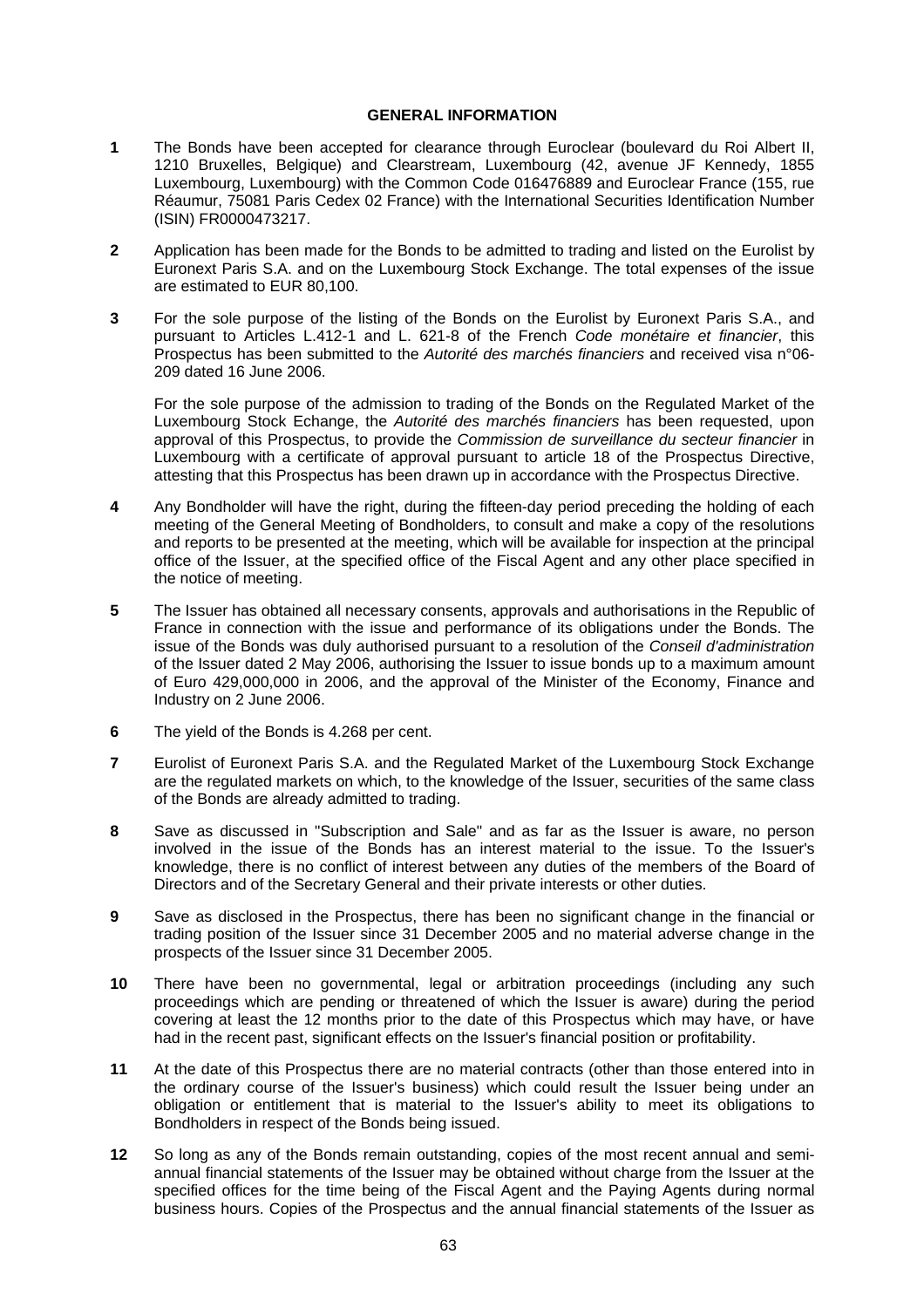of 31 December 2004 and 31 December 2005 will be available for inspection and may be obtained free of charge from 21 June 2006 at the specified offices for the time being of the Fiscal Agent and the Paying Agents during normal business hours. Copies of the Fiscal Agency Agreement and of the constitutive documents of the Issuer will be available for inspection at the specified offices for the time being of the Fiscal Agent and the Paying Agents during normal business hours.

The Issuer publishes annual accounts and semi-annual accounts.

**13** The Issuer's financial statements have been certified by the Accounting Agent (*Agent Comptable*) of the Issuer.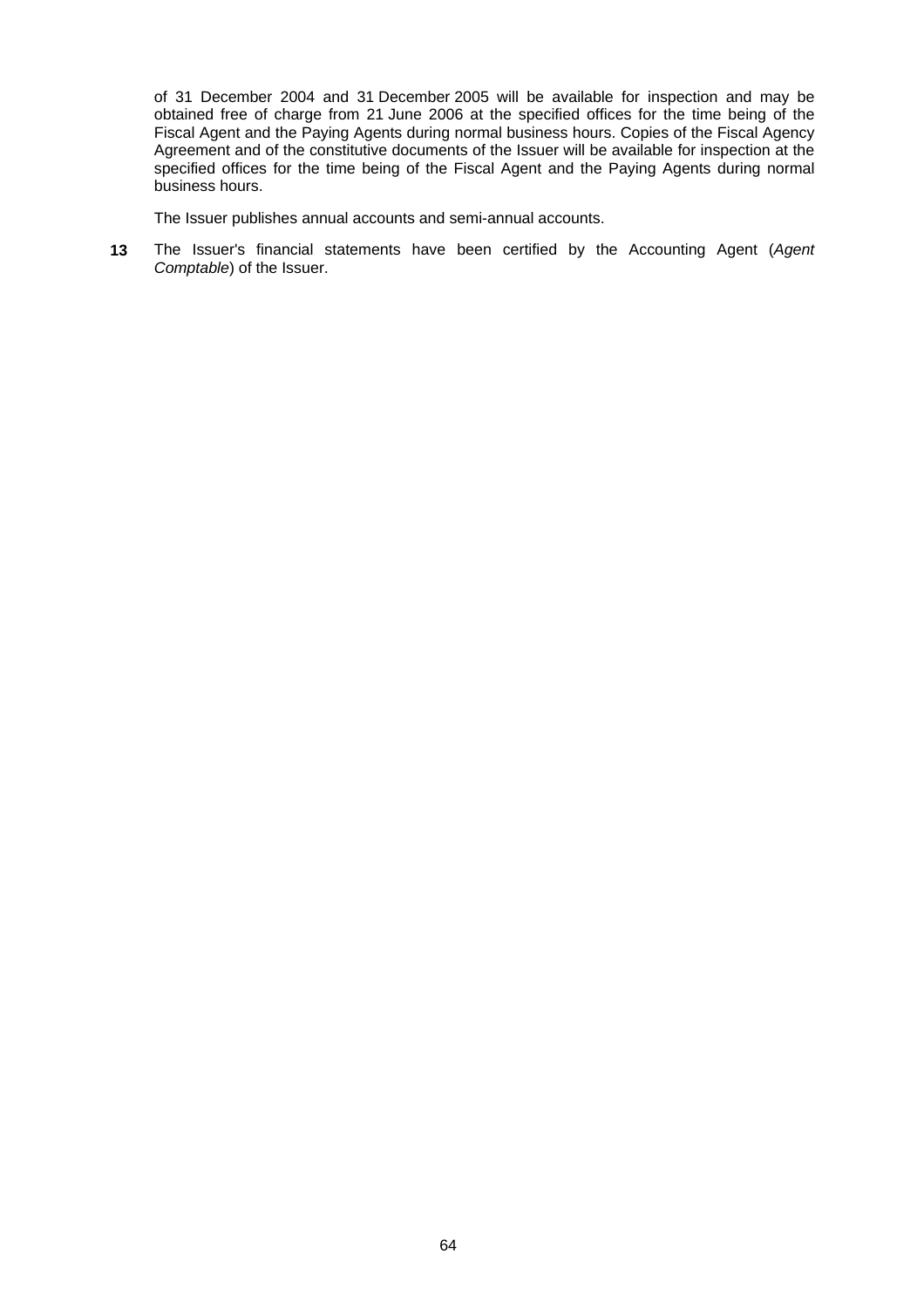## **PERSONS RESPONSIBLE FOR THE INFORMATION GIVEN IN THE PROSPECTUS**

*In the name of the Issuer:* 

To the best of our knowledge, having taken all reasonable care to ensure that such is the case, the information contained in this Prospectus is in accordance with the facts and contains no omission likely to affect its import.

Olivier Grémont

Secrétaire Général

**Caisse Nationale des Autoroutes** 

# **VISA OF THE** *AUTORITE DES MARCHES FINANCIERS*

In accordance with articles L. 412-1 et L. 621-8 of the *Code monétaire et financier* and its *Règlement général*, in particular articles 211-1 à 216-1, the *Autorité des marchés financiers* has granted to this Prospectus the visa n°06-209 on 16 June 2006. This Prospectus has been prepared by the Issuer and its signatories assume responsibility for it. In accordance with article L.621-8-1-I of the *Code monétaire et financier*, the visa has been granted following an examination by the *Autorité des marchés financiers* of "whether the document is complete and comprehensible, and whether the information in it is coherent". It does not imply that the *Autorité des marchés financiers* has verified the accounting and financial data set out in it and the appropriateness of the issue of the Bonds.

The legal notice will be published in the *Bulletin des Annonces légales obligatoires* (BALO) of 21 June 2006.